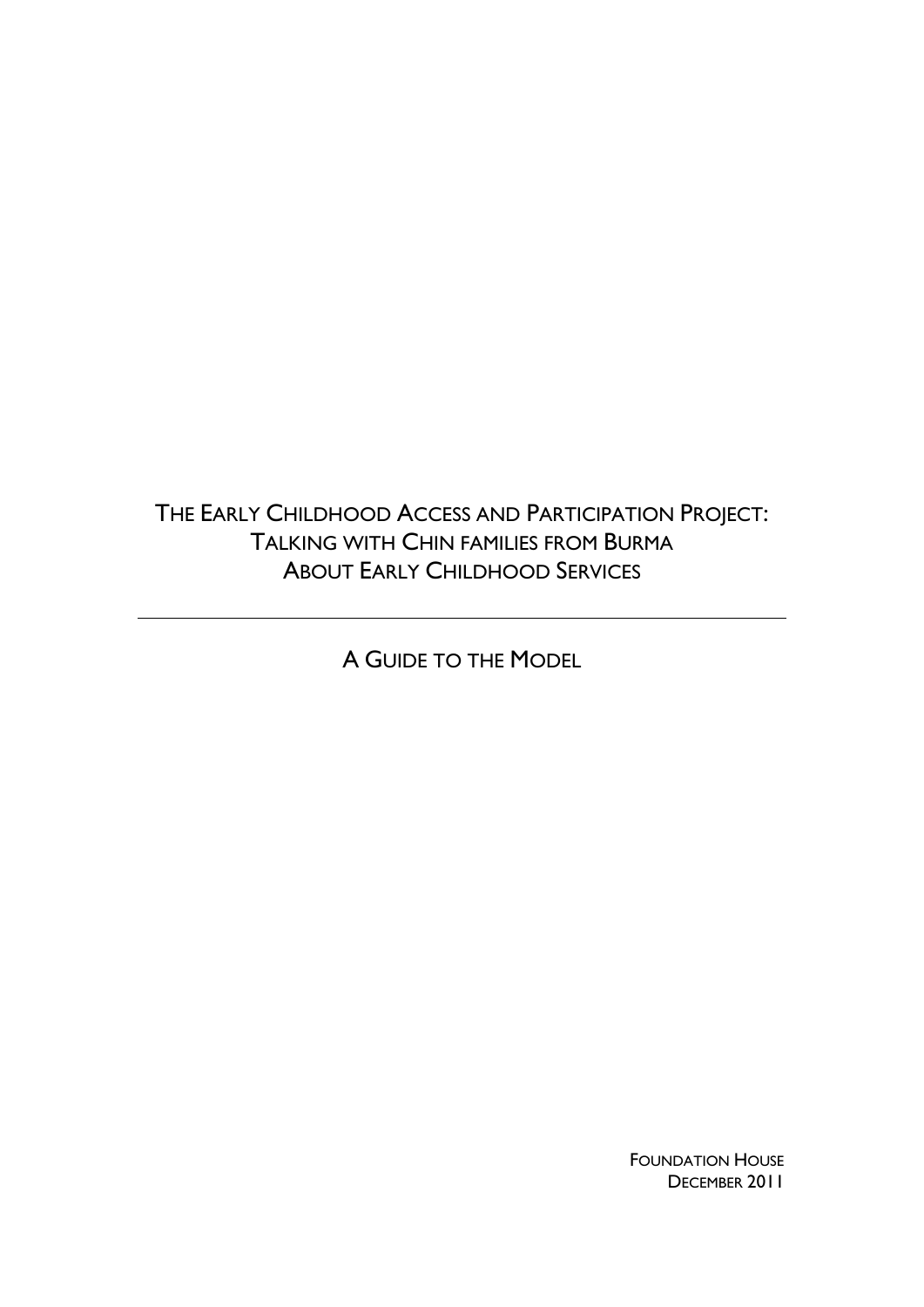## **ACKNOWLEDGEMENTS**

Our thanks go to the Chin Advisors who were involved in the ECAP project, who so generously contributed their stories of early childhood development services before arriving in Australia and their experiences after arrival. In the company of service providers, they respectfully aired the barriers they had faced in accessing early childhood services and suggested constructive strategies to make services more accessible to other Chin families in Brimbank.

Our thanks, too, to the early childhood services that enthusiastically entered into dialogue with Chin Advisors, listened to their suggestions and not only acknowledged ways in which services could change to better accommodate Chin families, but also introduced those changes. Dialogue between service providers and Chin Advisors would not have been possible without the skills and good humour of the interpreters, Thomas Mung and ZaTuahngur, and they have the warm thanks of the Network. Thanks are also extended toNancy ShweKheituand Par HleiSiengwho so ably cared for the young children while parents participated in Network discussions.

The project was steered by a Reference Group of key organisations and we thank them for their stewardship and sound advice. Helen Reilly represented ISIS Primary Care's Maternal and Child Health area and Sarah O'Kelly represented BPA Children's Services. The Western Metropolitan Region of the Department of Education and Early Childhood Development was represented by Simon Milligan (Assistant Regional Director), Liz Brown (Manager of Quality Improvement, Learning and Transitions), Jackie McWilliam (Project Coordinator in Early Childhood and Youth Services), and Anne Butterworth (Manager of Partnerships and Service Development). The Reference Group was also attended by Foundation House representatives Chris Pearson, Donna Chesters and Morag McKillop and the consultant to the Guide, Jenny Mitchell.

The ECAP project was funded by the Western Metropolitan Region of the Department of Education and Early Childhood Development and regional staff were members of the Network. Network contributors were Anne Butterworth, Jackie McWilliam and Deanne Scott (Deer Park/Sunshine Network ESL Refugee Transition Coordinator). The Department and staff are thanked for recognising and taking action on access issues experienced by Chin families and others from refugee backgrounds. SunshineHarvesterPrimary School provided a venue and staff-time for the project, and our thanks go to then Principal Alan Dash, Assistant Principal Paul Griffin, Early Years Coordinator Cecily Fry and Multicultural Education AideThiThaZin. Their thoughtful support demonstrated their strong commitment to the school as an inclusive hub for the community and there is no doubt that this encouraged the engagement of the Chin Advisors.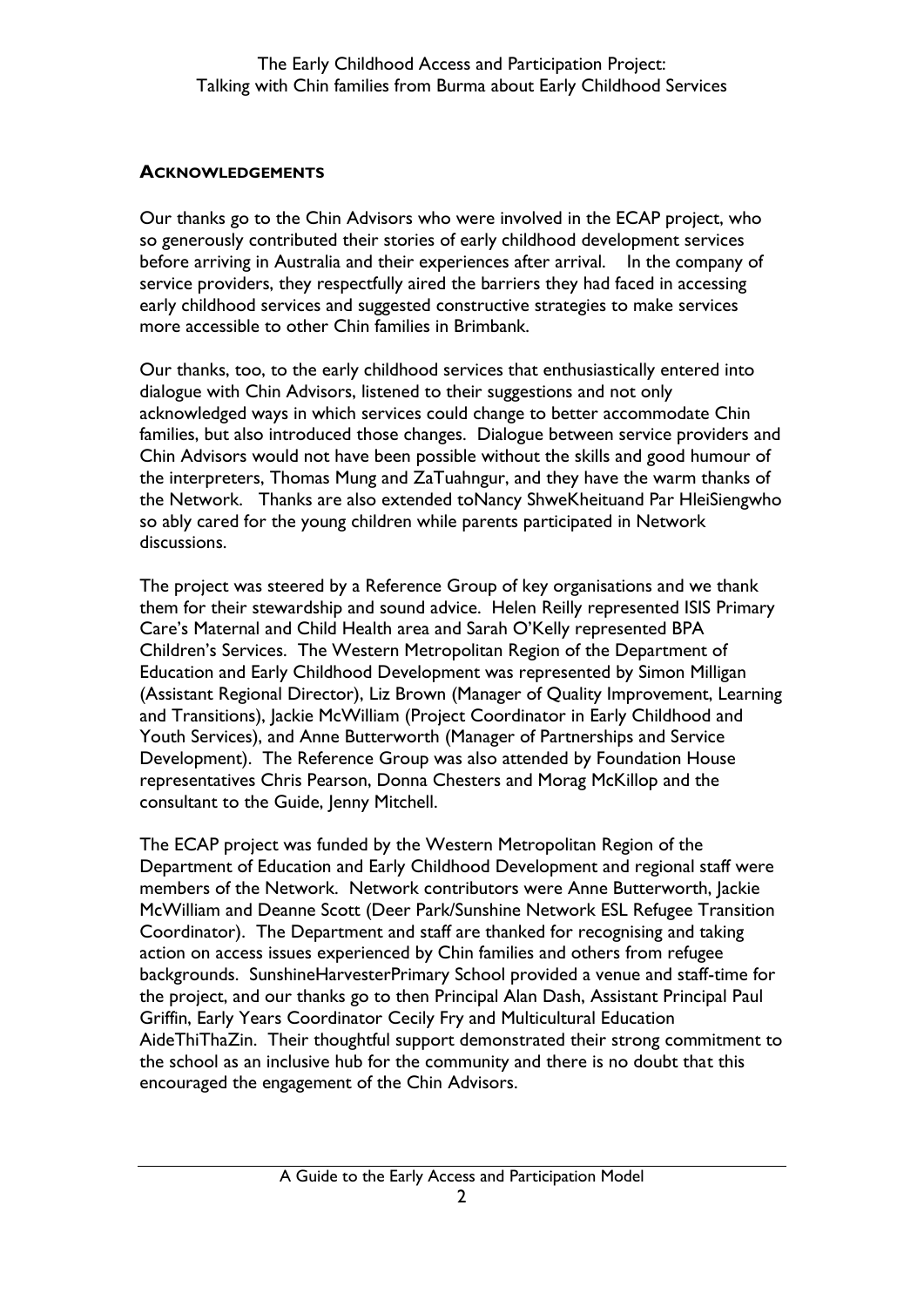# **CONTENT**

| <b>ACRONYMS</b>                                                          |                 |
|--------------------------------------------------------------------------|-----------------|
| <b>I. EXECUTIVE SUMMARY</b>                                              |                 |
| 2. BACKGROUND                                                            |                 |
| <b>I.I HUMANITARIAN SETTLEMENT</b>                                       | 6               |
| 1.2 REFUGEE EXPERIENCES                                                  | 7               |
| 1.3 BENEFITS OF EARLY EDUCATION                                          | 8               |
| <b>1.4 BARRIERS TO EARLY EDUCATION</b>                                   | 9               |
| 2. THE MODEL                                                             | 12              |
| 2.1 SCOPING THE PROJECT                                                  | $\overline{14}$ |
| 2.2 PROJECT OBJECTIVES                                                   | 15              |
| 2.3 PROJECT ADVISORY STRUCTURE                                           | 16              |
| 2.4 CHIN ADVISORY GROUP                                                  | 16              |
| 2.5 THE NETWORK                                                          | 8               |
| <b>2.6 SUMMARISING THE STRUCTURE</b>                                     | 9               |
| 3. THE DIALOGUE                                                          | 20              |
| <b>3.1 DIALOGUE BETWEEN CHIN ADVISORS</b>                                | 20              |
| <b>3.2 NETWORK DIALOGUE</b>                                              | 21              |
| <b>3.4 DIALOGUE ON BARRIERS</b>                                          | 21              |
| <b>3.5 DIALOGUE ON SOLUTIONS</b>                                         | 24              |
| <b>3.6 CASE STUDIES</b>                                                  | 26              |
| 3.6.1 TRANSLATED MATERIALS                                               | 26              |
| 3.6.2 PARENT INFORMATION FORUM                                           | 28              |
| 3.7 OUTCOMES                                                             | 30              |
| 3.7.1 THE MODEL                                                          | 30              |
| <b>3.7.2 SERVICE PROVIDER OUTCOMES</b>                                   | 31              |
| <b>3.7.3 OUTCOMES FOR KINDERGARTENS</b>                                  | 31              |
| 3.7.4 OUTCOMES FOR THE CHIN COMMUNITY                                    | 32 <sub>2</sub> |
| 4. INCLUSIVE EARLY CHILDHOOD SERVICES FOR REFUGEE FAMILIES               | 34              |
| <b>APPENDIX 1: PARENT INFORMATION FORUM</b>                              | 36              |
| <b>APPENDIX 2: SHOW BAG CONTENTS</b>                                     | 38              |
| <b>APPENDIX 3: ECAP PROJECT EVALUATION</b>                               |                 |
| <b>APPENDIX 4: STAKEHOLDER ROLES FOR INCLUSIVE EARLY CHILDHOOD MODEL</b> |                 |
| LITERATURE                                                               |                 |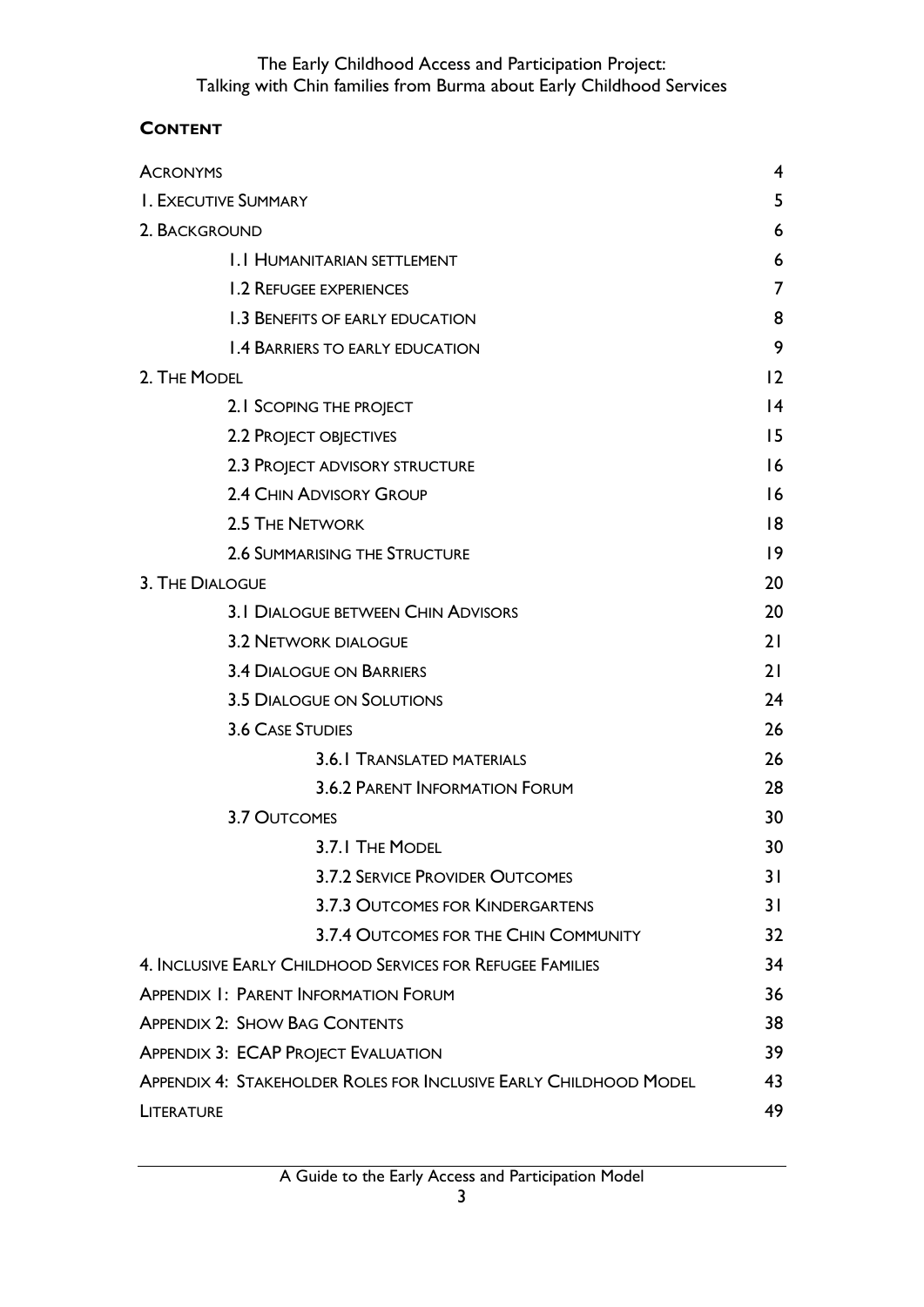## <span id="page-3-0"></span>**ACRONYMS**

- CALD Culturally and Linguistically Diverse
- CCCH Centre for Community Child Health
- COAG Council of Australian Governments
- CSDH Commission on Social Determinants of Health
- DEECD Department of Education and Early Childhood Development
- DEEWR Department of Education, Employment and Workplace Relations
- DIAC Department of Immigration and Citizenship
- DIMA Department of Immigration and Multicultural Affairs
- ECAP Early Childhood Access and Participation
- HSS Humanitarian Settlement Services
- LGA Local Government Area
- LMERC Languages and Multicultural Education Resource Centre
- MCH Maternal and Child Health
- VFST Victorian Foundation for Survivors of Torture or Foundation House
- VICSEG Victorian Cooperative on Children's Services for Ethnic Groups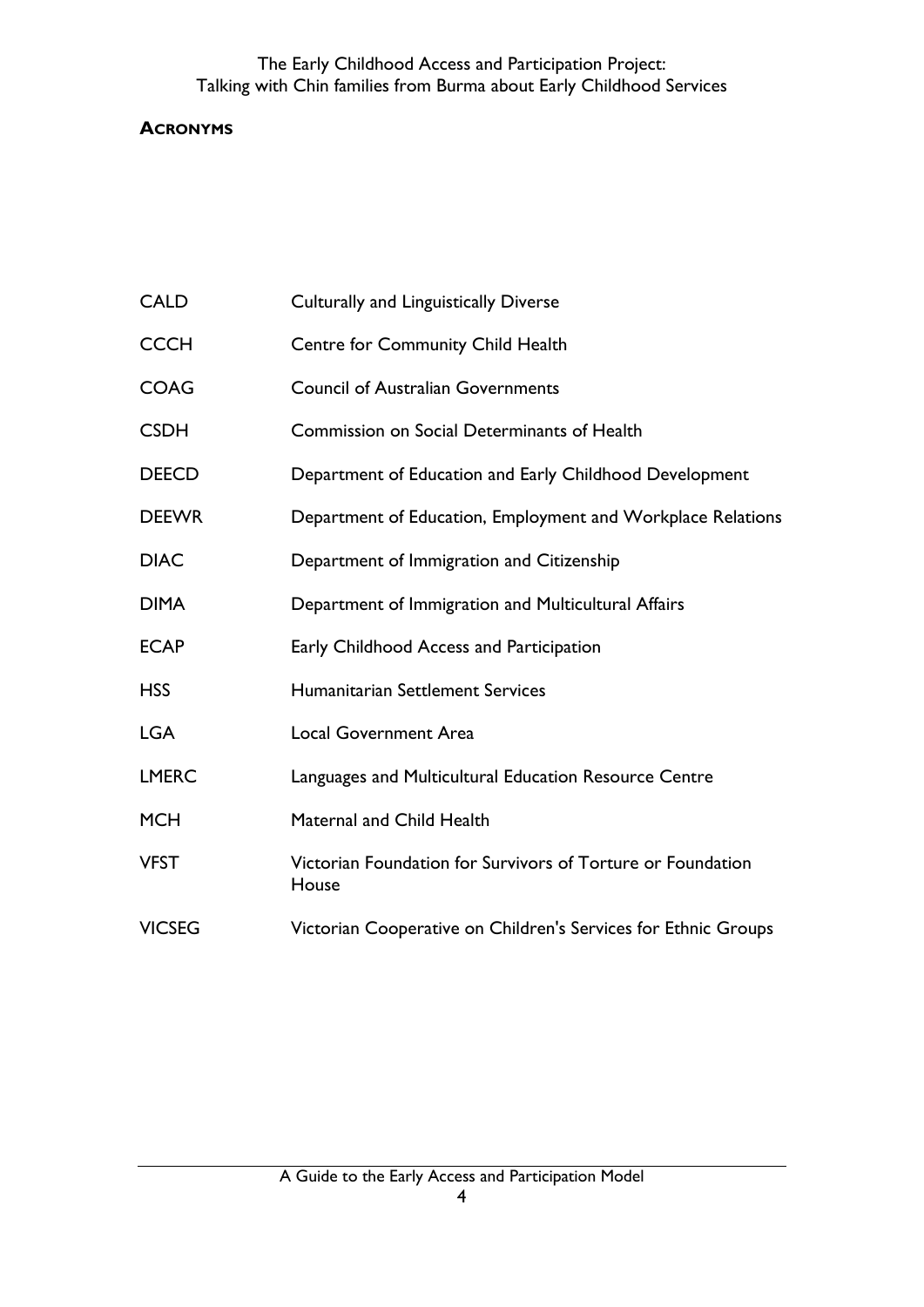### <span id="page-4-0"></span>**1. EXECUTIVE SUMMARY**

The Early Childhood Access and Participation Project was conducted in 2011 in the Western Metropolitan Region of the Department of Education and Early Childhood Development. The project was a partnership between the Department, the Victorian Foundation for Survivors of Torture, Chin people from Burma who had settled in the City of Brimbank, and local early childhood service providers.

This document describes the strengths based model which was implemented to encourage access to early childhood services by people from refugee backgrounds. The model promotes dialogue between service providers and new arrivals to Australia to identify ways in which culture can influence access to early childhood services and practices that might discourage access. The model also encourages participants from refugee background to adopt the role of peer educators within their community, to promote messages learnt from the dialogue. For service providers, dialogue with those from refugee backgrounds prompts an analysis of practice and systemic changes that will likely improve use of their services.

An important element of the model is the provision of a space where service provider and receiver are regarded as equal. Their joint discussions result in the exchange of information which is useful to both. Bonds are formed between participants, encouraging future relationships. For new arrivals, confidence is gained from being able to express their opinions in a safe and constructive environment and by providing advice to their own community.

The Early Childhood Access and Participation Project identified barriers to the use of early childhood services by Chin people settling in Victoria. The project structure included a Reference Group of key managers, a Chin Advisory Group and a Network of Chin Advisors and service providers. The project chose to focus on access to Maternal and Child Health services and kindergartens, where data suggested low rates of engagement. Dialogue between service providers and Chin Advisors identified that access was discouraged by cultural differences, practices that did not sufficiently recognise diversity and practical barriers experienced by new arrivals. Some of the issues raised were able to be addressed within the life of the project. Forms, leaflets, orientation programs, AV material and their distribution were analysed and amended to promote inclusion. A Parent Information Forum was held with Chin Advisors and other community leaders to provide information on early childhood services which could be shared with the community.

Feedback from the project suggested the usefulness of the model. Service providers identified the benefits in being able to constructively engage with both the Chin community and each other. Chin Advisors reported that they had learnt about the value of kindergarten and their role in supporting their children's development in the early years of life. They better understood the stages of a child's development and the services provided by Maternal and Child Health. The project had given them confidence to participate in dialogue with service providers and increased their ability to provide leadership within their community. In commenting on the project,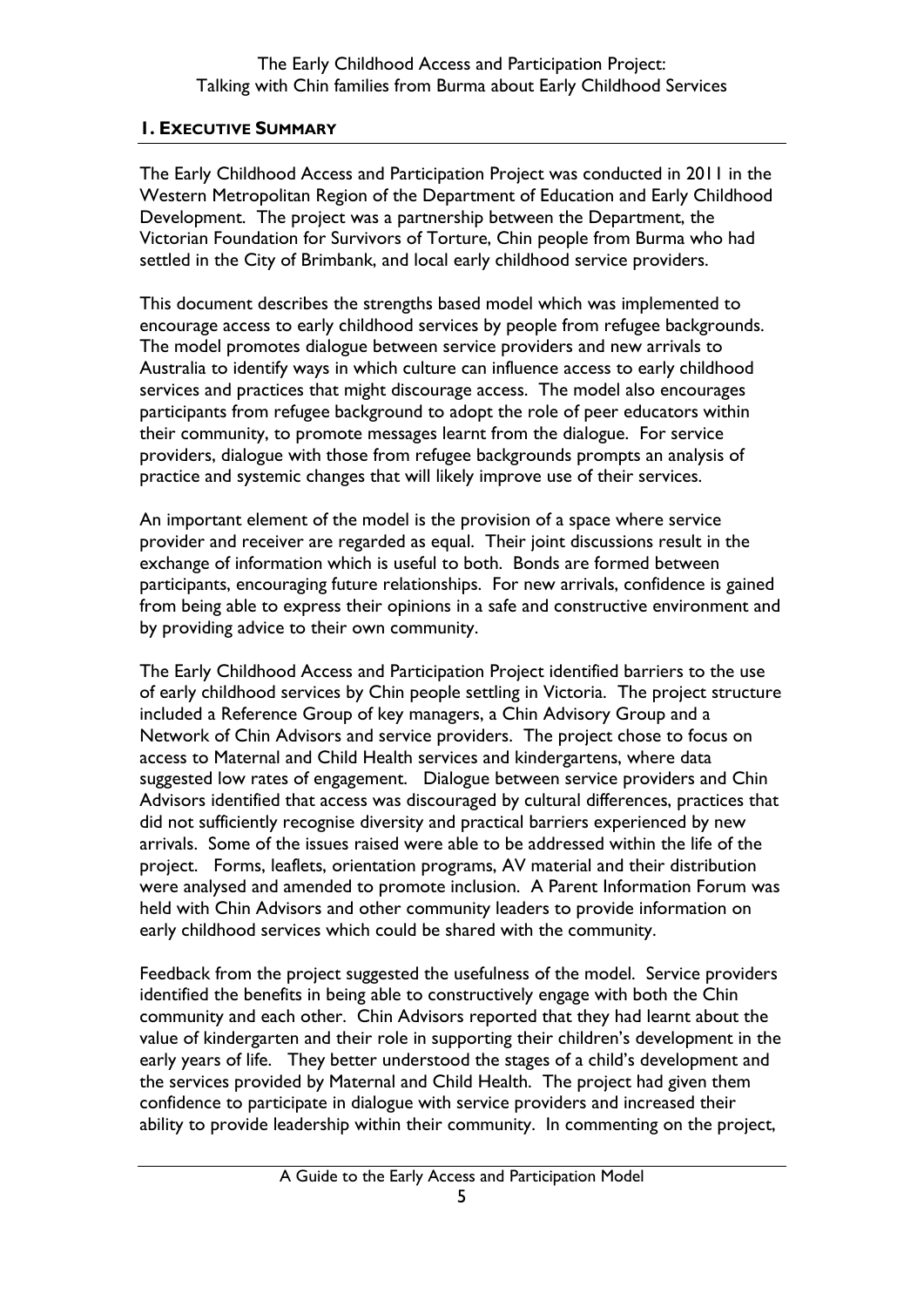Chin Advisors identified project outcomes which they felt to be important to their children and their community and these are combined below.

*I was not convinced that early childhood is important. Kindergarten seemed like a small thing, but we realize now that it is a foundation. If the child stays at home all the time, he won't have confidence to mix with other people. His social life will be limited. As well, the child will learn more at kindergarten, play with friends, toys, water, and play dough. He'll have fresh air and he'll mature. He'll develop hand movements. I know that my child can have opportunities to progress and be equal in the future. From this workshop, the Chin and Burmese children will grow like Australian children. I see all this now.*

One Chin Advisors summarized the feeling of the group when he said:

*Now I am born again because when we started the project I could not see, but now my eyes have been opened and I can see well.*

# <span id="page-5-0"></span>**2. BACKGROUND**

This Guide describes the Early Childhood Access and Participation Project conducted by the Victorian Foundation for Survivors of Torture (or Foundation House) and supported by the Department of Education and Early Childhood Development. While the project focuses on early childhood services for Chin people from Burma who have settled in the City of Brimbank, the project model and its outcomes are useful for all communities from refugee backgrounds.

The Guide is for policy makers and service providers. It describes a model which encourages dialogue between early childhood service providers and families from refugee backgrounds. Through those discussions, service providers gain advice on how to make their services more accessible to the families, who, in turn, become more knowledgeable about services.

The first section reviews government policies and reports which are helpful references when promoting equitable access to early childhood services for families from refugee backgrounds. This material may be most useful to policy makers. The second section describes a strengths based model which encouragesrefugee parents and service providers to work together to overcome access issues. The third section reports on the dialogue between Chin Advisors and service providers that identifiesaccess barriers experienced by Chin families in Brimbank and suggests strategies to overcome those barriers. The final section highlights ways in which agencies might encourage inclusive practices across the early childhood service system.

# <span id="page-5-1"></span>**1.1 HUMANITARIAN SETTLEMENT**

Between 2006 and 2010, 3,695 people from Burma entered Victoria under Australia's Refugee and Humanitarian program, predominantly from Karen and Chin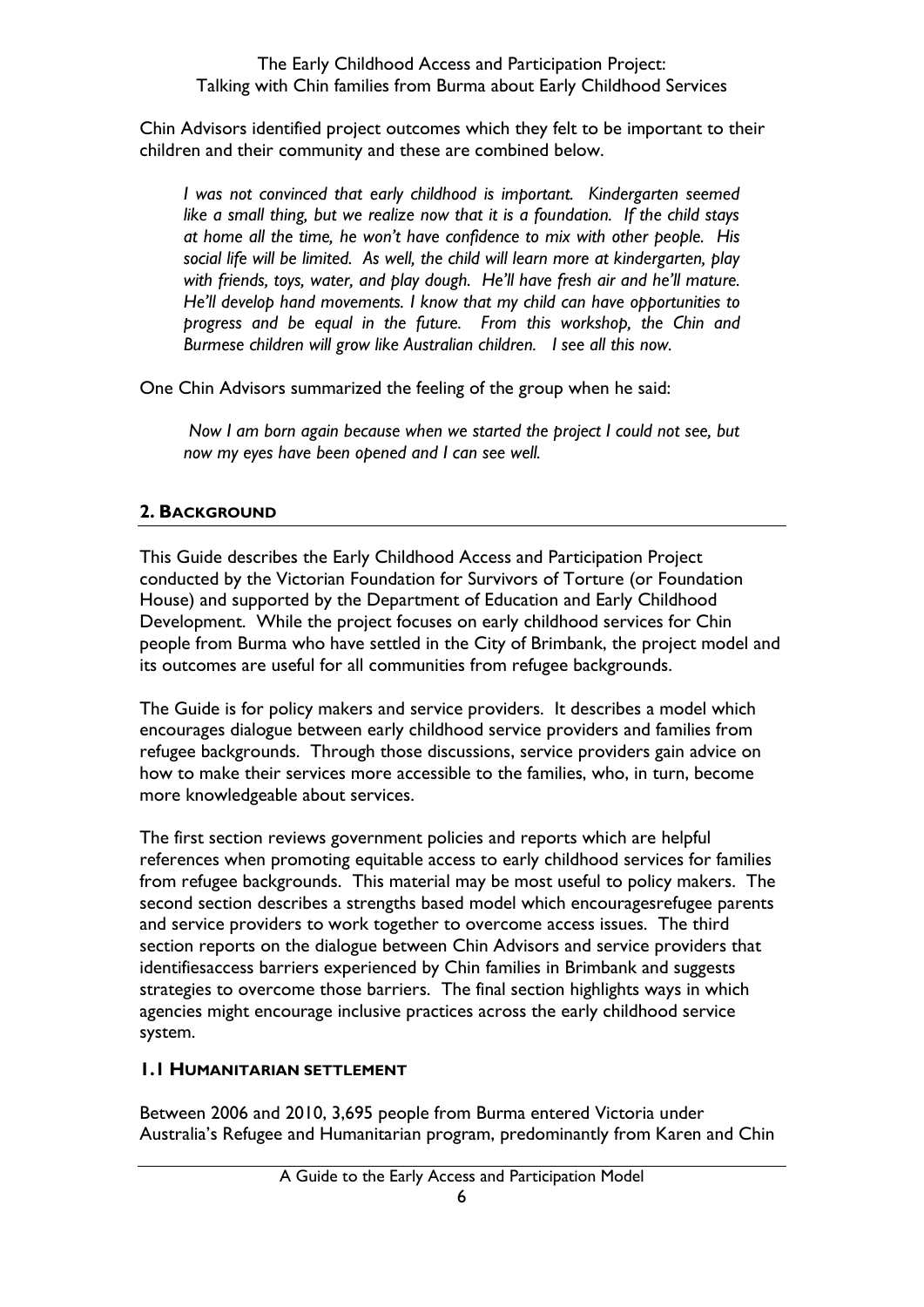ethnic groups. In that period, the City of Brimbank settled 12.5% of the humanitarian arrivals in Victoria, and by 2011 a significant cohort of the Chin group were living in the suburb of Sunshine.<sup>1</sup> The Refugee and Humanitarian program is predominantly made up of young and often large families, and early childhood programs are important to successful settlement in Australia.

Families who arrive in Australia through the Refugee and Humanitarian program receive government fundedsettlement services. In Victoria, Humanitarian Settlement Services (HSS) are provided by the AMES Consortium as a coordinated case management model to assist with early settlement. The HSS program aims to "build the confidence and ability of humanitarian entrants to participate economically and socially in the wider Australian community and equip them with the knowledge and skills to access services in the future".<sup>2</sup>

Humanitarian entrants also receive services from Foundation House. Since the late 1980s, Foundation House has provided services to refugees arriving in Victoria who experienced torture and trauma before coming to Australia. Services are provided to individuals, families, groups and communities, and include psycho-social assessments, referrals, health education, counselling, psychotherapy, advocacy, family support, group work, natural therapies and community development. Foundation House also works developmentally with those supporting humanitarian entrants: service providers, government and refugee communities. Developmental work includes professional development, policy advice, programs, resources, research and evaluation. Foundation House brings its experience of working extensively with people from refugee backgrounds to the Early Childhood Access and Participation (ECAP) Project.

#### <span id="page-6-0"></span>**1.2 REFUGEE EXPERIENCES**

People from a refugee background come to Australia with experiences that may impact on their future lives. They have often been forced from their homes by persecution and violence, have fled to another country, have lived in a refugee camp, and finally been selected for settlement in Australia. In recent years, refugees from Burma are one of the largest groups to settle in Australia. A Research Paper prepared by the Parliamentary Library in Victoria estimates that well over 500,000 people are internally displaced in Burma, and the number taking refuge in neighbouring Bangladesh, India and Thailand is estimated to be similar (Higgins, 2009). Refugees from Burma have experienced long term displacement. In its *Burmese Community Profile*, DIAC commented that "The Burmese people have experienced decades of oppression under a succession of military regimes", noting that most Burmese arriving in Australia have been living in refugee camps, many for more than a decade (DIMA, 2006).

<sup>1</sup> <sup>1</sup>Department of Immigration and Citizenship (DIAC) settlement database (accessed 7.2.11 and 2.3.11) <sup>2</sup>[www.immi.gov.au/living-in-Australia/delivering-assistance/government-programs/settlement](http://www.immi.gov.au/living-in-Australia/delivering-assistance/government-programs/settlement-programs/hss.htm)[programs/hss.htm](http://www.immi.gov.au/living-in-Australia/delivering-assistance/government-programs/settlement-programs/hss.htm) (accessed 23.5.11)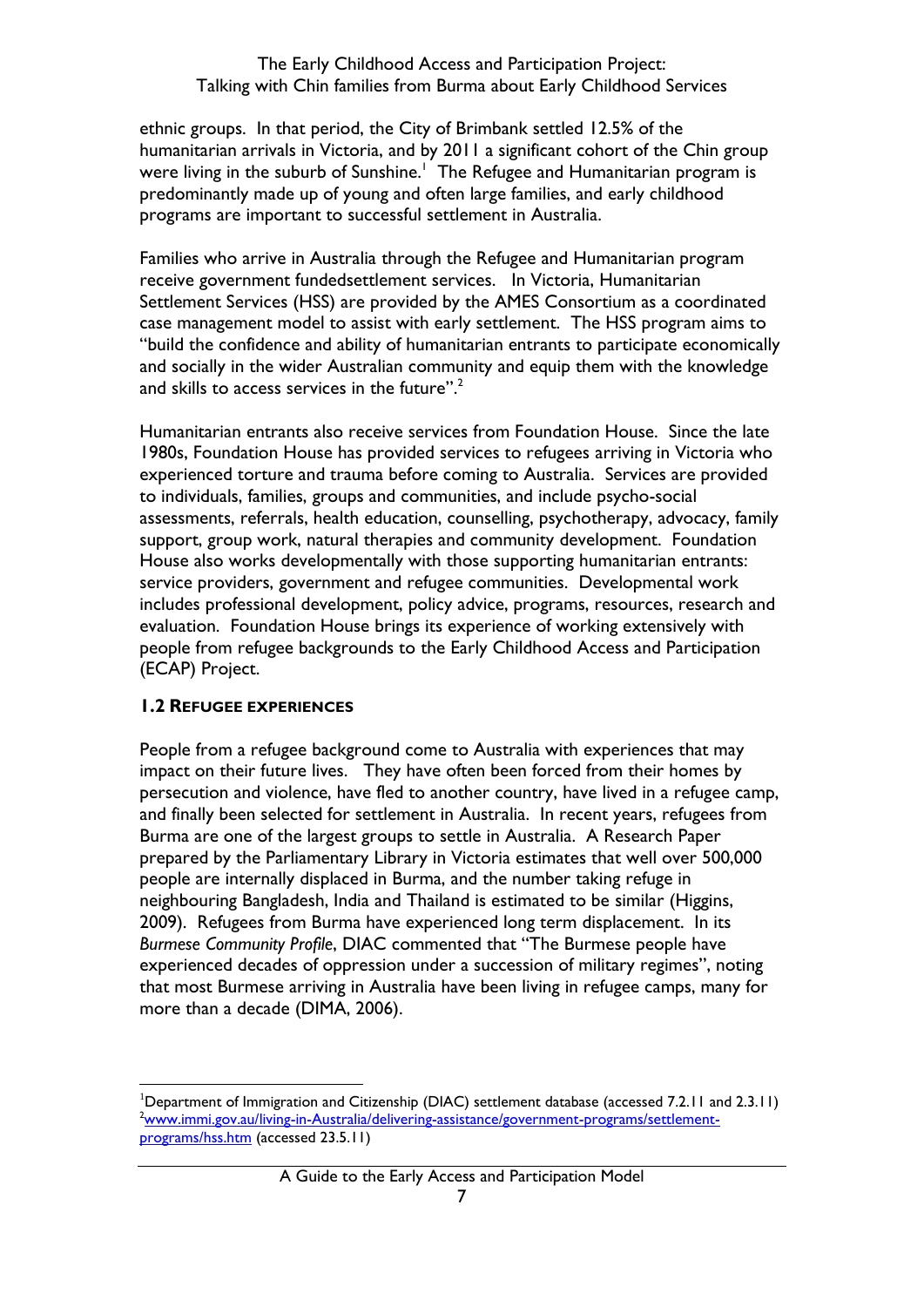As a result of persecution by the Burmese government, Chin refugees have experienced great loss, includingfamily, friends, community, familiar environment, and cultural identity. They have known extreme disadvantage, lacking safety, shelter, food, water, money, education, employment and health care. These disadvantages are likely to have impacted on their physical and mental health. They may experience grief from their many losses, they may feel life has lost its meaning, they may lose trust in others, and in particular, trust in authority figures.

While people from a refugee background settling in Australia are resilient survivors of the horrors they have lived through, there are new challenges on arrival. In the main, they are likely to have limited or no English language and prior education, and few employment skills and qualifications which are useful in their new country. They are socially and economically disadvantaged, and live in rental accommodation with few possessions. They are unfamiliar with the Australian system, and may experience barriers to accessing services, including services for their children.

Settlement has other social impacts. New arrivals may be isolated from their traditional support systems of extended family and community, and family relationships may be disrupted in a number of ways. Trauma may impact on family members, some withdrawing from the family, some feeling angry and even violent. Children may have lost a parent during the refugee journey, and surviving parents have the responsibility of bringing up families alone. Family roles may change. While the man was traditionally breadwinner and household head in his country of birth, women in Australia receive financial support and experience a new independence within their family. The position of young people may also change when they learn English quicker than parents and better understand the new society and their rights in Australia. However young people may feel disadvantaged when they attend school. As well as lacking English language and having limited education, the children find that school practices are markedly different from those in Burma. As a result, they may struggle to achieve their own and family expectations of good school results. Parents are likely to see the children as "the future", when their own ability to control the future has been denied by their refugee experiences. The family expects the child to study hard and have a good career, whereas, in reality, children begin school in Australia with many disadvantages which may result in early school drop-out.

#### <span id="page-7-0"></span>**1.3 BENEFITS OF EARLY EDUCATION**

Education is an important tool in aiding settlement, building resilience and combating the impact of past experiences and disadvantage. In talking about refugee resettlement, Ager and Strang identify education as being one of the core means of integration (Ager and Strang, 2008). For children in their early years, access to kindergarten provides the foundation for future learning and achievements. This is recognised in*Social inclusion and early childhood development* (DEEWR, 2009), which notes that early childhood education is especially beneficial to socio-economically disadvantaged families. DEEWR comments "A remarkably strong and stable link exists between what pre-schoolers and early primary students know – or do not know – about words, numbers, sounds, letters and print, and later academic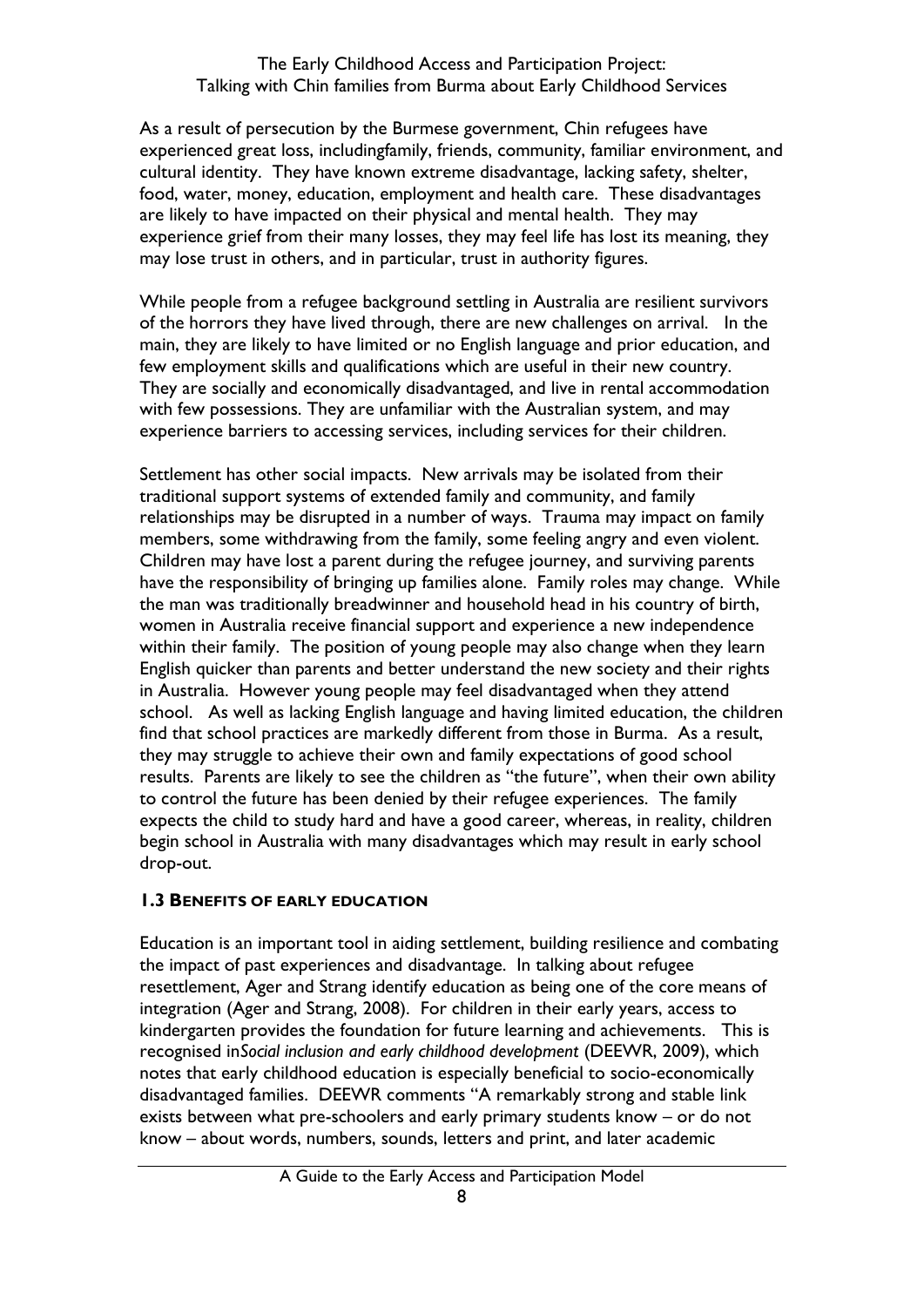performance and social participation". The Centre for Community Child Health (CCCH) suggests that "there is consistent international evidence that children who have participated in high-quality preschool education programs gain significant long term benefits from what has been termed the 'preschool advantage'" and "While the evidence indicates that all children benefit from high quality pre-school education, the gains are greatest for children from disadvantaged family backgrounds" (CCCH, 2008).

The importance of pre-school education has been recognised globally and in Australia. In the 2008 report of the Commission on Social Determinants of Health, recommendation 5.3 proposed that "Governments provide quality education that paysattention to children's physical, social/emotional, and language/cognitive development, starting in pre-primary school" (CSDH, 2008). All governments in Australia have a shared vision that "by 2020 all children have the best start in life to create a better future for themselves and for the nation" (COAG, 2009). This vision has prompted a national early childhood development strategy which is investing in the early years at State and Federal level.

In Victoria, early childhood services were incorporated into the Department of Education in 2008. At this time it was recognised that "there is overwhelming evidence and increasing recognition that the early years of life have a profound impact on each child's future" (DEECD, 2008). One of DEECD's priorities is to increase access to high-quality early childhood health, education and care services, to which the ECAP project is contributing.As part of its strategy, the Victorian government is encouraging socio-economically disadvantaged families to access kindergarten by providing a fee subsidy for 10 hours and 45 minutes of kindergarten each week (2011). Included in the eligibility criteria are those entering Australia on the Refugee and Humanitarian Program<sup>3</sup>. This eligibility recognises that Australia has a responsibility to provide for positive outcomes for those selected for the humanitarian program. It is important, therefore, that early childhood and settlement services complement this commitment by ensuring pre-school education is accessible to this group.

#### <span id="page-8-0"></span>**1.4 BARRIERS TO EARLY EDUCATION**

<u>.</u>

While early childhood services are available to families from refugee backgrounds, there may be cultural and service barriers which discourage use. The concept of childcare services may feel culturally unsafe to communities which have a communal and family approach to caring for children. They may not trust service providers who do not understand or reach out to their community. In addition, they may not appreciate the value of learning in the early years. For example, in *Engaging Families in the Early Childhood Development Story,* researchers found that 18.4% of refugee/CALD parents believed the first five years was not very important for children's future learning, compared with 3.7% of other parents (Winter &Luddy, 2010, p.18).

 $3$ [www.education.vic.gov.au/ecsmanagement/carenkinder/funding/subsidy.htm](http://www.education.vic.gov.au/ecsmanagement/carenkinder/funding/subsidy.htm) (accessed 10.3.1022), though note that the subsidy's availability is dependent on the kindergarten's fee structure

A Guide to the Early Access and Participation Model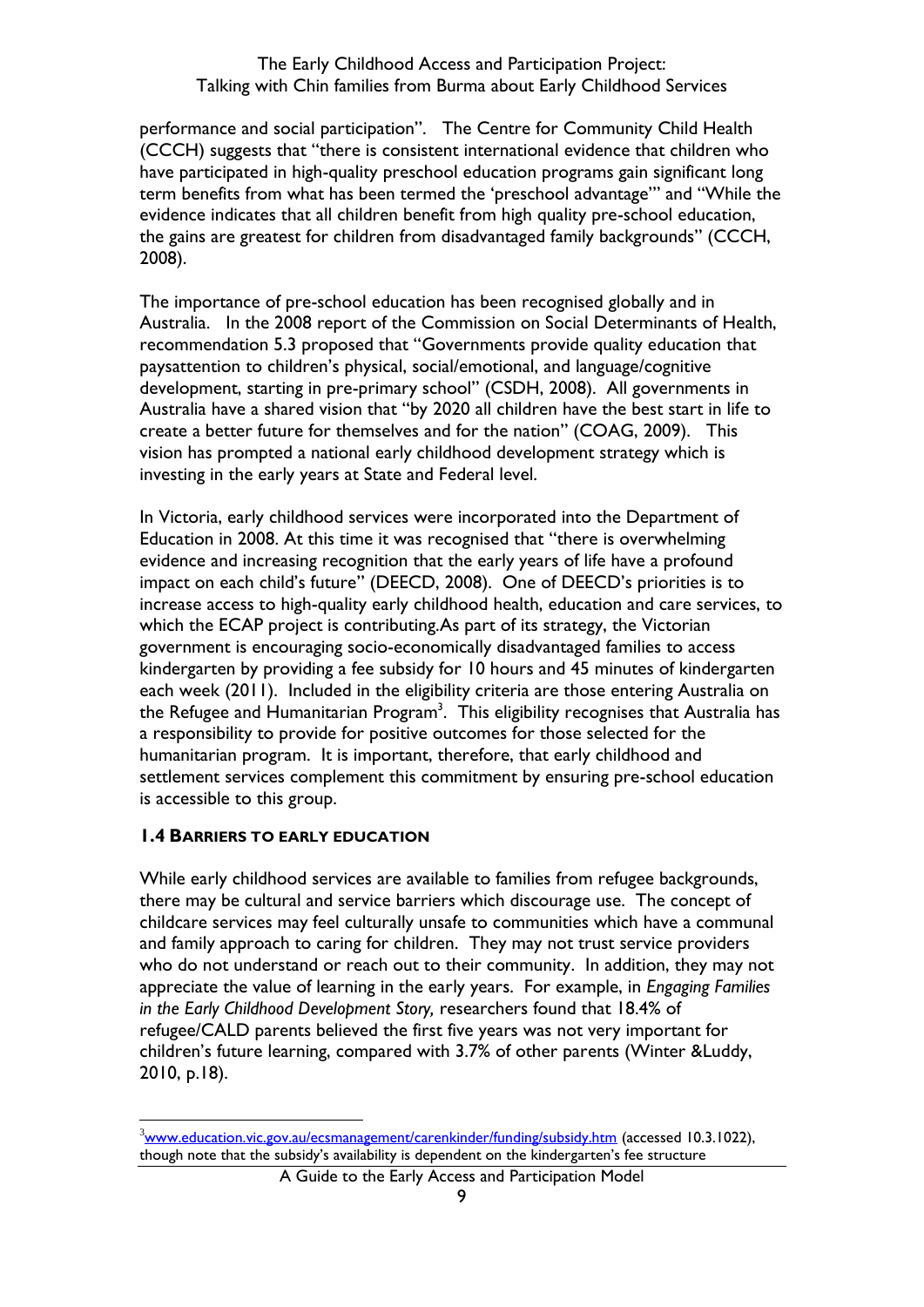Government strategies recognise the importance of encouraging cultural diversity in children's services. For example, the *Victorian Early Years Learning and Development Framework for all Children from Birth to Eight Year*s acknowledges that "the families and communities in which children live are diverse, and children's learning and development is enhanced when early childhood professionals respect their culture and ways of knowing and being" (DEECD, 2009). While strategies encourage an inclusive approach to diversity, there is still a danger that people who arrive in Victoria from a refugee background may miss the opportunity of accessing early childhood services.

Families may be encouraged to enrol children in kindergarten by Maternal and Child Health Services, however use of these services may be low. In scoping the Early Childhood Access and Participation Project, Foundation House suggested that communities from refugee backgrounds appeared to have low participation rates in these services and are therefore more likely than other groups to miss out on information about kindergarten. Foundation House also remarked on thenoticeable lack of MCH translated material for the Chin community and the limited time available for MCH nurses to promote kindergartens. In her 2011 report to the Centre for Community Child Health, Bernadette Burchell also commented on vulnerable families' under-utilisation of Maternal and Child Health Services in Brimbank, including those from refugee backgrounds<sup>4</sup>.

Evidence gathered in the FH scoping exercise suggested that participation rates in kindergarten were low among Chin and other new and emerging communities. This reflected Burchell's report which commented on the high cultural diversity in the area, and found that newly arrived families were unaware of the value of kindergarten and did not have the capacity to support their children's participation. The report also identified service barriers related to transport, difficult enrolment systems, inflexible hours and lack of cultural support (Burchell, 2011). When scoping the project, Foundation House found, for example, that kindergarten teachers were not using interpreter services, being uncertain of guidelines for their use. While the local cluster manager of kindergartens was aware that FKA Children's Services provided bi-lingual support workers to kindergartens<sup>5</sup>, they were mistakenly under the impression that interpreting was part of this role and kindergartens were therefore confused about accessing both interpreters and FKA support. The amount of kindergarten information translated into Chin language was also limited, despite DEECD's intention for "better information and support to assist children's health, learning and development" to be made available to parents, including "in a range of community languages" (DEECD, 2008, p. 29).

If they do not attend kindergarten, Chin children are likely to struggle with their first year in school, where there is an assumption of school readiness. This is based on

1

<sup>&</sup>lt;sup>4</sup> The project for which the Burchellreport was prepared was in response to "the issue of low participation in state funded kindergarten of vulnerable children in Brimbank"

 $5^{\text{h}}$ At the time of writing, 3 x 3 hour sessions of bi-lingual support was available to kindergartens from FKA Children's Services and could be used to assist individual children, families and/or kindergarten staff.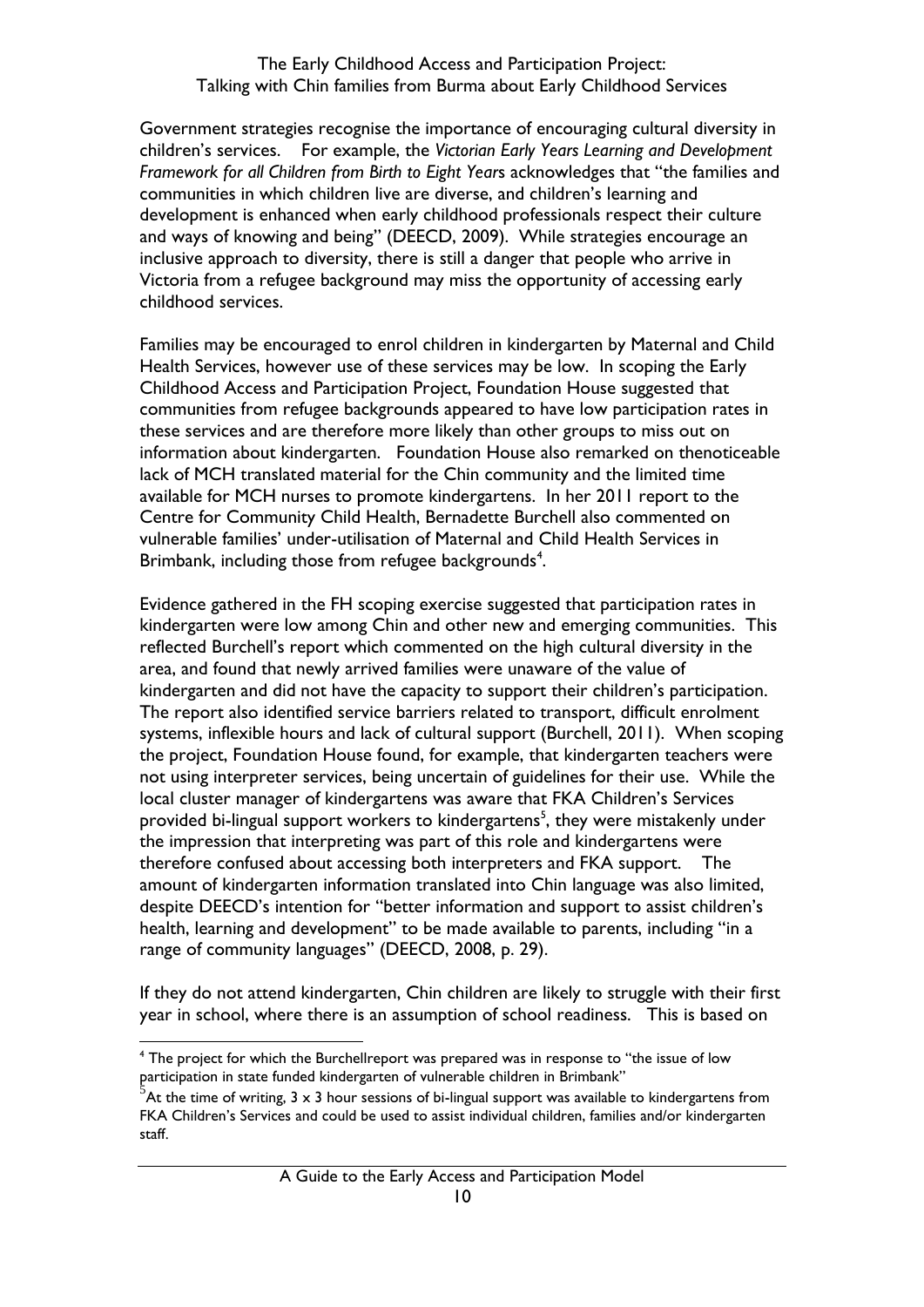the expectations of the Victorian *Blueprint for Education and Early Childhood Development*which states that "By the time Victorian children start school they will be ready to learn at school and schools will be ready for them" (DEECD, 2008). When scoping the project, Foundation House found that some Chin children in Sunshine were in fact not ready for school and were required to repeat prep. One school in Sunshine reported that of the children repeating prep in 2010, half were Chin. This had the potential to label and demoralize families at the start of the child's schooling. In her report, Burchell referred to another local school where 27% of children enrolled in prep in 2009 had not had early childhood education experiences, "the vast majority being children from refugee and non-English speaking backgrounds" (Burchell, 2011).

The Western Metropolitan Region of DEECD commissioned the ECAP project with a specific goal to increase access to universal early childhood programs, being Maternal and Child Health services and kindergartens, by people from refugee and CALD backgrounds. In consultation with Foundation House, it was agreed that the project would explore access barriers to these services and encourage Chin families to make use of them. The project recognised that the model itself could benefit all people from refugee backgrounds, addressing an issue which has been identified not only in Sunshine, but throughout Australia and in other countries.

Access issues for culturally and linguistically diverse (CALD) and refugee communities are explored in a range of literature. In one of a series of Policy Briefs, the CCCH discusses the importance of improving access to services for marginalised and vulnerable families with young children. Included in their definition of "vulnerable" are CALD families, low income families, sole parent families and those experiencing social problems such as housing and mental health. Some or all of these characteristics may apply to families from refugee background, whose vulnerability is exacerbated by their past experiences. The CCCH identifies "a growing consensus that rather than thinking about certain families as being hard to reach, it is more useful to think of them as being people whom services find difficult to engage and retain" (CCCH, 2010). Similarly, in discussing support for the integration of refugee children, *Refugee Resettlement* states that "professional development and technical assistance support will be particularly important for facilities serving pre-school children" (UNHCR, 2002). This thinking guided ECAP project aims and the processes described in the next section of the Guide.

One of the major problems identified by the CCCH is that "the formal service system has a culture of its own and for parents to make good use of it requires them to master the language, roles and values of that culture" (CCCH, 2010). This is particularly problematic for families from a refugee background for whom the service provider culture is alien and English language is limited. The CCCH suggests that to counter this, "service providers need to be able to establish positive, nonjudgmental, partnership-based relationships with all children and parents". There are other barriers to be addressed in order to encourage access to services. These include practical issues such as the inability of refugee families to access information about children's services, the lack of transport to reach services, unstable accommodation, a rigid enrolment system, and a fear of services. Similar problems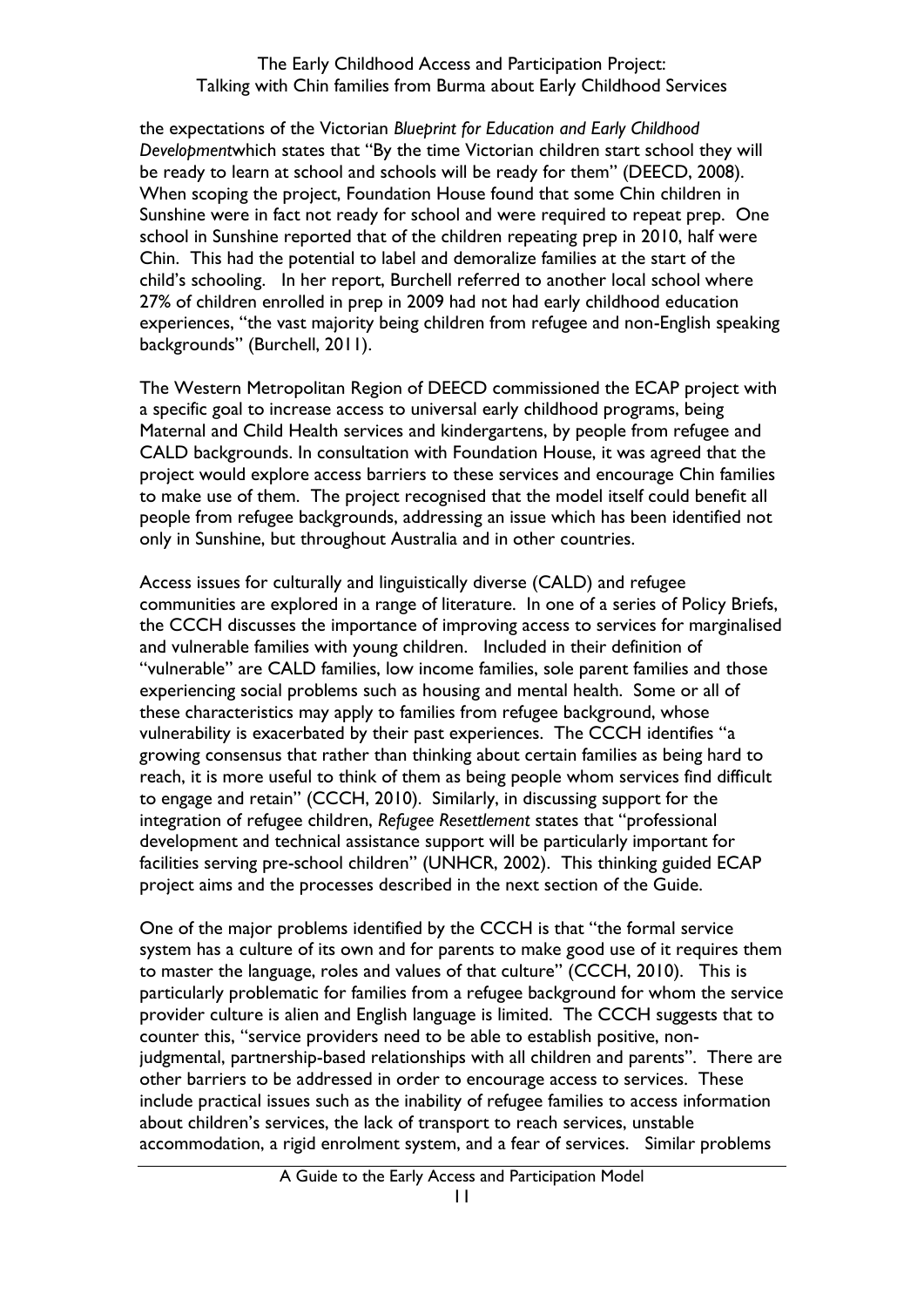have been identified in the USA and the UK. In *Barriers to inclusion and successful engagement of parents in mainstream services,* the UK authors discuss access issues for minority ethnic families, saying that "parents who are most in need of services, including those who lack informal support, are often the least likely to access them" (Katz et al, 2007). Barriers were similar to those identified by CCCH in Australia, including the fact that families saw mainstream services as not being for their ethnic group.

In *Breaking Cycles, Building Futures, Promoting inclusion of vulnerable families in antenatal and universal early childhood services* the authors discuss access to both Maternal and Child Health services and kindergartens (Carbone et al, 2004). They refer to nurses consulted by the Brotherhood of St. Laurence Early Years Project which identified a number of groups that were less likely to use their services. This included people from CALD communities, especially "new arrivals and victims of trauma". The report also refers to Australian Bureau of Statistics data which indicates that, amongst other disadvantaged groups, children from non-English speaking background are "substantially underrepresented among kindergarten users". The report identified barriers to accessing services which were both structural (eg. lack of publicity, costs, lack of public transport, hours of operation, lack of attention to multiculturalism) and specific to families (eg. limited income, limited transport, transient housing, low English literacy, lack of trust, day to day stresses). Of interest to the ECAP Project was the report's comment: "Surprisingly few intervention studies exist which specifically focus on improving access, engagement and inclusion in … early childhood services. Australian studies are particularly scarce. While local initiatives are known to exist, few have been documented in the literature".

The ECAP Project is contributing to literature and discussion about access, engagement and inclusion of families from refugee backgrounds. This Guide summarises a strengths based model which promotes dialogue between families and early childhood service providers to identify access barriers and solutions.

# <span id="page-11-0"></span>**2. THE MODEL**

This section describes how the ECAP Project was developed and implemented. It is provided as a guide for service providers who are keen to improve access to early childhood services by families from refugee backgrounds, using a strengths based model. It encourages service providers to establish structures in which those families can participate to identify access barriers and solutions. Section 3 has case studies that illustrate how using the model and implementing the outcomes might increase engagement and retention of refugee families.

The model is guided by a strengths based approach which places Chin community representatives at the centre of dialogue about early childhood development. Representatives are selected because of their practical experiences of project issues which make them experts while being "average" community members. The model recognises Advisors as resilient and knowledgeable contributors rather than passive victims of the war they have experienced. The model redresses the traditional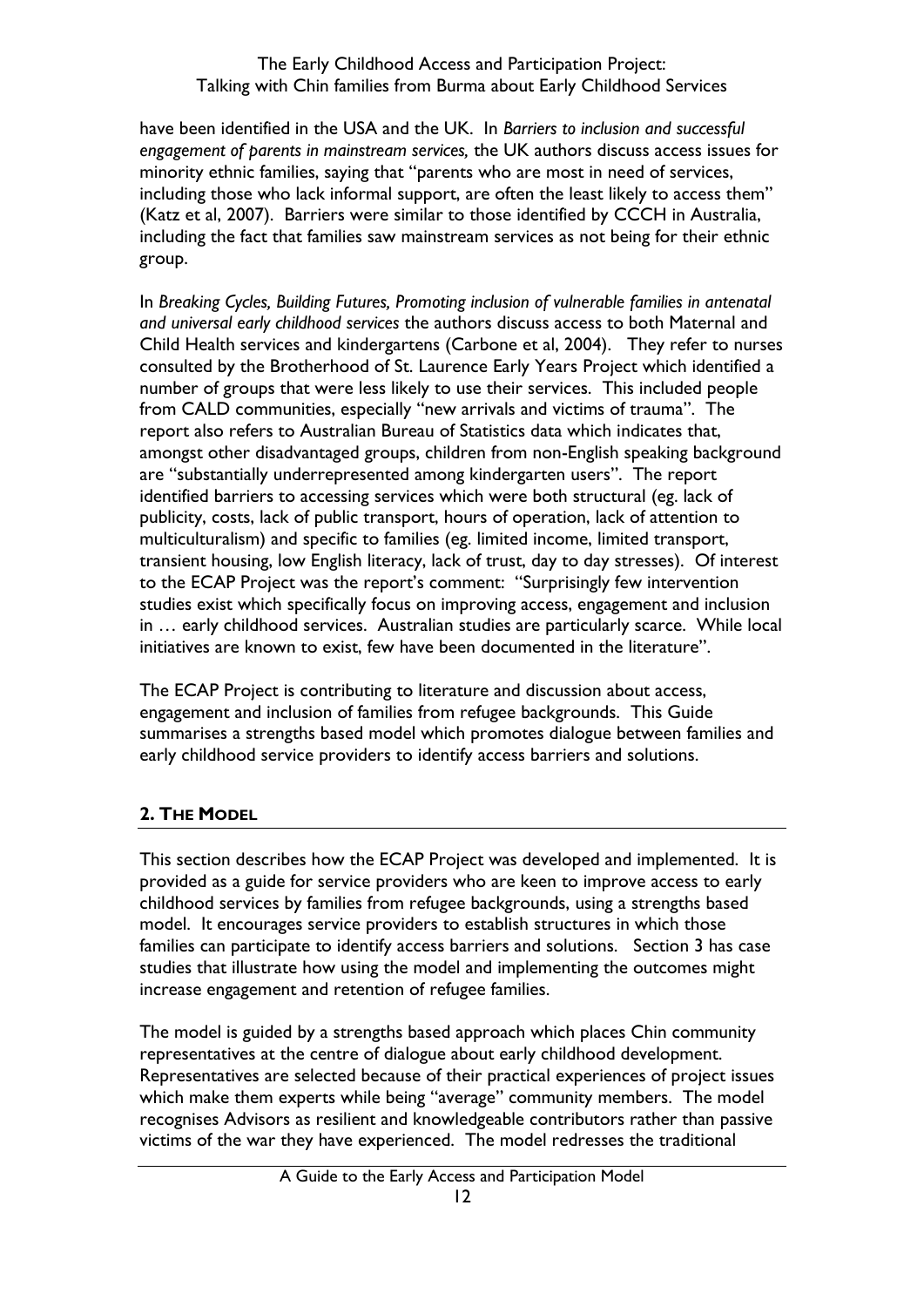power imbalance between those receiving and providing services, and it also promotes a process which crosses boundaries such as gender, ethnicity, class hierarchies and educational backgrounds. The model establishes an environment in which Chin Advisors are able to openly discuss their experiences and drive the direction and goals of the project. Their voice is central to the model and they are equal players. They are the ones who identify systemic barriers which prevent them from accessing services, and as a result, the project is able to introduce change strategies to address these obstacles. Advisors are compensated for attendance at meetings with a small sitting fee which recognises their expertise.

The process of advising the Project also contributes to recovery from the refugee experience. Chin Advisors gain confidence in their own abilities and find hope for their family's future. Many of the Advisors in the Project had never participated in a consultative process. Some had never experienced the "culture of questioning" having been silenced by oppression in their home country. There is a pride in being able to make a contribution to agencies for the first time in their lives and this encourages the well-being of the Advisors. Throughout the process, the Advisorsalso act as peer educators, developing their confidence and elevating their status within their community. Their sense of well-being is further increased because they can share their knowledge with members of their community, who are increasingly able to manage their children's health and entry into the education system. The peer education model encourages capacity building of community representatives as well as the settlement of their community.

The model also encourages the integration of families from refugee backgrounds into Australian society. Ager and Strang(2008) discuss key elements for successful resettlement of refugees. Two are the processes of social connection within and between groups, and structural barriers to such connections related to language, culture and the local environment. The ECAP model contributes to both building social connection and dismantling structural barriers. It links a new and emerging community with service providers, building bridges between the two. It encourages bonding within the new community, as Advisors reach out to give advice on children's early education and health. As community members become more involved with families outside their group in kindergartens, schools and health centres, they develop a sense of belonging and social inclusion and bonds are strengthened with the broader Australian society.

There were a number of project stages in the ECAP Project.

- 1. Scoping the project
- 2. Establishing project objectives
- 3. Establishing the project advisory structure
- 4. Selecting and preparing the Chin Community Advisory Group
- 5. Supporting the Network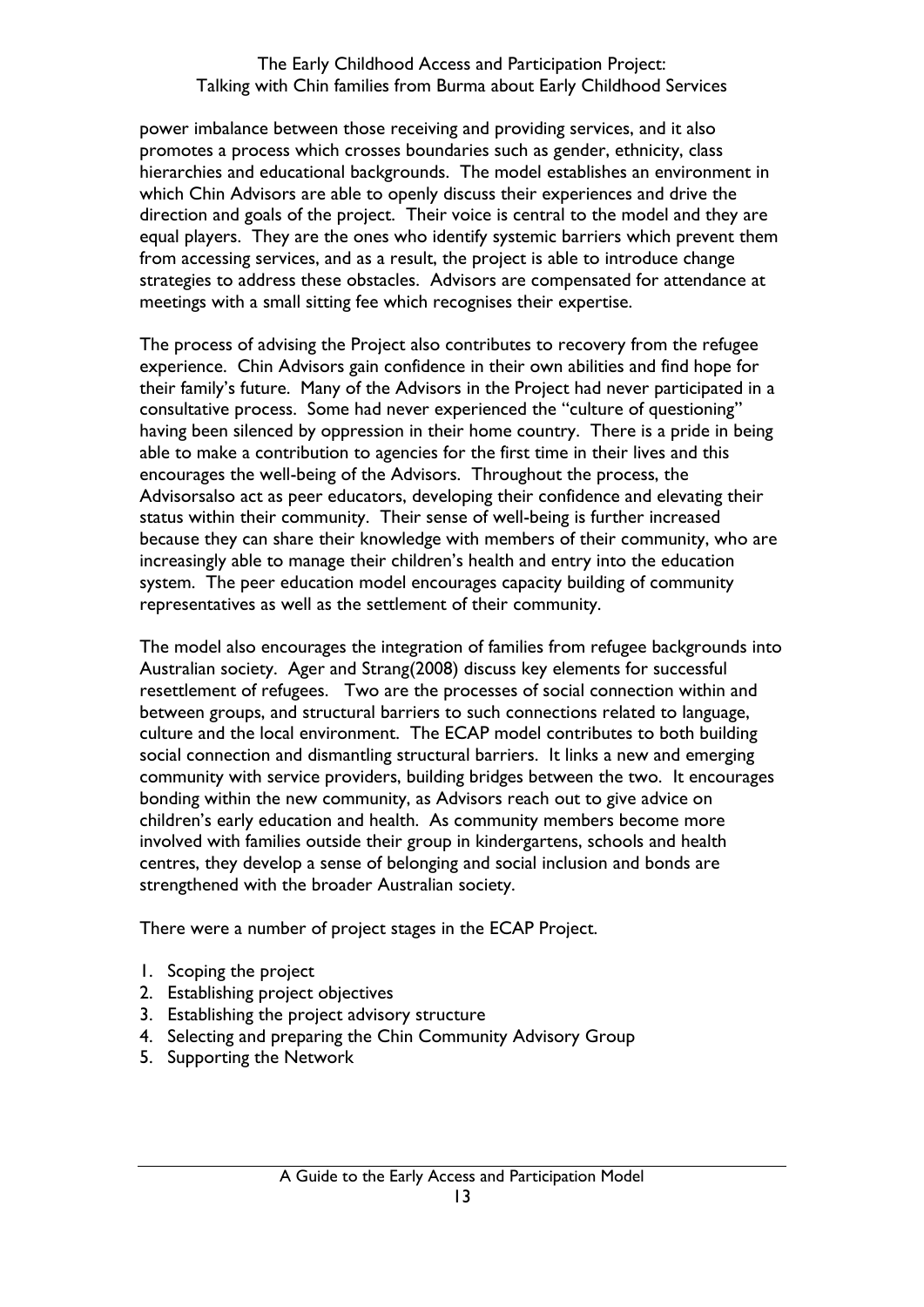#### <span id="page-13-0"></span>**2.1 SCOPING THE PROJECT**

In the initial months of the project, Foundation House spoke with service providers in Sunshine to identify:

- □ Which groups from refugee background were newly arrived in the area
- □ How many new arrivals were accessing the early childhood services in the area
- □ How many new arrival children were enrolling in local primary schools
- □ Access problems being experienced by new arrivals
- **Project priorities**

Importantly, the scoping exercise identified that a growing number of young Chin families from Burma were settling in Sunshine. The Project's Chin Advisory Group estimated that by 2011, 1,000 Chin people were living in and around Brimbank, with around half being below 16 years of age. Brimbank City Council estimated that 63 of the humanitarian entrants arriving in 2010 were children in the 0-4 year's age group, a good proportion of who were from Burma.<sup>6</sup> In the same year, 15 babies with Chin parents were also born in Sunshine, with 27 having been born in 2008- 2009. An automatic system was in place to refer new-borns to Maternal and Child Health Services, and 101 Chin babies born in Sunshine were registered with MCH between 2008 and 2011. However, referrals of humanitarian program arrivals to MCH services were more problematic. Settlement services were responsible for referring new arrivals to Maternal and Child Health services, but were having difficulty accessing the MCH appointment system<sup>7</sup>. The scoping exercise noted that access could be improved with, for example, the introduction of translated material, an improvement in communication between MCH clinics and settlement services, easier appointment systems and increased time for cross cultural exchanges.

The scoping exercise also considered access to playgroups and kindergartens. A playgroup for Chin children was about to be introduced into the local primary school by a non-government organisation (VICSEG), and the school was additionally hosting a "Kinda Kinder" project coordinated by Victoria University. 64 Chin children enrolled to start kindergarten between 2008 and 2014, one third of who were to attend the two kindergartens involved in the ECAP project<sup>8</sup>. Enrolments appeared to be low, when compared with Chin arrival and birth figures. In any case, Chin children were not ready for their first year in school. At the end of 2010, the local primary school involved in the ECAP project reported that 70 Chin children were enrolled in the school, and of the children repeating prep in 2010, half were Chin. There was a perception that the low participation rates in kindergarten were

<sup>1</sup> <sup>6</sup> Humanitarian immigration is discussed in *The Diverse Communities of Brimbank* produced by the Council's Community Planning and Development Department and percentage arrivals in LGAs are provided in IHSS Statistics produced by AMES and accessed at [www.ames.net.au/settling-in-australia](http://www.ames.net.au/settling-in-australia) (21.11.11)

<sup>7</sup> The *Refugee Status Report*(2011) commented that refugee families are usually not linked with Maternal and Child Health nurses until after a child is born to the family in Australia (p112). <sup>8</sup> Figures provided by Brimbank LGA, 26.10.11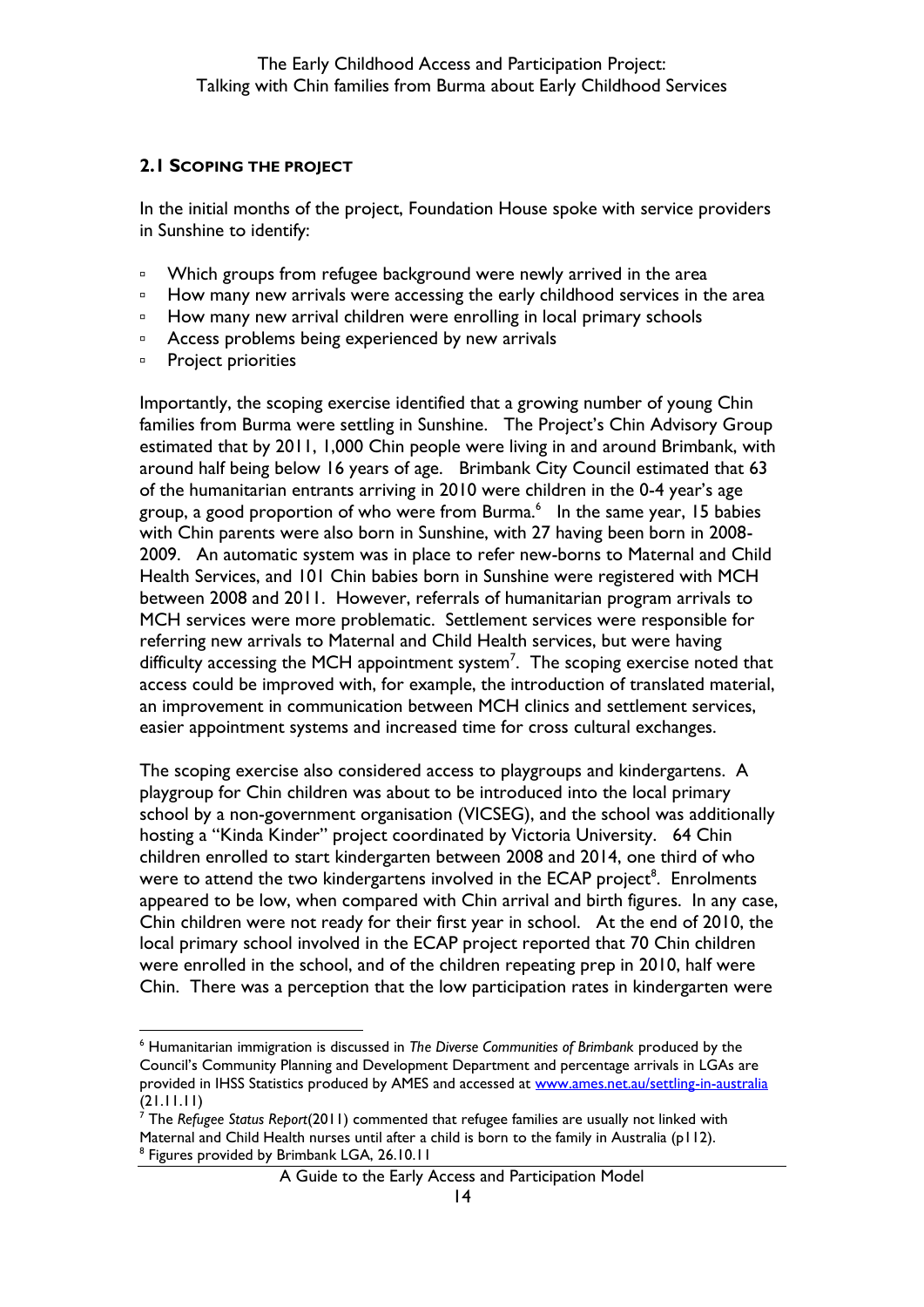discouraging "school readiness", and there was a general opinion amongst service providers that refugee children, particularly Chin, were missing out on early childhood services. As a result, the project focused on Chin families and early childhood services in Sunshine, being two kindergartens, a primary school, and the Maternal and Child Health service.

## <span id="page-14-0"></span>**2.2 PROJECT OBJECTIVES**

The scoping exercise noted that Chin families had limited knowledge about Maternal and Child Health services and kindergartens. Even when the families were aware of kindergartens, the concept was new for those arriving from Burma or refugee camps in bordering countries. Kindergarten promotion strategies were not reaching Chin families, despite DEECD policy intent to ensure early childhood development is made available to all children regardless of cultural background (DEECD, 2008, p. 28). Kindergarten enrolment forms were not translated, and families were unable to complete them without significant assistance, which was not always available. Some Chin families attended Maternal and Child Health services to weigh and measure their babies, but appointment systems were hard to understand and attendance figures appeared low and inconsistent. Those who did attend often asked for help in completing the complex kindergarten enrolment forms, but there was limited time for interpreted conversations between MCH nurse and family to complete forms and promote the importance of kindergarten. In comparison with other groups in Sunshine's diverse population, there were only a small number of newly arrived Chin residents. As a result, a very limited number of promotional leaflets were translated into the Chin language, and even when translations were available, not all families were literate.

Issues identified in the scoping stage of the ECAP project guided its planning. The project aimed to increase the capacity of early childhood services in the Brimbank area to engage with refugee background communities, particularly the Chin. Foundation House's experience with new arrivals from refugee backgrounds suggested that a model for achieving such aims should build on a dialogue between service providers and key representatives from the community. This would result in the project being guided by the representatives, who would also share information with other community members. This strengths based model was adopted for the ECAP Project, along with four main objectives to:

- <sup>o</sup> Identify and prioritise barriers to accessing MCH services and kindergarten
- □ Identify strategies to address those barriers
- Work on strategies which could be addressed in the project timeline and make recommendations about others
- **Produce a Guide to inform service providers about the model, access barriers** and possible solutions

While the Project spanned a year, the Network met only nine times. To encourage retention of knowledge by Advisors, meetings focused solely on above objectives, rather than expanding issues into broader parenting roles or services. Feedback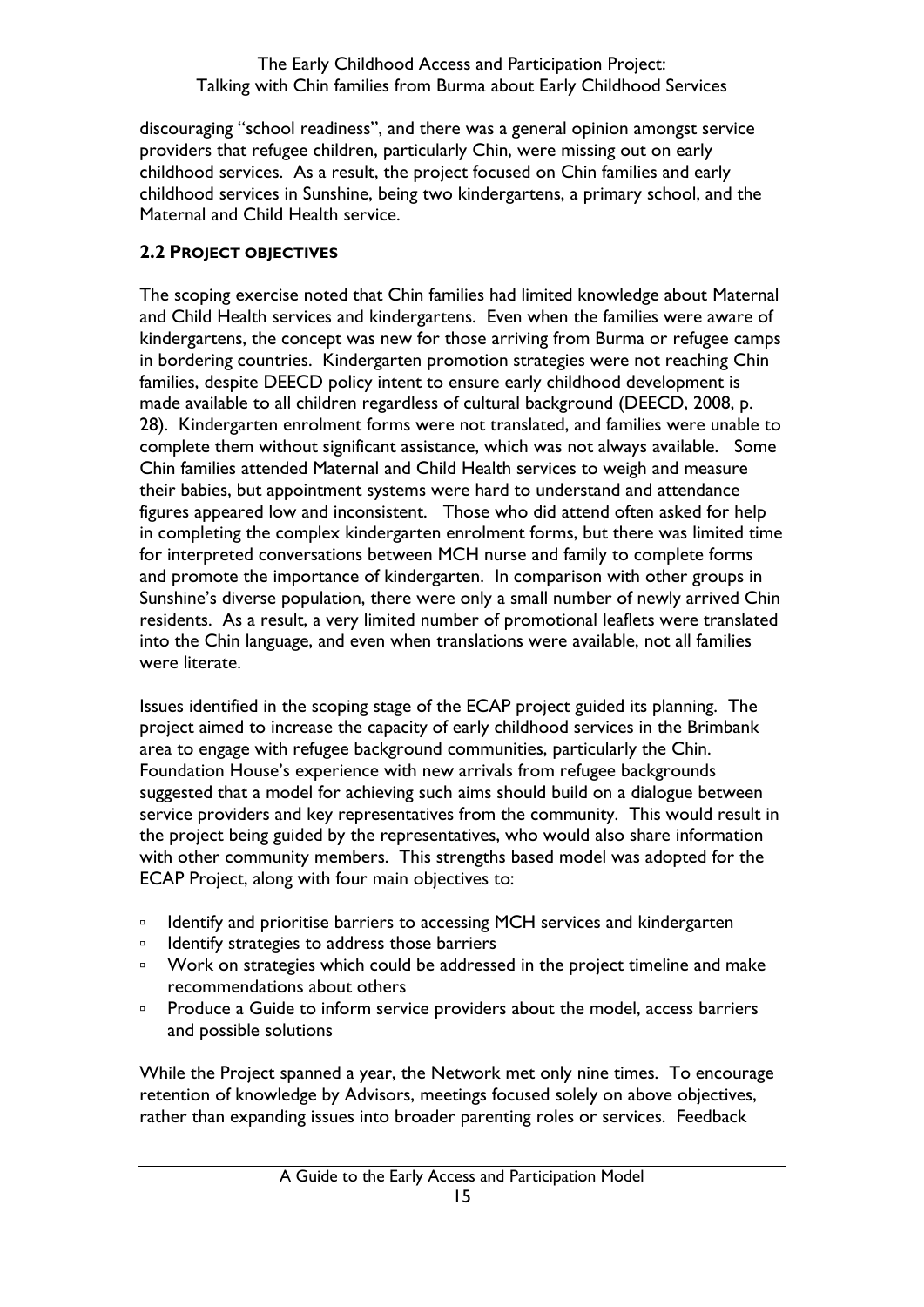from Advisors at Project end suggested that this approach did indeed result in a sound knowledge about accessing MCH services and kindergarten.

Part-time workers were allocated to the project (equivalent to five days a week), being a coordinator, a project worker and a bicultural worker who was a member of the Chin community. All staff had experience of the Foundation House model of engaging with communities.

#### <span id="page-15-0"></span>**2.3 PROJECT ADVISORY STRUCTURE**

The project advisory structure brought together community representatives and service providers to encourage dialogue between the two groups. The structure consisted of:

- **Advisory Group** of key Chin community representatives
- **Network**made up of the Chin Advisory Group and service providers
- **Reference Group** consisting of management representatives from key stakeholders. Reference Group membership included Foundation House, WMR DEECD, BPA Children's Services and Maternal and Child Health Services in Brimbank.

#### <span id="page-15-1"></span>**2.4 CHIN ADVISORY GROUP**

The Chin Advisory Group was established to provide the perspective of the Chin community and to tell their community about the project and its outcomes. Advisory Group members were identified by the Chin project worker (male) and a leader within the community (female) who was prominent in local early childhood services. They themselves became members of the Advisory Group and interpreted at meetings. Advisory Group members were selected because they:

- Had young children
- □ Had experience of and an interest in early childhood services
- **Example 1** Lived locally
- □ Were respected within the Chin community but were not necessarily identified as leaders
- Were willing to advise the project
- □ Were willing to share project information with others in their community

When working cross culturally, it can be difficult to assess whether group participants are representative of the target group and are able to share project messages with a range of community contacts. An outsider to the community is unlikely to know the "spheres of influence" of those selected. The project depended on the judgment of the Chin selectors to choose people who could contribute to discussions because of their own experiences and report back to their community. In early meetings, participants were asked to identify which community members should be provided with project information, who they were sharing information with and how they planned to ensure members of the local Chin community would receive project messages. Chin Advisors reported that they knew all adults and children in the Chin community, which they estimated to be 1,000 strong.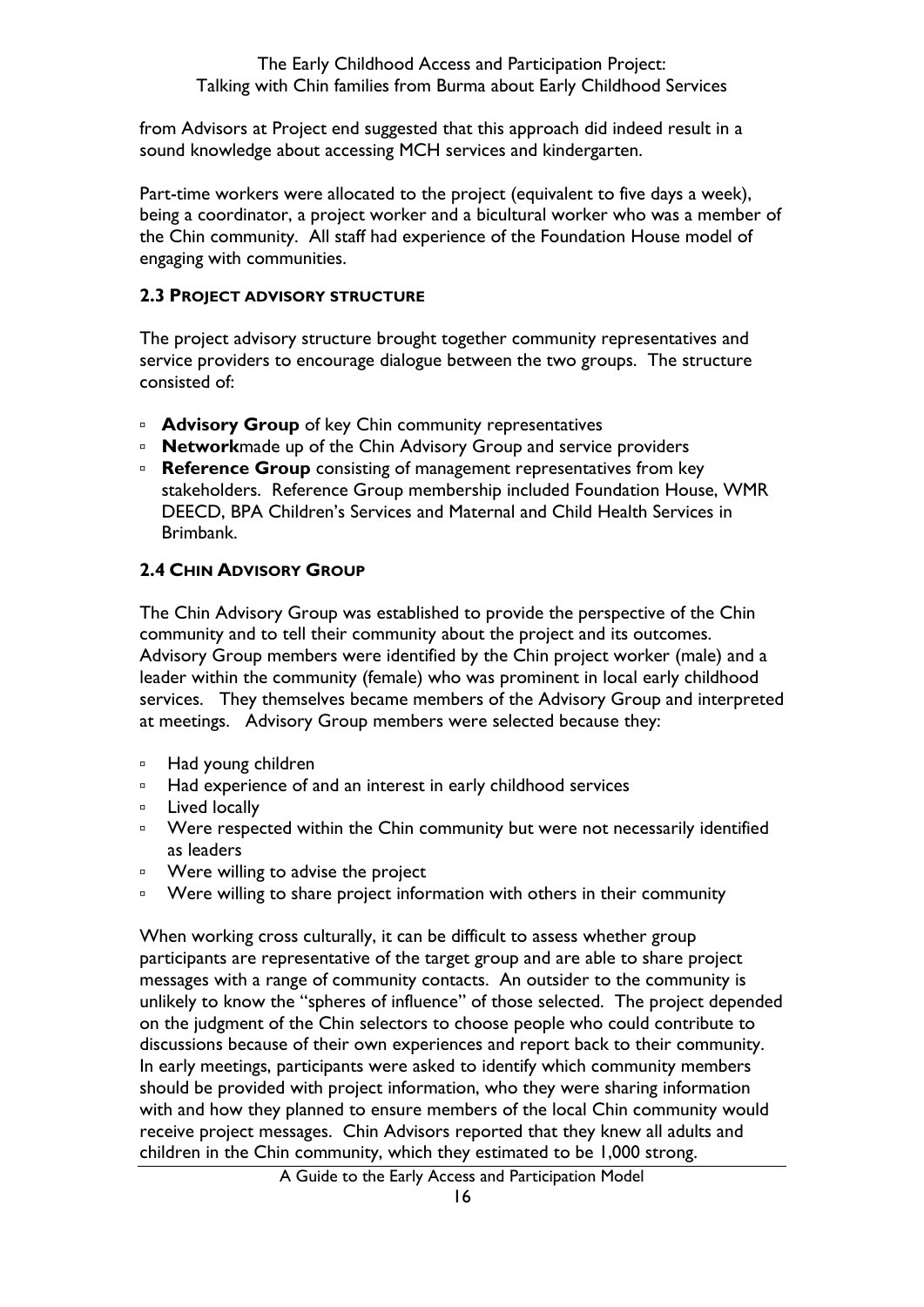The Advisory Group had 15 members, with roughly equal numbers of men and women. Meetings were well attended and members were enthusiastic contributors. Most members had arrived in Australia in the last 1-4 years, and had 2-4 young children. Educational backgrounds varied: one Advisor had no opportunity to pursue schooling after primary level, while the majority had reached Year 10 in Burma, and a small number were university graduates. Some were studying in Australia, including three women who were enrolled in child care courses. Chin Advisors attended six different churches between them. Members were paid a small fee to cover their costs of attending meetings and child care was provided by a qualified Chin childcare worker who was known to Advisory Group members. Meetings were held at the local school attended by Chin children, with which parents were familiar. The school provided space, and staff were very supportive of the project.

A number of important points contributed to the success of the Advisory Group:

- <sup>o</sup> A well-regarded man and woman from the Chin community identified members for the Advisory Group and themselves became lead advisers
- □ The venue where the group met was familiar, welcoming and comfortable for families with children at the primary school
- □ Interpreters were available at all meetings
- <sup>o</sup> Advisory Group members were called prior to each meeting by the two Chin lead Advisors to encourage attendance
- **560 was provided to members to cover costs of attending each meeting**
- □ Sufficient time was given to each meeting (2.5 hours) to allow for interpreting, breastfeeding and nursing children who needed reassurance from parents
- Child care and toys were available for young children who attended meetings with parents in the same room or close by. Care was provided by Chin workers.
- <sup>0</sup> Icebreakers encouraged members to get to know each otheras well as energize the meeting
- <sup>o</sup> There were small-group discussions between community members in their own language followed by feedback plenaries with an interpreter
- □ There was "homework" for Advisory Group members between meetings, to keep the project upper-most in their minds. Homework included consulting with other community members about the issues to be discussed at the next meeting
- □ Folders, notebooks and pens were provided to Advisory Group members
- Handouts were provided, including for example, information about local early childhood services and child rearing practices in Australia
- Guest speakers were invited to meetings. For example, the local kindergarten cluster manager (BPA Children's Services) explained kindergarten enrolment processes in the local area and AMES spoke about settlement services

The project aimed to give Advisory Group members the opportunity and confidence to participate in "formal" structures in Australia. To this end, meetings were provided with agenda and minutes, and reflective processes were encouraged to identify issues and plan activities to address them. In supporting Advisory Group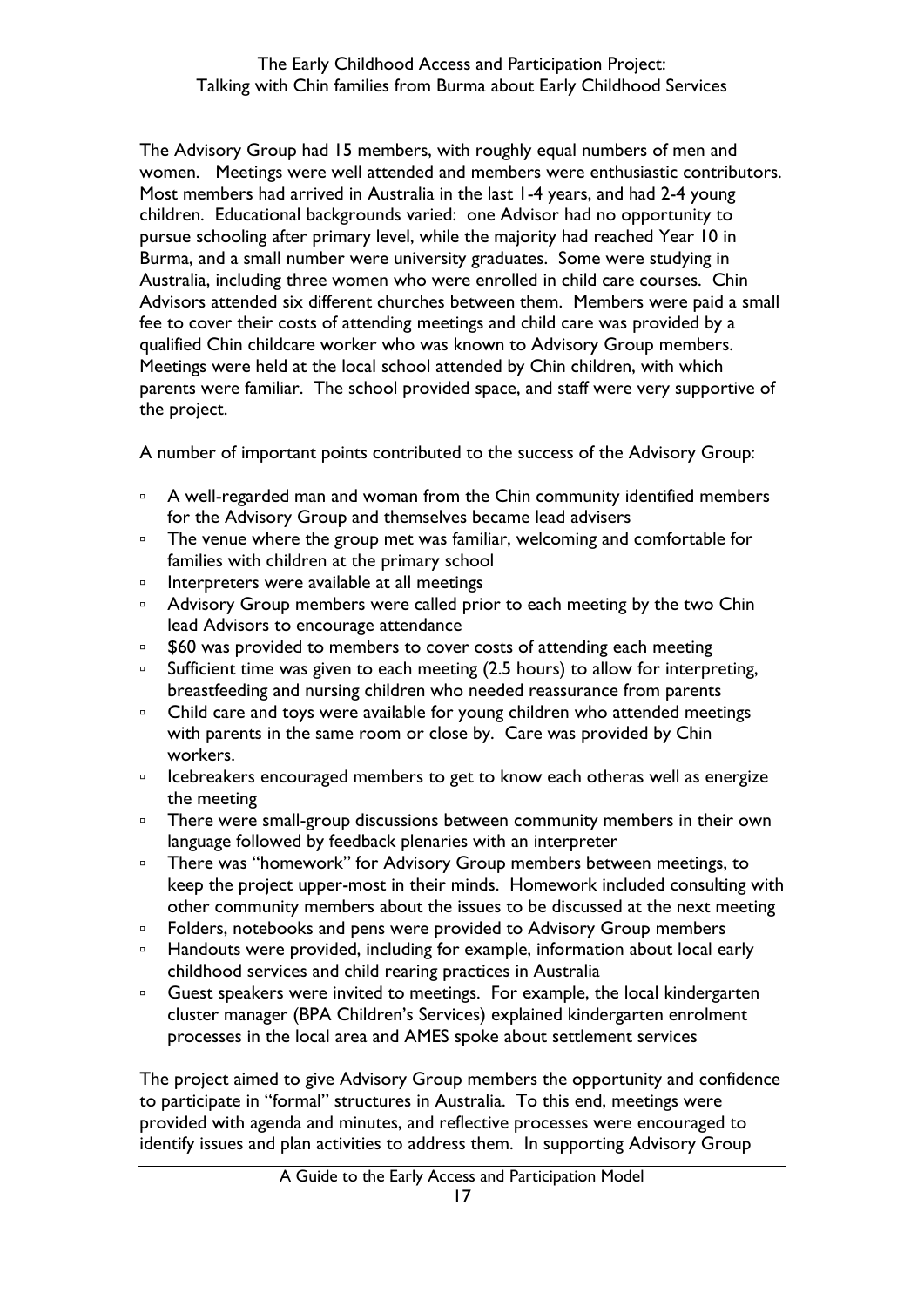members in this way, the project hoped to build the capacity of the Chin community in Sunshine to contribute to other mainstream structures and processes.

## <span id="page-17-0"></span>**2.5 THE NETWORK**

The Network brought together the Chin Advisory Group, key early childhood services in the Sunshine area and DEECD regional staff. They were asked to discuss barriers to accessing early childhood services and find strategies to address them. Service providers were identified when scoping the project and were:

- □ The Early Years Coordinator and Chin Multicultural Education Aide from the local state primary school which was popular with the Chin community. This school was the venue for Network meetings
- □ Teachers from two kindergartens that referred children into the primary school
- A nurse from the local Maternal and Child Health Service
- □ The Kindergarten Enrolment Coordinator and Administration Officer from the City of Brimbank
- □ DEECD representatives including the Manager of Partnerships and Service Development (WMR); Project Coordinator in Early Childhood and Youth Services (WMR); Deer Park/Sunshine Network ESL Refugee Transition **Coordinator**
- <sup>o</sup> A representative from a local non-government organisation working with refugee children (VICSEG)
- <sup>□</sup> A representative from the settlement service consortium, AMES

Some important points about the Network's success were:

- <sup>o</sup> The school was very supportive of the project. It recognised the importance of engaging with the Chin community whose children attended the school and staff were proactive in collaborating with other services. The school saw itself as a community hub, including provision of rooms for Chin church services on Sunday and other community events
- <sup>o</sup> The project compensated the kindergartens to allow teacher positions to be backfilled while attending Network meetings
- □ The project compensated for the time of the Maternal and Child Health nurse to attend meetings
- **Interpreters were available at all meetings to ensure community members and** service providers could understand each other's point of view
- □ Meetings were well prepared and facilitated by project staff, typically being a recap of the previous meeting, small group discussions on questions about barriers and strategies, and information about early childhood programs
- **Agency representatives were sufficiently senior to ensure decisions affecting their** organisations could be taken and implemented by the Network
- Participants' willingness to sit with the chaotic nature of dialogue in two languages against a background of young children playing and crying
- **Participants' commitment to putting forward and respecting different points of** view and working towards viable solutions
- □ The sociable tea-break with homemade snacks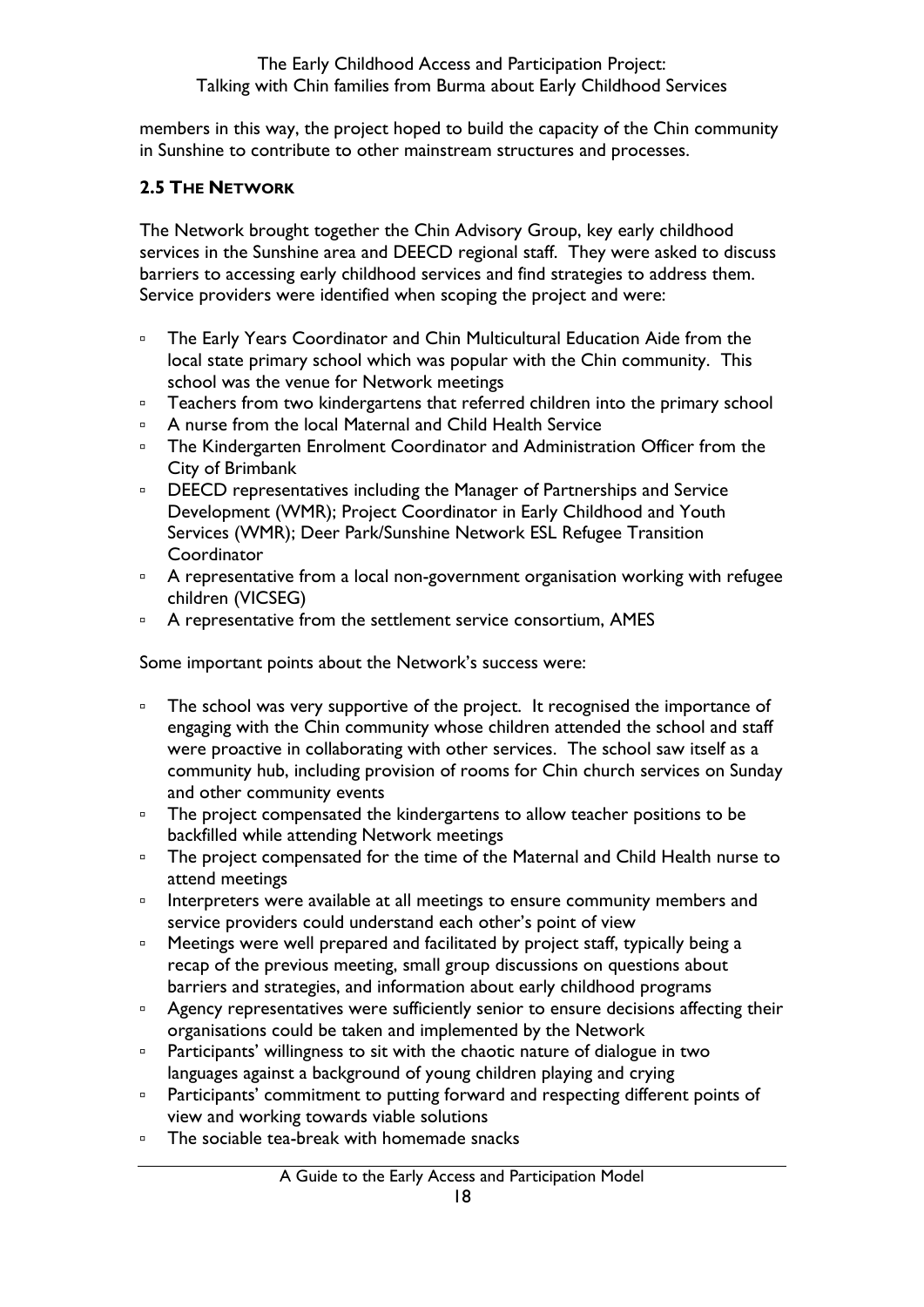- **Project staff reflection sessions immediately following each Network meeting to** identify outcomes and prepare for the next meeting
- **Project staff's participation in other early childhood projects in the area resulting** in them being well informed of local issues<sup>9</sup>
- □ Support and advice provided by DEECD Children and Youth Services staff and liaison with central office in relation to available resources and policies and advocating for translation into Chin.

Dialogue between Chin Advisors and service providers facilitated learnings on both sides and outcomes of these discussions appear in the following section.

#### <span id="page-18-0"></span>**2.6 SUMMARISING THE STRUCTURE**

This section has described a strengths based model which encourages dialogue between representatives of the Chin community and early childhood service providers (see Diagram below). The model develops a structure which brings the two groups together in a Network. Careful preparation for each meeting ensures robust and meaningful dialogue on issues which are relevant to both groups. The next section of this Guide provides outcomes of the discussions and case studies of activities prompted by the Network.

Crucial to the success of Network meetings are trustworthy contacts in the community, enthusiastic and relevant participants, interpreters, childcare, compensation for Advisors to attend meetings and service providers who have the capacity to influence change in their organisations. The project's Reference Group is also an important part of the structure to monitor the project and encourage management discussions about systemic issues identified by the Network.

<sup>1</sup> <sup>9</sup> These included , for example, the Brimbank Early Years Reference Group, the Brimbank Best Start Program, the Brimbank Healthy Babies Program, the Tuning into Kids Program, FKA events, and presentation at the "Beyond Tomorrow" Early Childhood Management Services Conference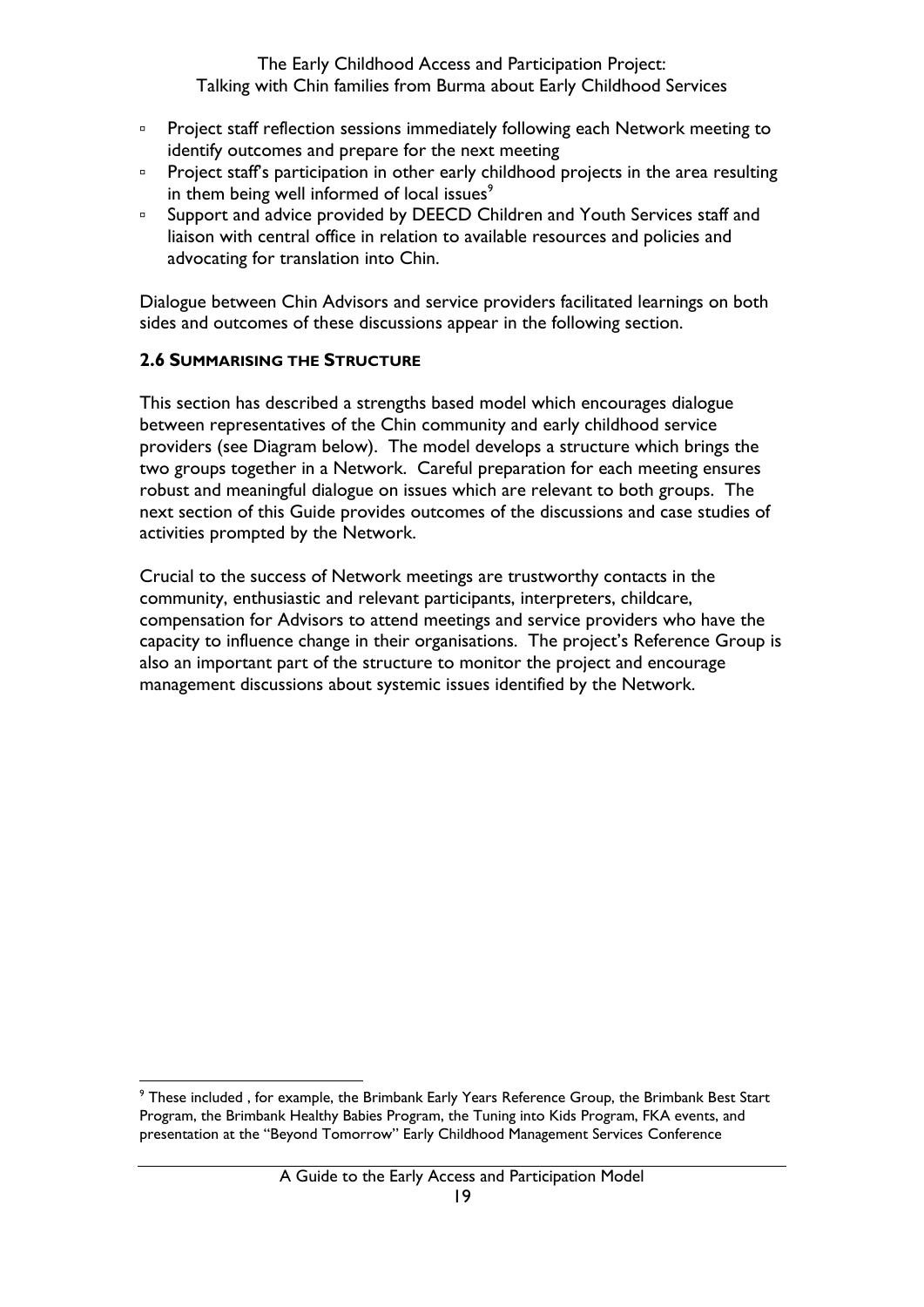# **Diagram of Network Structure**



# <span id="page-19-0"></span>**3. THE DIALOGUE**

This section identifies barriers which discourage access to early childhood services by Chin families living in the Brimbank area, along with possible solution. Both barriers and solutions were identified in dialogue between Chin Advisors and local service providers involved in the ECAP Project. Unsurprisingly, issues raised in the dialogue mirrored those described in the background section of this Guide. After discussing strategies to address barriers, the Chin Advisors and service providers worked together on two case studies which are also described in this section.

# <span id="page-19-1"></span>**3.1 DIALOGUE BETWEEN CHIN ADVISORS**

There were three preparatory meetings for members of the Chin Advisory Group prior to meeting with service providers in the Network. This was to ensure that Advisory Group members understood project intentions and gained sufficient confidence to put forward their views to the Network. After separate recruitment meetings with the men and women, the first full meeting of the group gained their commitment to the project and their role as peer educators in their community. They were asked to take the messages they learnt from the project to Chin community groups and families with young children.

Before meeting with service providers in the Network, thekindergarten cluster manager (BPA Children's Services) was invited to speak to the Advisory Group about kindergarten activities, benefits and enrolment processes. The group was also provided with a series of questions which asked about their experiences of child rearing and early childhood supports in Burma, in refugee camps and in Australia. Their responses appear in Section 3.4.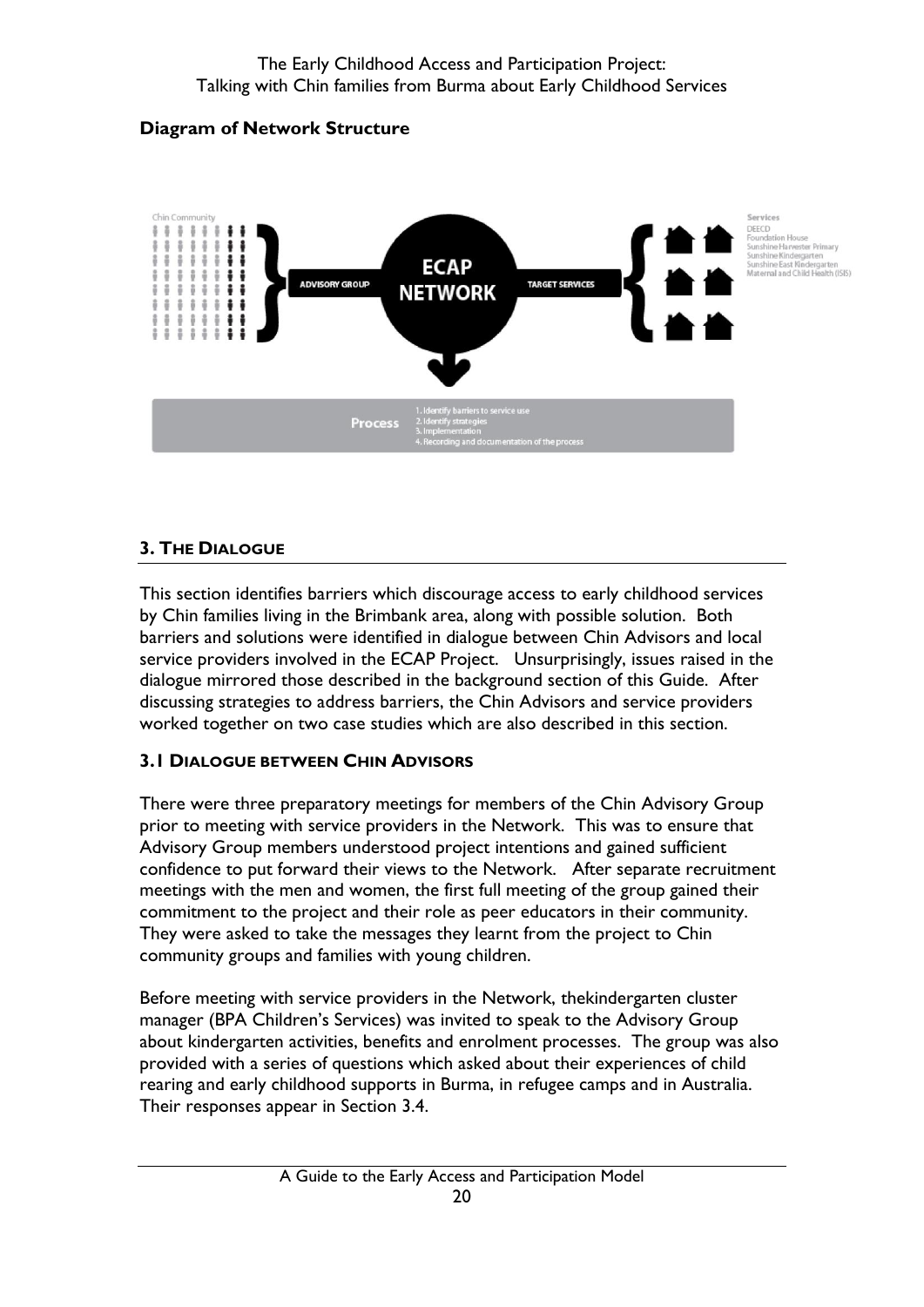Discussing these issues shaped the Group's thinking and enabled them to present their opinions to the first Network meeting.

## <span id="page-20-0"></span>**3.2 NETWORK DIALOGUE**

Network meetings brought together Chin Advisors and service providers to discuss both barriers and solutions to accessing early childhood services, particularly kindergartens and Maternal and Child Health Clinics. Where relevant, resources were provided, including DEECD resources such as the Key Ages and Stages Caterpillar in Chin, Free or Low Cost Kindergarten for Refugees pamphlet, FKA leaflets on child rearing, information about a Chin playgroup, kindergarten enrolment forms and early childhood resources produced for Sudanese refugees. The Network visited the Kinda Kinder playgroup based in the school and AMES spoke about their settlement services, including their referral processes to early childhood services.

The Chin Advisors also received information in Network meetings about employment opportunities. They heard about the bi-lingual workers needed by FKA Children's Services, and the community was chosen for involvement with a VicRoads and FKA road safety pilot program. Advisors were also told that the HIPPY program was considering expanding its intake to include Chin families, with the possibility of employing Chin speaking tutor should it eventuate. Chin Advisors were able to take information about employment opportunities to their community.

Meetings were structured around small group discussions on a series of preprepared questions. This provided the Chin Advisors with the opportunity to speak with service providers about barriers to using kindergartens and Maternal and Child Health services. Service providers in turn spoke about some of the difficulties they had in ensuring their services were accessible to Chin families. After prioritising the barriers, Network members discussed solutions that could be introduced in the short term and within the life of the project.

Network dialogue was respectful and fruitful and discussion outcomes are described in the following sections.

# <span id="page-20-1"></span>**3.4 DIALOGUE ON BARRIERS**

The Chin Advisors and service providers in the Network identified barriers which discouraged Chin families from accessing early childhood services and these are summarised below.

#### *Cultural barriers*

In preparing for the Network meetings, the dialogue between Chin Advisors included discussion on early childhood and health issues in Burma. They talked about how, in Burma, caring for children and teaching domestic skills was women's work. Older children, rather than parents, played with younger children. The men provided discipline and practical survival skills, such as fishing, making items, repairing things, and chopping wood. When settling in Australia, survival skills were no longer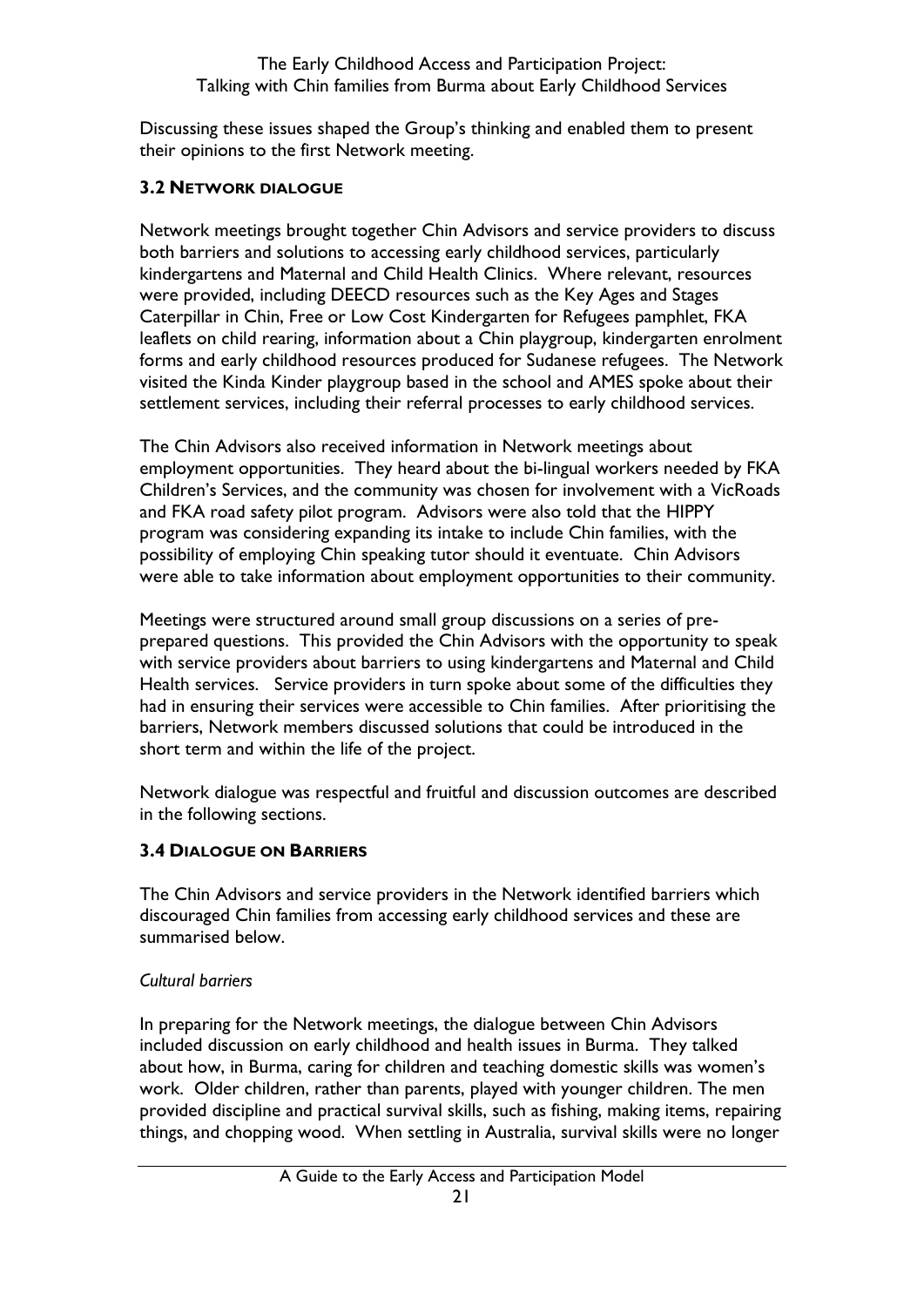needed, reducing the men's role. One man said: "I have no role here. I've lost my place and position". Others said that they played sport with their children.

When talking about health services for young children in Burma, Advisory Group members talked about difficulties associated with malnourishment, sleeping and sickness. In the villages, there was little support from health services and no health education or advice on healthy diets. There were very occasional visits from health workers which were not well promoted. One person spoke about the annual visit to the village by a nurse who provided injections against polio, using the needle multiple times. When babies were born, older village women gave advice and helped with the birth. There was limited sterilization, and newborns were placed in kitchen bowls. Medication was not available and it was common for mothers and babies to die in child birth<sup>10</sup>. Men were not present during births.

Against this cultural background, parents in the Advisory Group appreciated being able to use the Maternal and Child Health system when in Australia, seeing their babies measured and weighed. They said they had learnt about healthy diets, developmental stages of the baby and use of nappies. However, there were a number of cross-cultural barriers that discouraged Chin families from using early childhood services once in Australia, particularly child care. Chin families:

- **EXECT** Were used to sharing child care within extended families in Burma
- □ Were used to sleeping in the same bed as their children and rarely being separated from them
- □ Were unfamiliar with Maternal and Child Health services, which were rarely available in villages in Burma
- Were unfamiliar with the concept of early childhood services generally, because they were not provided in Burma
- □ Believed that kindergartens were not for them, but for "white rich people"
- **EXECUTE:** Mistrusted services that were not inclusive or culturally competent
- □ Had defined roles for men and women within the family which did not encourage recognition of the importance of playing with young children

#### *Service barriers*

The Network noted a number of barriers which discouraged the use of early childhood services for consideration by providers of those services:

- □ Few leaflets were translated into Chin, resulting in lack of knowledge about early childhood services
- Use of interpreters was problematic because of lack of appropriate interpreters;limited time of interpreters and service providers; and lack of knowledge about use of interpreters by Chin families and service providers; limited interpreter budgets

<sup>1</sup> <sup>10</sup> In 2011, the United Nations Population Fund reported that the 2010 maternal mortality rate per 100,000 births for Myanmar was 240. The under-5 mortality rate, per 1,000 births was 73 and the neonatal mortality as a percentage of under 5's mortality was 47.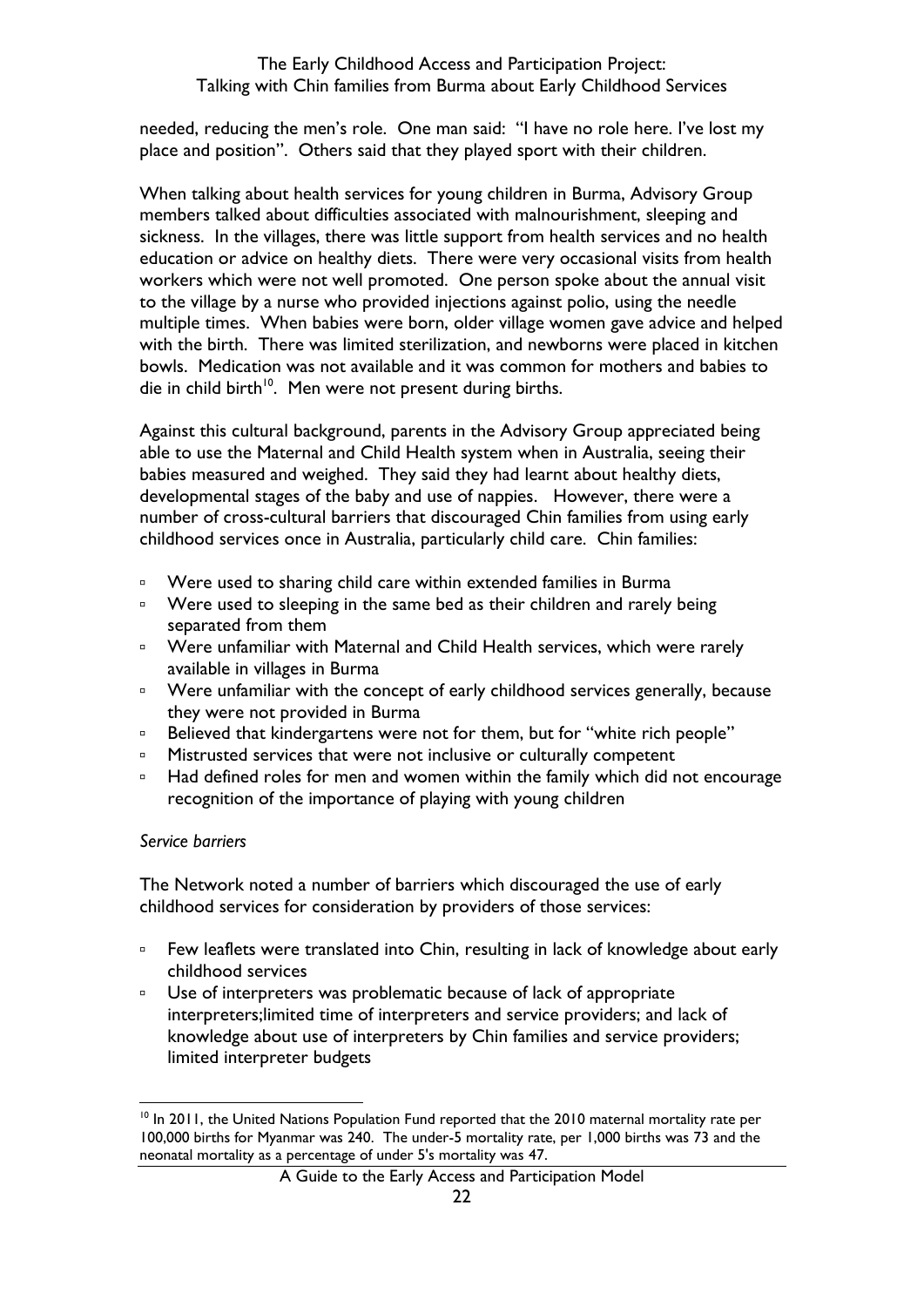- □ It was difficult to make appointments for Maternal and Child Health Services when booking systems included automatic answering machines and messages in English
- □ Kindergarten enrolment forms were complex and in English and it was difficult for families to get help with forms
- **Each LGA had their own systems for enrolling in early childhood services and** this confused families and settlement services

#### *Practical barriers*

The Network noted that there were practical barriers to families accessing early childhood services, particularly in the early stages of settlement in Australia. Barriers included:

- **Limited access to cars for transporting children<sup>11</sup> and few members of the** community having driving licenses, especially amongst Chin women
- Time management when there were competing family needs (eg. adults attending English classes and children going to school and kindergarten)
- □ Transient accommodation during the early period of settlement resulting in families "dropping off" government systems when services were not advised of change of address
- **Lack of documentation such as birth certificates and proof of residence**
- □ Uncertainty about when children became eligible for kindergarten because birth dates may not have been recorded or celebrated
- **Inability to pay child care fees because of poverty**<sup>12</sup>. Families were uncertain of what services were free, particularly when there were charges for child care and 3 year old kindergarten<sup>13</sup>.

Recognising that the project was unable to address financial problems of newly arrived families, the Network summarised the barriers in five categories to be considered when discussing solutions:

- 1. Transport
- 2. Information and communication difficulties
- 3. Child-rearing practices
- 4. Transient accommodation
- 5. Time management

<sup>1</sup> <sup>11</sup>The *Refugee Status Report* (2011) states that data from the 2006 Census of Population and Housingshow 17.0% of 0–17 year-olds in the refugee-like group live in dwellings with no cars, compared to 2.9% of all 0–17 year-olds in Victoria (p2)

<sup>12</sup>The *Refugee Status Report* (2011)assesses that 50.1% of children and young people from refugee-like backgrounds live in poverty, compared with 14.3% of all Victorian children and young people (p2) <sup>13</sup> The *Refugee Status Report* (2011) refers to the *Refugee Council of Australia finding that many* Humanitarian entrant families did not access kindergarten services because of cost (p92)

A Guide to the Early Access and Participation Model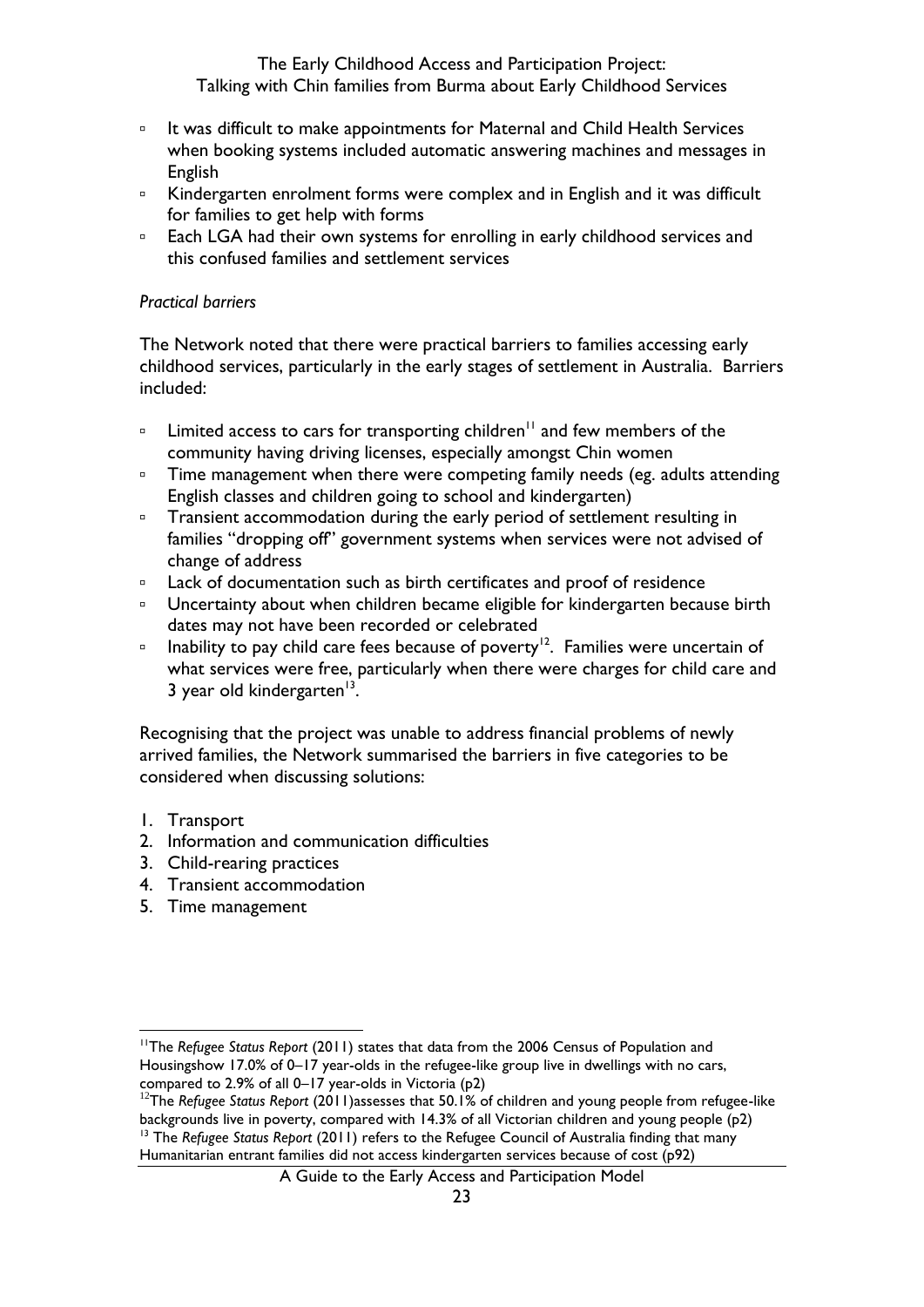## <span id="page-23-0"></span>**3.5 DIALOGUE ON SOLUTIONS**

Once barriers to accessing early childhood services had been identified, the Network brainstormed possible solutions, and prioritised issues which could be progressed within the life of the project. Brainstorming in small groups proposed a range of strategies to address barriers and these are summarised below.

#### *Transport*

The Network suggested a number of solutions to the lack of transport, including driving lessons; tickets for public transport; a "walking bus" to kindergarten; councilrun community buses driven by Chin speakers; a volunteer program where families with cars would provide lifts to kindergarten to Chin families without cars; and more home visits by MCH nurses.

#### *Information and communication difficulties*

Chin Advisors talked about the difficulties of accessing accurate information with limited English. Not everyone was literate, but where translated material was available, community members shared this information. The Network suggested a number of solutions to information and communication barriers:

- □ Translated materials in Hakka Chin and Burmese as the two languages/dialects most widely understood by the community (eg. leaflets, promotional materials, kindergarten enrolment and acceptance forms, letters, notices, kindergarten newsletters, information about child development, immunisation and feeding babies)
- **Provision of accurate information to families and service providers on how to** access interpreters
- □ Telephone messages in Chin language (eg. making appointments, confirmation of appointment times)
- <sup>o</sup> Access to interpreters for all appointments
- □ Interpreted information sessions about early childhood services conducted by the local Council
- □ A "shop front" providing early childhood, multi-lingual information located in a shopping center
- **Information tours which identified the location of early childhood services**
- <sup>o</sup> A workshop on early childhood services for community representatives who could share the information with families in their community
- **Information on early childhood services to be provided by settlement services** and Refugee Health Nurses 3 months after arrival when the initial flurry of settlement information was over
- □ Bi-cultural workers available in early childhood services, particularly those who could communicate with Chin families
- <sup>o</sup> Cultural competency training for service providers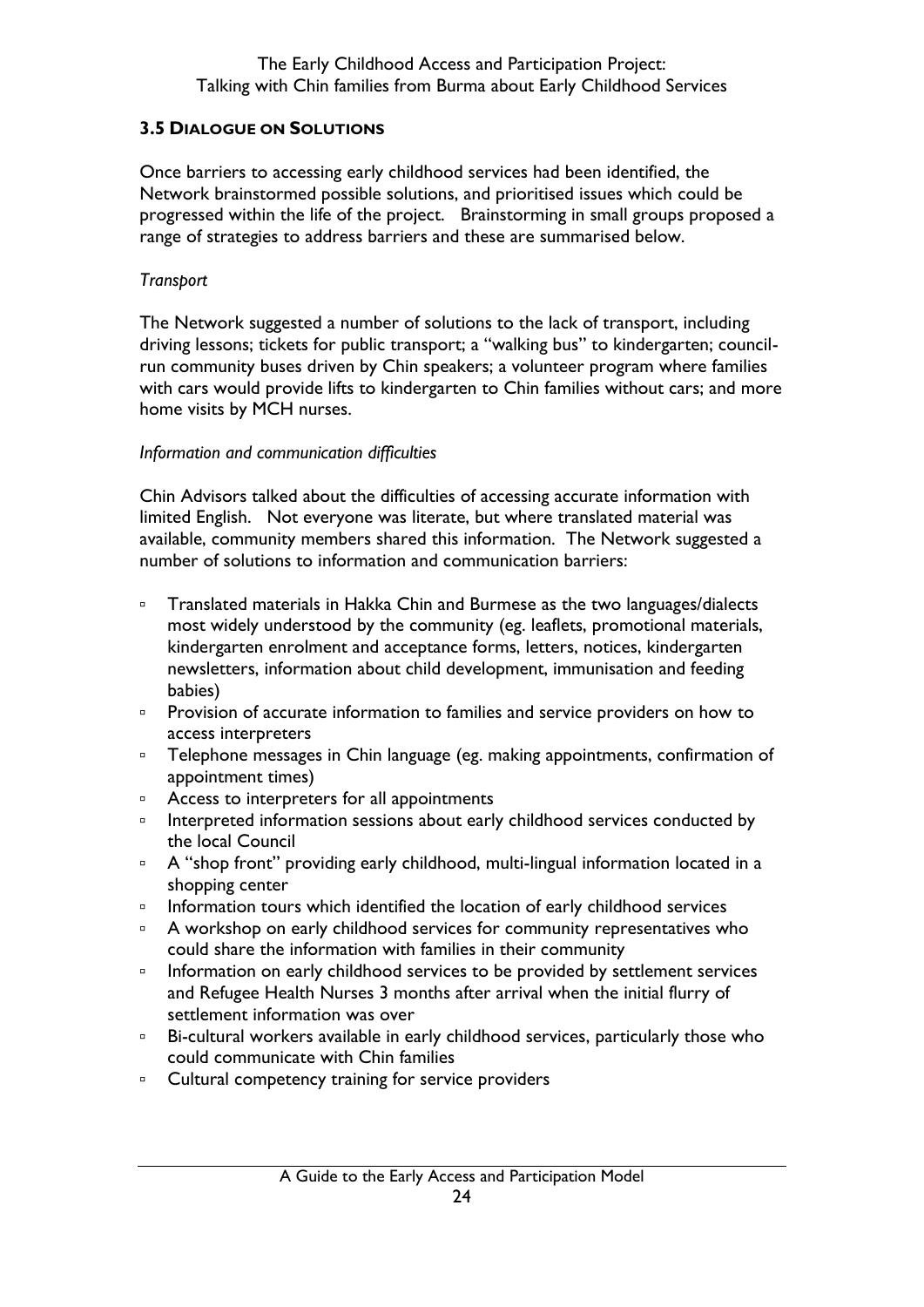# *Child-rearing practices*

Service providers appreciated that child-rearing practices in Burma and Australia differed in some respects, particularly as Network dialogue had identified Chin practices. The service providers were keen to provide options while ensuring that Chin families were not made to feel that their practices were wrong. In some cases, however, Maternal and Child Health services were mandated to provide information which contradicted traditional ways of caring for small children. Safe sleeping habits, for example, were promoted by MCH nurses and differed from traditional practices where families shared a bed. The Chin community were also largely unaware of the benefits of kindergarten to a child's development, and the strong attachment to their small children made some parents reluctant to leave them with strangers. Their mistrust of government organisations in Burma also discouraged their use of government services in Australia. The Network suggested a number of solutions to promoting healthy child-rearing practices:

- **Translated materials in Hakka Chin and Burmese to inform parents about child** development and child rearing practices in Australia, as well as information about the benefits of kindergarten
- <sup>o</sup> A parenting information program for Chin parents
- **Improved orientation processes for kindergartens, including use of interpreters**
- **Increased dialogue with Chin families to incorporate their cultural suggestions** into kindergarten practices
- **Encouragement for Chin parents to attend kindergarten with their children**

# *Transient accommodation*

The Network accepted that it was difficult to avoid transient housing in the early stages of settlement and that this was outside the brief of the ECAP project. However, there was discussion on ways of tracking moves to ensure families did not fall through gaps in the system, including translating change of address forms. There was also a suggestion that enrolment systems for kindergarten be standardised across the state to facilitate movement between LGAs. While it was beyond the capacity of the ECAP project to make such changes, this recommendation was made to the project's Reference Group. There was also a recommendation that settlement services inform local councils when families with young children move house.

# *Time management*

The Network again accepted that it was difficult to address time management issues in families, particularly when there were multiple demands on family members in the early stages of settlement. However, there was discussion on ways to support families to encourage them to access early childhood services, such as more flexible opening hours.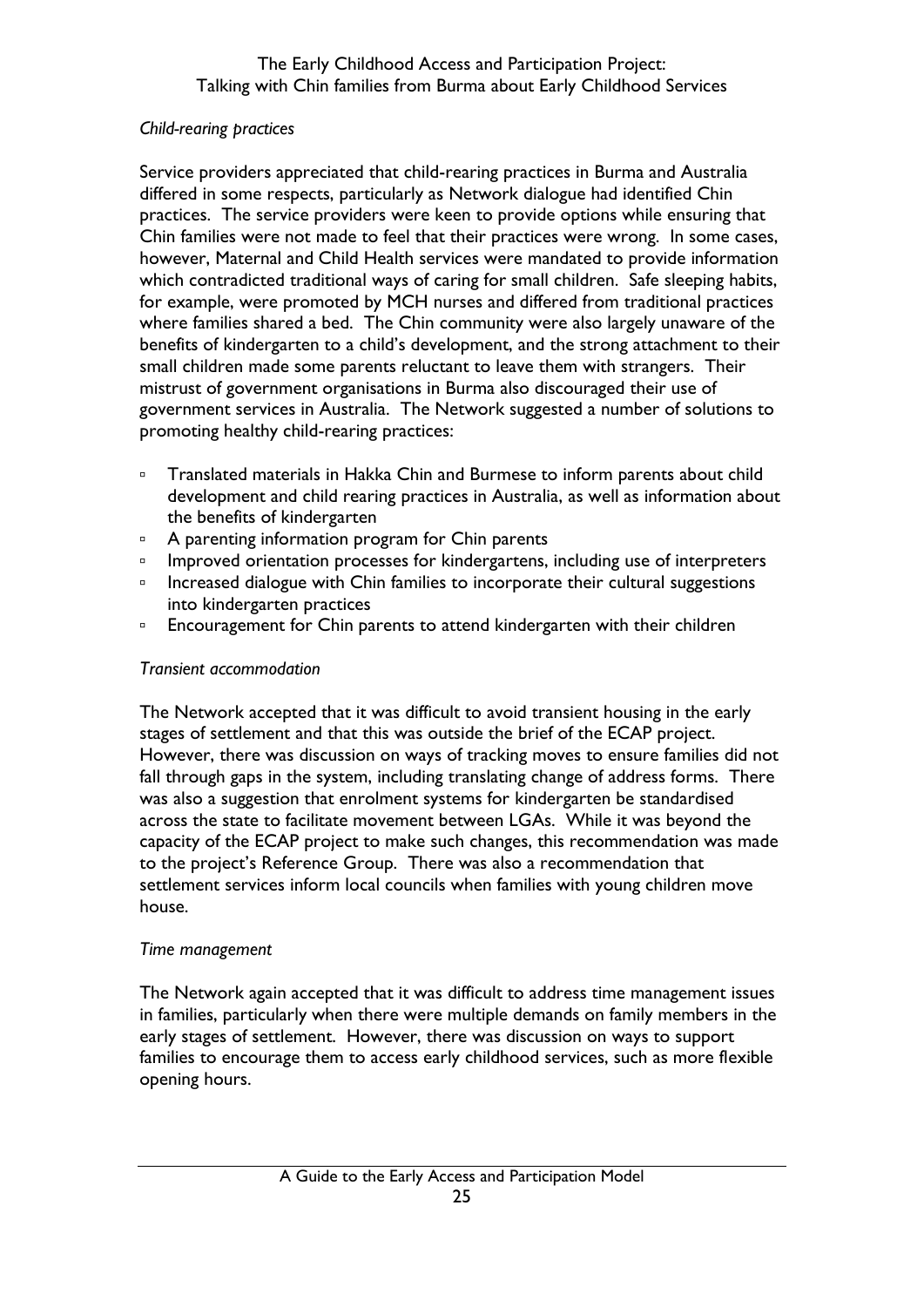From these solutions, the Network selected two areas to work on as case studies. In the short term, the Network felt that some of the communication difficulties and lack of information on early childhood development could be addressed.

# <span id="page-25-0"></span>**3.6 CASE STUDIES**

The Network discussed how information could best be provided to the community through the Chin Advisors. Verbal presentations with interpreters, use of audiovisual material and translated leaflets could all reinforce messages about early childhood development. The Advisors were keen to hold a forum attended by community leaders from various Chin groups and organisations, at which early childhood service providers could present their information. Leaders could then share knowledge with families in their community. In response to this suggestion, service providers prepared for a Parent Information Forum as a finale to the project. They reviewed translated materials and decided on the Forum's format, reporting back to Network meetings and consulting with the Chin Advisors.

# <span id="page-25-1"></span>**3.6.1 TRANSLATED MATERIALS**

When reviewing material with information about early childhood services, a number of issues were identified. While policy stated that telephone and on-site interpreters were available to kindergartens and parents, budgets were limited. In fact, there was no funding for translations and the kindergarten cluster manager had no budget for translating written information for parents. Leaflets about early childhood services were found to be complex even in English, and the policy on what should be translated and into which languages was unclear. The distribution and promotion system for translated resources was also problematic and, in some instances, translations were not being well used.

# *Leaflets and forms*

Service providers found that there was little information translated into Hakka Chin or Burmese, which were the languages identified as most useful by the Chin Advisors. If translations were available, service providers were not always aware of them. While the State government's latest promotion of the ages and stages of a young child's development had been translated, leaflets had not been accessed by the Maternal and Child Health nurse in Brimbank, who was working with a number of Chin families. The Project prompted service providers to review what leaflets were available and the promotion and distribution of leaflets. A simple leaflet in Chin was developed to promote kindergarten to parents. The leaflet "4 Year Old Kindergarten and Learning Through Play" was produced. Photographs featured children from Chin and other refugee groups. Most importantly, the LGA translated kindergarten enrolment forms, allocation letters and change of address forms into Hakka Chin. Chin Advisors in the Network advised the Council on draft translations and identified confusing language. For example, the translation for "how do I enrol" translated as "how can I write my name", which the Council was able to amend.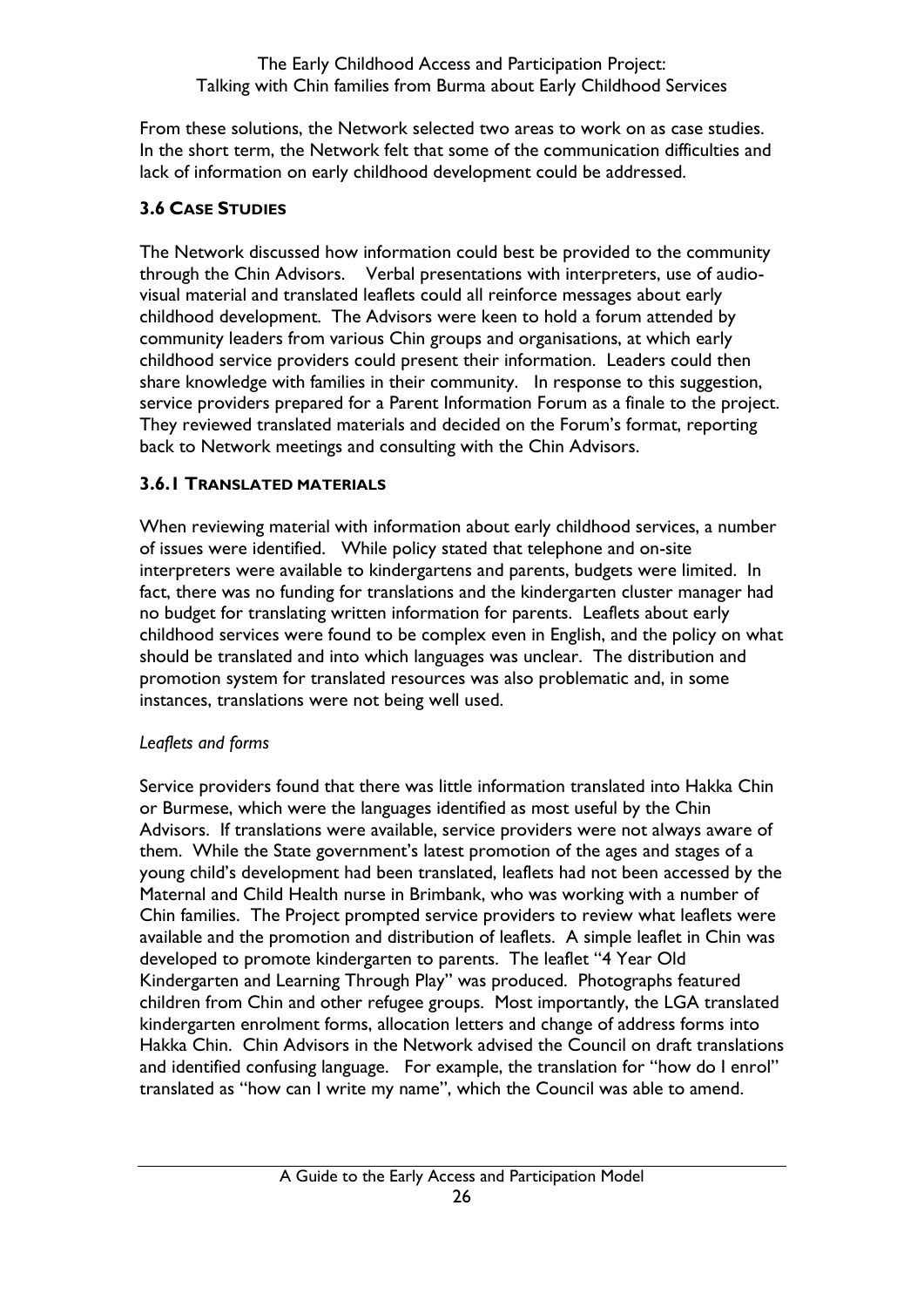#### *Visuals*

While illustrations were used by service providers to convey early childhood information, these could be misunderstood if not explained. One Chin Advisor spoke about first seeing the safe sleeping message, showing a baby sleeping with a mother and a large cross over it. In her culture, children slept with parents, and she understood that this was now illegal and wept because she had to separate from her child. It was clear from this that some illustrations could not stand alone but had to be supported by an explanation and education. This was one example of how good parenting practices in one culture may conflict with known evidence-based practice and risk management in another. It highlighted the need for dialogue between parents and service providers to negotiate an understanding of alternative choices.

Recognising that illustrations are important if language is difficult to understand, service providers examined visual material which was provided at Maternal and Child Health centres. Photographs of babies and young children mainly reflected the mainstream population, thereby encouraging Chin families to feel that services were for "white families" only. As a result, service providers set out to photograph Chin children to incorporate them into leaflets and posters. A key DVD about kindergarten ("I love kindergarten") was translated into Chin. A short computer slideshow presentation was produced to summarise early childhood services, incorporating Chin music, language and images. Suggestions and material from Chin Advisors were incorporated into the resources throughout the production processes. Chin Advisors were particularly careful to ensure that language could be understood by as many people as possible in their community, when some words were difficult to translate into Hakka Chin.

#### *Orientation processes*

Kindergarten staff became aware from Project discussions that they could access interpreters. They recognised that orientation packages sent to Chin families (including crucial enrolment information) were difficult to understanding, being complex and in English. As a result, one of the kindergartens in the ECAP project agreed to trial a new orientation model. Chin parents received a short, translated invitation to attend an information session at which interpreters were available. On arrival, each parent received a "show-bag" with details of individual interview times, start dates, enrolment forms, a handbook and advice on things to take to kindergarten. A Parents' Committee representative was introduced at the information session, and a power point illustrated important aspects of kindergarten life. There were practical examples of what should be in the child's backpack, snack and lunch box, and an outline of what the child would learn at kindergarten. Slides demonstrated ways in which children learnt through activities and learning outcomes were aligned with government frameworks. The atmosphere was warm and welcoming and time was provided for interpreters to fully explain the information session.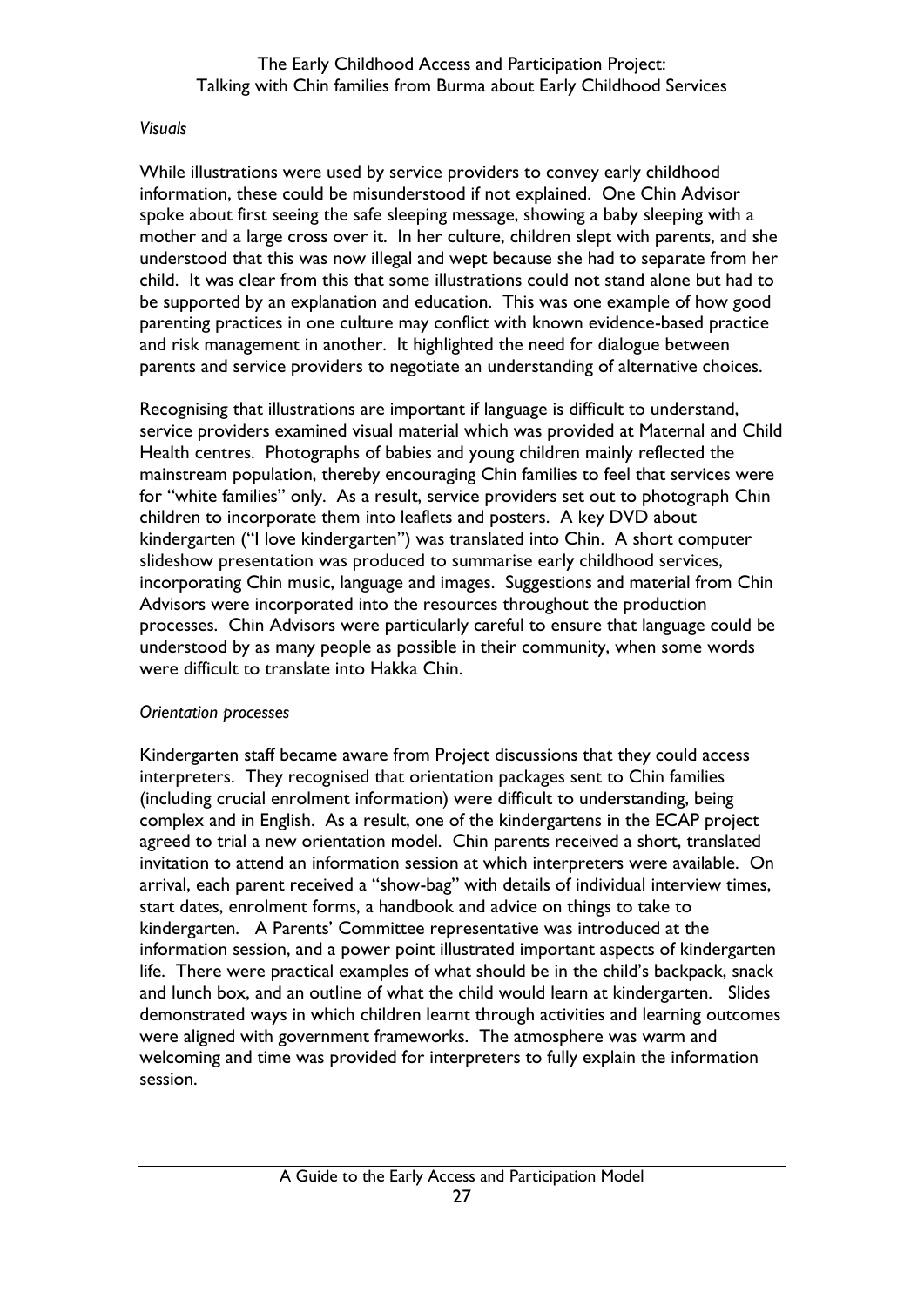# <span id="page-27-0"></span>**3.6.2 PARENT INFORMATION FORUM**

Having heard what information would be most useful to the Chin Advisors, service providers prepared a whole-day Parent Information Forum. The program and content are outlined in Appendix 1. Chin Advisors were asked to nominate leaders in their community, who, like them, would carry key messages from the forum to the wider Chin community. Those nominated were leaders in church and women's groups who were regarded as "good community volunteers". In all, 26 Chin people attended the Forum and, additionally, three Chin interpreters were available.

An introductory session at the Forum emphasised the importance of this peer educator and mentor role to encourage all Chin families to access kindergartens and Maternal and Child Health services. Forum participants were provided with multiple copies of a translated card to give to community members with the words: "To give your child a great start in life … Remember … Stay connected to Maternal and Child Health … Enroll your child in kindergarten".

Morning sessions of the Forum were held at the school in the Network and afternoon sessions were at the nearby kindergarten in the Network. The Forum was organised around six themes:

- 1. Maternal and Child Health services, including information on development, check-ups, immunisations, caring for teeth, safe sleeping, road safety and maternal health
- 2. Nutrition, with information on healthy eating and preparing lunch boxes
- 3. Language development, with information on the role of parents in building a young child's skills in first language, helping children to develop an interest in books and reading, and teaching them to count
- 4. Local Council and their role in providing information on how to access services for children
- 5. Kindergarten enrolment
- 6. Learning through play, with information on the importance of play for a child's development and learning

All presentations were designed to be interactive with participants. In the morning, participants divided into three groups and moved around "stations" which provided information on the first three themes. Interpreters were available at each station allowing presenters to encourage conversation about the themes. The Council's presentation of local services featured a Chin mother and young child who were known to Forum participants using such services as a playgroup, the library, the playground, and the Customer Service Centre. In the afternoon, participants were encouraged to experience ways in which children learned, by playing with puzzles, water, play dough, sand, woodwork and magnets.

Translated resources resulting from the Project were available for the Forum. These included leaflets, posters, forms, DVD and computer slideshow presentations to which the Chin Advisors had contributed ideas, words, music and photographs. Leaflets with photographs of Chin families, babies and young children encouraged a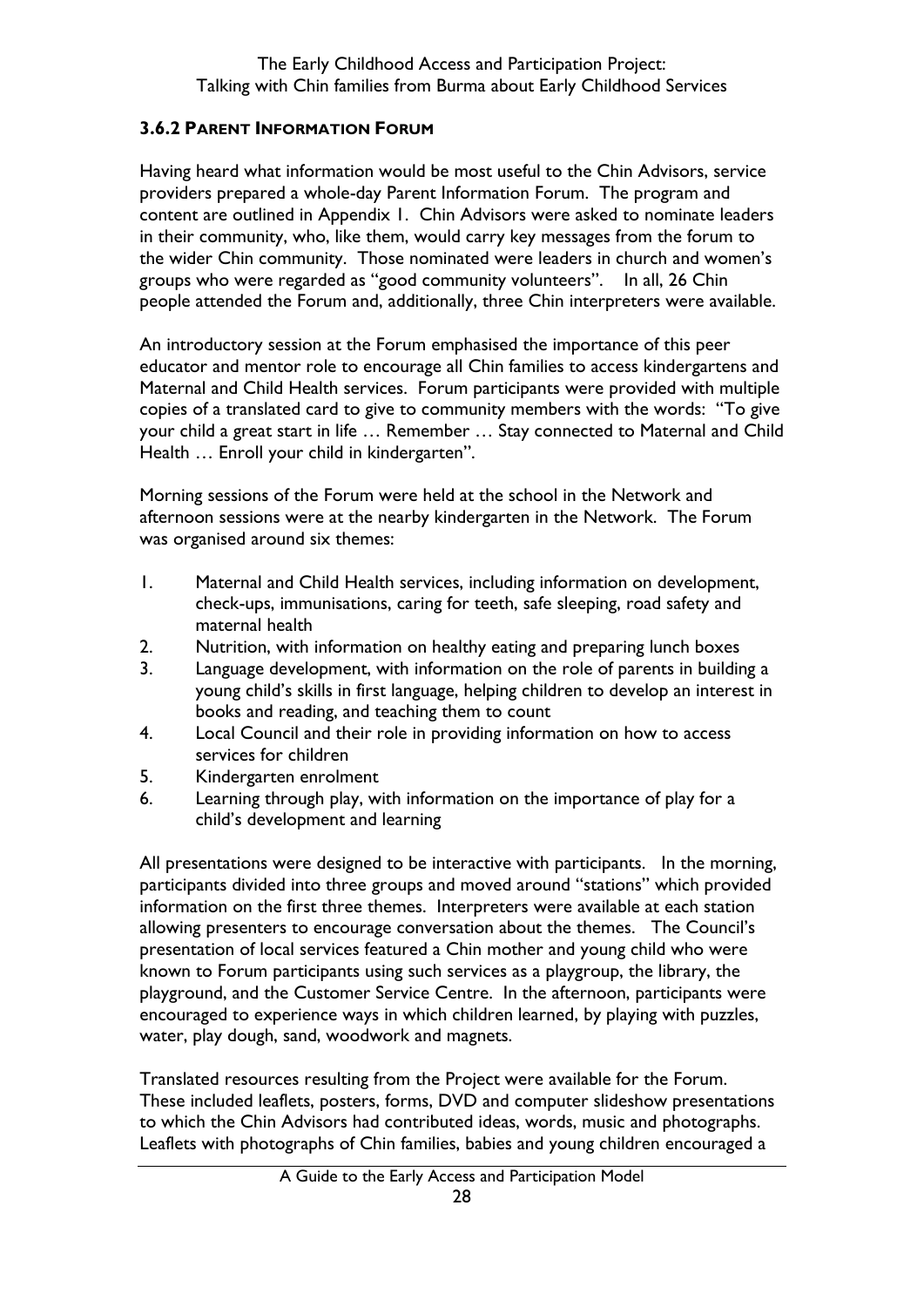sense of inclusion, and one participant was moved to tears at seeing herself reading to a group of children on a poster displayed on the wall. The poster emphasized and helped her to recognize the importance of her role in early education. Participants were provided with money to cover their expenses, a certificate of attendance and a "show bag" containing translated information on early childhood services, some of which had been produced as an outcome of the project. Show bag contents are listed at Appendix 2.

The Forum was evaluated in a number of ways. The Chin participants completed an evaluation form, and Chin Advisors summarised their reaction to the Forum at the following Network meeting. At that meeting, the most notable comments about the Forum included:

- <sup>n</sup> "I thoroughly enjoyed it. It was useful for my community"
- $\Box$  "I could see what kindergarten was going to be like for my children and I look forward to the day they go to kindergarten"
- "It was a wish come true day! Very, very satisfying. I sent a text message to the FH worker at 10.30 the night before because I was so excited that I couldn't sleep!"

Evaluation forms were completed by the majority of participants. They showed satisfaction with the Forum as shown by the answers below:

1. What were the three most important things you learnt today?

Participants reported learningabout educating a child in its early years by enrolling it at kindergarten and, as a parent, being interactive with the child by playing, telling stories and singing songs. A number of participants spoke about the value of early education in preparing children for school, thereby making them equal with other children. Messages about healthy food were well received, with many participants declaring "I will stop giving my child sugar" and "Coca Cola is no good"! Participants had also understood the messages about healthy development in young children and the value of MCH.

2. How will you use what you learnt today?

Many of the participants reported that they would share what they had learnt at the Forum with family, community, church groups and new arrivals. Another popular response was that parents would not give children sugar anymore and feed them only healthy food.

3. Did you want to learn anything else about early childhood?

Participants appreciated the interactive style of the Forum, and wanted to learn more, using practical techniques. Some commented on needing more time to learn more things about early childhood development (such as immunisations or cooking healthy food), as well as about Australian life and culture.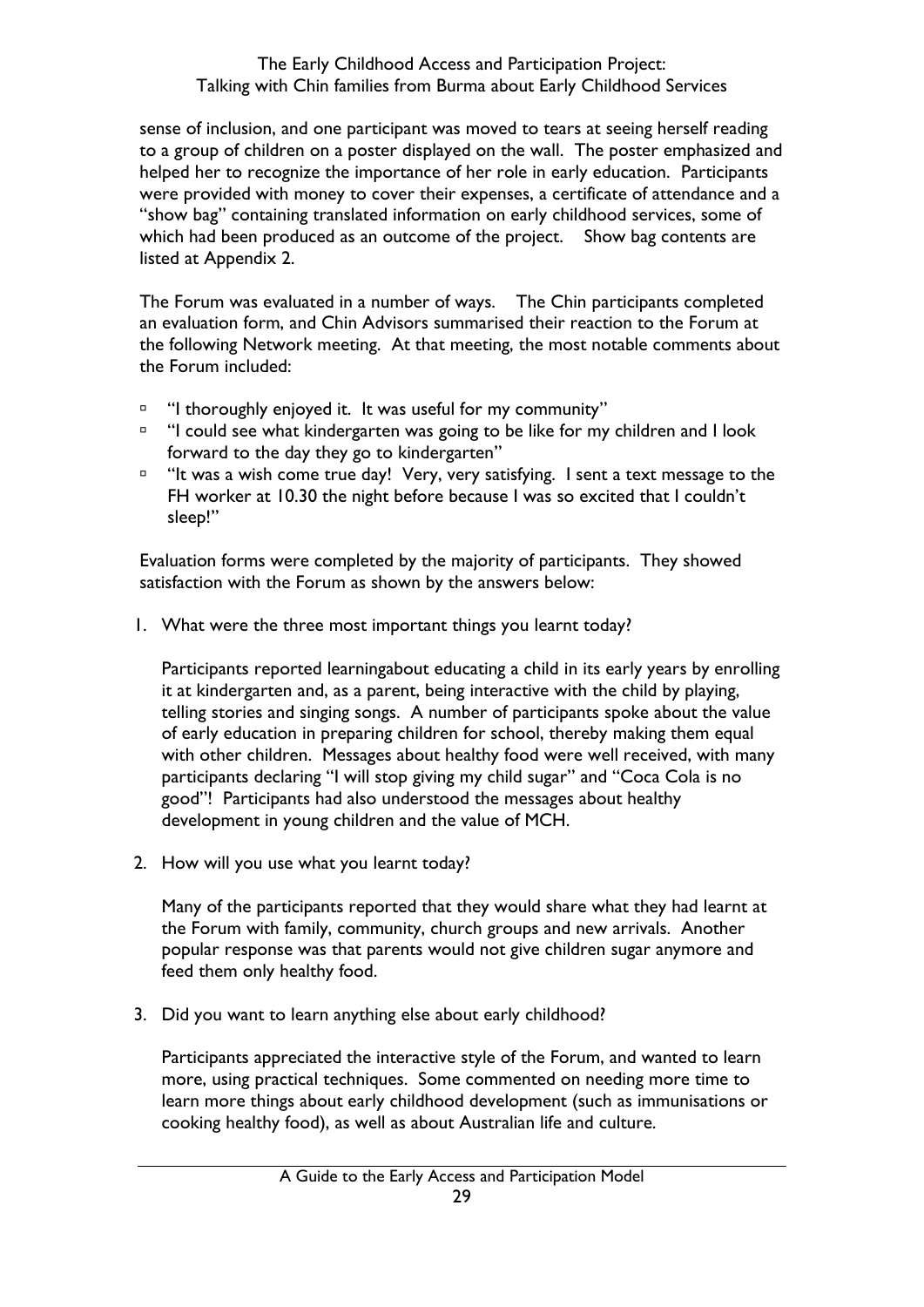4. Write a few words to describe today:

In the main, participants used the opportunity to describe the Forum to thank program organisers. They felt the Forum had been helpful, informative and enjoyable and suggested it would also be helpful for other people. As one participant commented "From this workshop, the Chin and Burmese children will grow like Australian children".

# <span id="page-29-0"></span>**3.7 OUTCOMES**

In summarising the successes of the project, the following outcomes were most important for the Chin community and, consequently, other groups from refugee backgrounds.

# <span id="page-29-1"></span>**3.7.1THE MODEL**

Section 2 of this Guide described the importance of a model which provides a space for Chin community representatives to speak with service providers about difficulties they experience in accessing early childhood services. Together with service providers, they are then able to propose solutions to overcome access barriers and work with their community to alert parents in the use of services.Thestrengths based, peer education model builds the capacity of individual advisors and the community as a whole. It also reminds service providers of the importance ofinclusive practices. As a result of the ECAP project:

- $\Box$  A strengths based model was successfully piloted which established a space for equal dialogue and information exchange between refugee families and service providers
- $\Box$  A group of peer educators was established in the Chin community who had knowledge of early childhood services. As one advisor commented ""The things that we have learnt in this project have really given me the strength to lead more in my community"
- $\Box$  The social capital of the Chin community was enhanced by the bridges to service providers and the bonds within the community
- <sup>n</sup> The model contributed to a healing process to combat the impact of the refugee experience, by building confidence, hope for the future and well-being

Throughout the ECAP project, there was growing recognition that its approach provided a model which might be useful in other settings. The model was, for example:

- Promoted at the *Beyond Tomorrow* Early Childhood Conference
- Promoted at the Foundation House Forum *How are refugee children and young people in Victoria faring?*
- **Promoted in the DEECD Research Elert article "Talking with Chin families from** Burma" (September 2011)
- <sup>D</sup> A finalist in the DEECD Secretary's Awards 2011.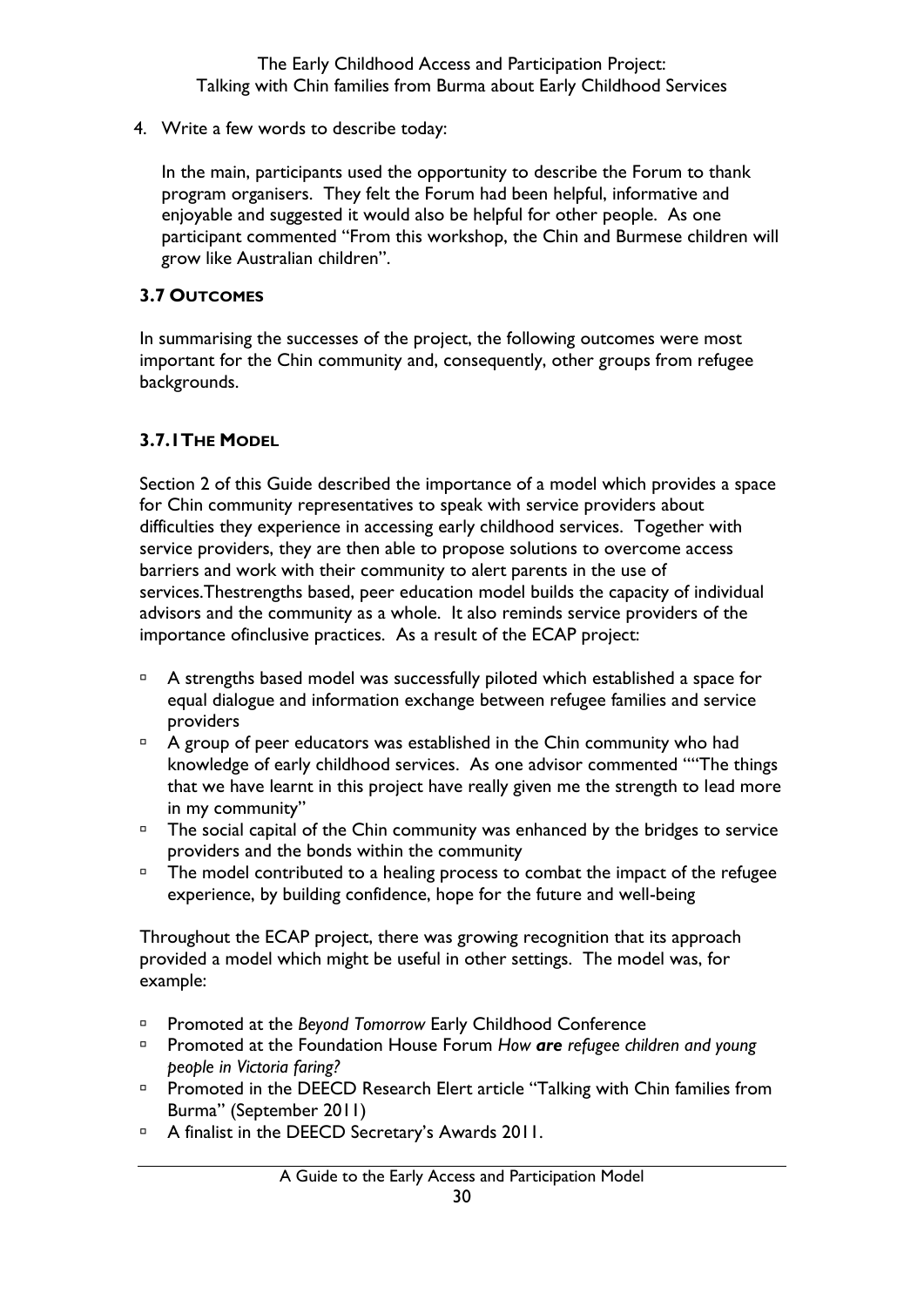## <span id="page-30-0"></span>**3.7.2SERVICE PROVIDER OUTCOMES**

The service providers reported their satisfaction with the project. Their feedback indicated that they had become more familiar with the Chin community and culture, and had built relationships with Chin Advisors. They also appreciated the opportunity of getting to know other service providers in the project. They were able to check that their partnership resulted in accessible services for Chin families, and they felt the relationship would increase collaboration between services in the future. In summary, as a result of the project:

- <sup>D</sup> Early childhood service providers became aware of the perspective of Chin families, and through dialogue, worked out ways to address barriers that were discouraging their access to services
- Early childhood agencies prepared and implemented a full-day Parent Information Forum, providing key messages about MCH, kindergarten, childhood development, healthy eating, language development, and Council services
- <sup>n</sup> Relationships between early childhood service providers were strengthened
- □ Service providers became more aware of material that was available in Chin languages and consolidated the resources
- □ DEECD's Central Office circulated a reminder to service providers to raise awareness of the availability of translated leaflets
- $\Box$  Service providers translated leaflets about early childhood services into Hakka Chin and developed posters and audio visual material featuring Chin families. On being asked if this material would be useful, one Advisor said: "It makes us feel alive, it's inclusive, it's overwhelming. It makes me emotional to see it!"
- □ Brimbank Council translated kindergarten enrolment forms into Hakka Chin, and one completed form had already been received within a month of forms becoming available
- □ BPA Children's Services (the kindergarten cluster manager) planned to review their induction sessions for kindergarten staff to include information about the ECAP project and use of FKA and interpreter services
- □ Brimbank MCH clinic introduced a telephone answering service to replace voicemail messages in English to ensure appointments could be made with ease.
- <sup>n</sup> An email referral process was set up between the settlement service (AMES) and MCH Clinic to ensure appointments could be made for new arrivals
- □ DEECD commenced negotiations to ensure early childhood information is included in DIAC's settlement website, settlement publications and English classes for humanitarian entrants not only in Victoria, but at a Federal level
- DEECD were alerted to the lack of focus on the early childhood years in settlement contracts and commenced discussions about providing information sessions to settlement workers who meet with new arrivals

# <span id="page-30-1"></span>**3.7.3OUTCOMES FOR KINDERGARTENS**

Kindergartens were the most isolated of service providers in the ECAP Project, and for this reason, felt supported by the Project. They had lacked basic information,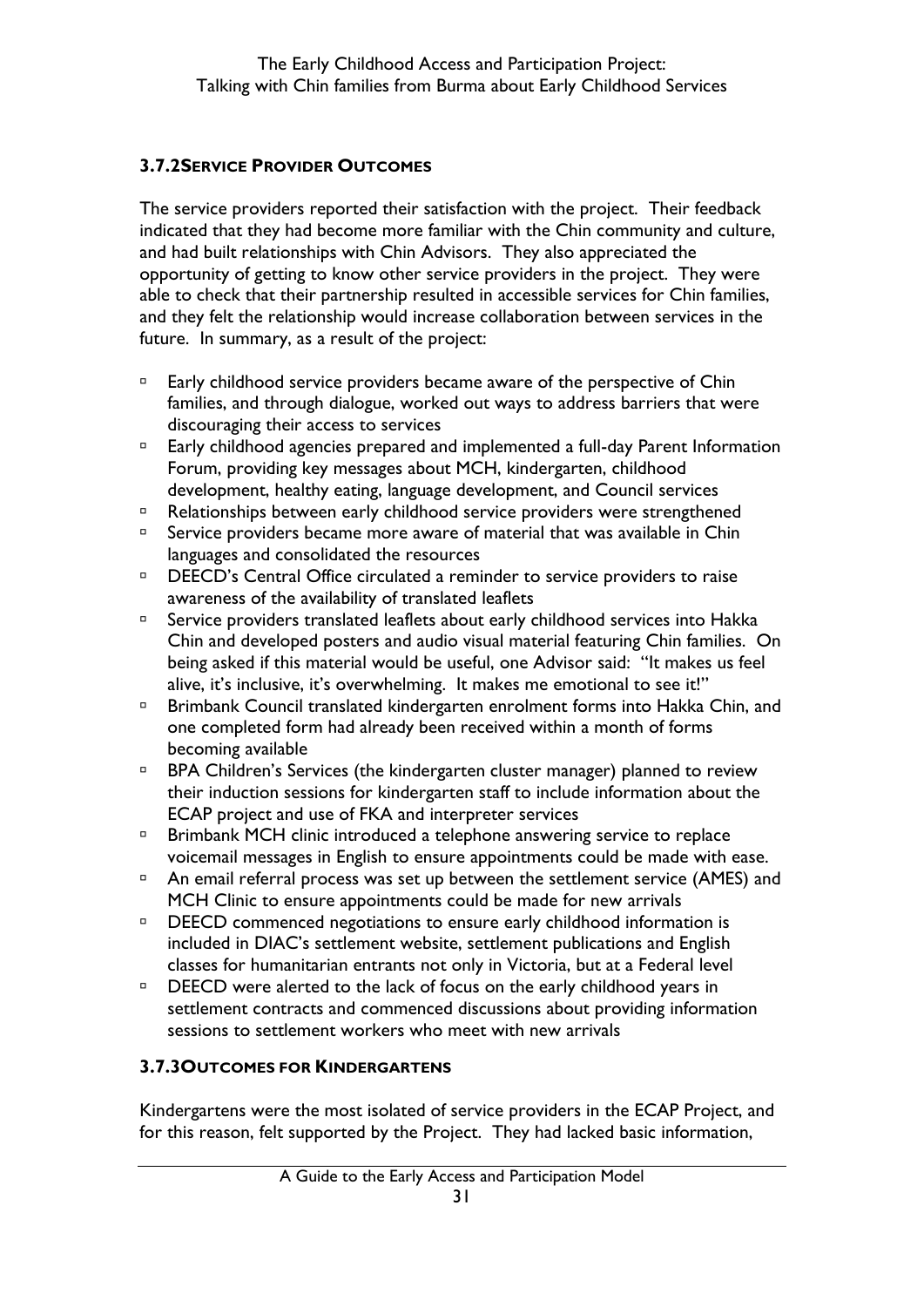such as using interpreters or where to locate multicultural teaching aids at such places as LMERC. The kindergartens reported that the project had increased their knowledge of Chin families and ways of addressing their needs. They had gained information about refugee entitlements, and they better understood the connections with other services. Enrolments of Chin children increased. The East Sunshine Kindergarten enrolled 13 Chin children for 2012, which was double the number in the previous year.

As a result of the project, the kindergartens had changed their practices in the following ways:

- $\Box$  They learnt they could access interpreters and had begun to use them
- $\Box$  In using interpreters for the first time, they had realised the need to book early as funding allocations for kindergartens were limited
- $\Box$  They changed their orientation sessions by producing short translated invitations in the languages of families who were allocated places. They had prepared a user-friendly presentation with illustrations, and employed interpreters for the orientation session

# <span id="page-31-0"></span>**3.7.4OUTCOMES FOR THE CHIN COMMUNITY**

The Chin Advisors reported their satisfaction with the project and their comments are provided in Appendix 3. The comments suggest that the project raised their awareness of early childhood services and more generally increased their confidence to access them.

# *MCH and Kindergarten:*

As a result of the project, Chin Advisors knew how to make appointments for Maternal and Child Health services and how important these were to children's health and development. They were aware of the caterpillar promotion for ages and stages of a child's development with the ten key visits, and other translated information. They had understood some of the key MCH messages about regularly monitoring their child's development through the MCH clinic, safe sleeping and healthy eating habits. The MCH reported an increase in requests from the Chin community for loans of nursery equipment. They also knew how and when to enrol in kindergarten and, if necessary, change their enrolment details. They accepted that kindergarten was for all cultures, not just "white rich people" as they had earlier thought. They knew that kindergarten would help their children prepare for school so that they could be "equal", as one mother said. Through the project, they saw the activities children were involved in at kindergarten, and understood how these helped children to learn and develop social skills. They had also understood their own role in teaching children through play and language development, replacing their belief that a child does not learn before attending school and parents need not play with children.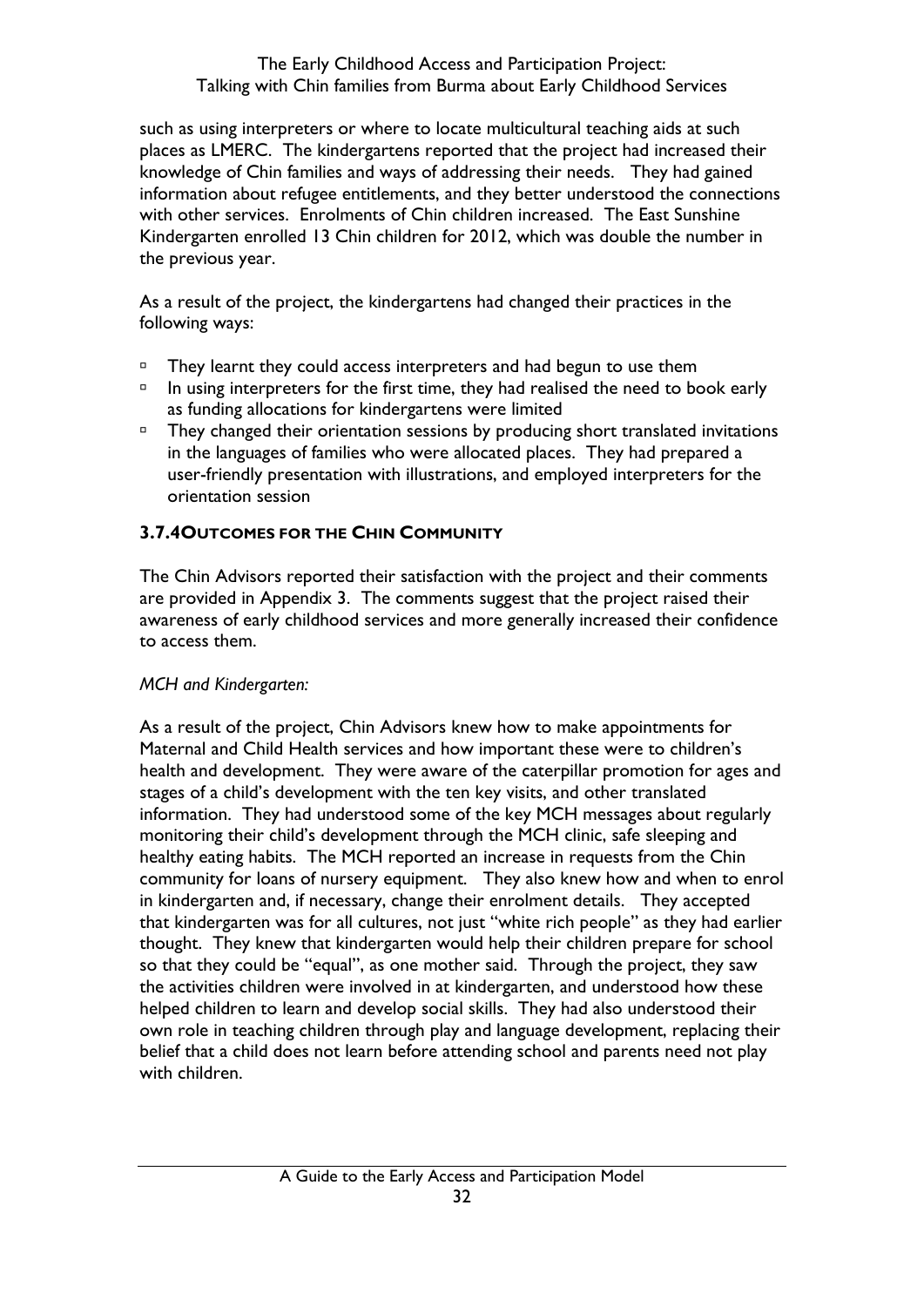#### *Service Provider relationships:*

The Chin Advisors felt confident in their dealings with the service providers they had met, contrasting with their feelings at project start. One Advisor said: "In Burma, we are not close to the government officers, but here they are so friendly. Now we have grown closer and I am full of confidence and I can approach them any time". They also felt proud that they had been able to provide agencies with knowledge about their own culture, and advice on services for Chin families.

## *Peer Educators:*

The Chin Advisors understood their role in sharing the knowledge they had gained with other families in the Chin community, and had in fact begun to do so before the project ended. Some of the Chin advisors had enrolled their own children in kindergarten as a result of the project, and encouraged others to do so. One Advisor said: I'll give you an example. Someone from the community visited me yesterday. He did not know how to enroll his child for kindergarten. I explained how there's a form to send in when the child turns 2 years old. I told him to contact Nguri(a community elder and child care worker) for a form".

## *Capacity building:*

Overall, Chin Advisors demonstrated a growing confidence in "formal" Network meetings, increasingly speaking out and contributing to meetings. Brimbank Council worked with some of the mothers in the Best Start Program and the Coordinator commented on their growth in confidence as a result of the ECAP Project, particularly some of those who were less confident at the beginning of the program. A facilitator in the final Network meeting commented that people who had not spoken before had become vocal, feeling compelled to say something about their positive experiences.

Some Advisors had enhanced their skills by participating in training and events organised by the Project. Four Chin Advisors had attended *Tuning into Kids* training, and one had made presentations at the *Beyond Tomorrow* Early Childhood Conference and the Foundation House Forum *How are refugee children and young people in Victoria faring?* One young mother reported that the project had given her confidence to do a driving course because she realised how important it was to transport her children to kindergarten and MCH. Through the project,two of the Chin advisors studying for a Certificate III in Child Care had become familiar with staff at the East Sunshine kindergarten, and felt confident enough to arrange their placements there in 2012.

In expressing their appreciation of the project, one Advisor said "The project has informed us. It has been a good foundation for us and it has also built bridges to service providers". Another said "Now I am born again because when we started the project I could not see, but now my eyes have been opened and I can see well".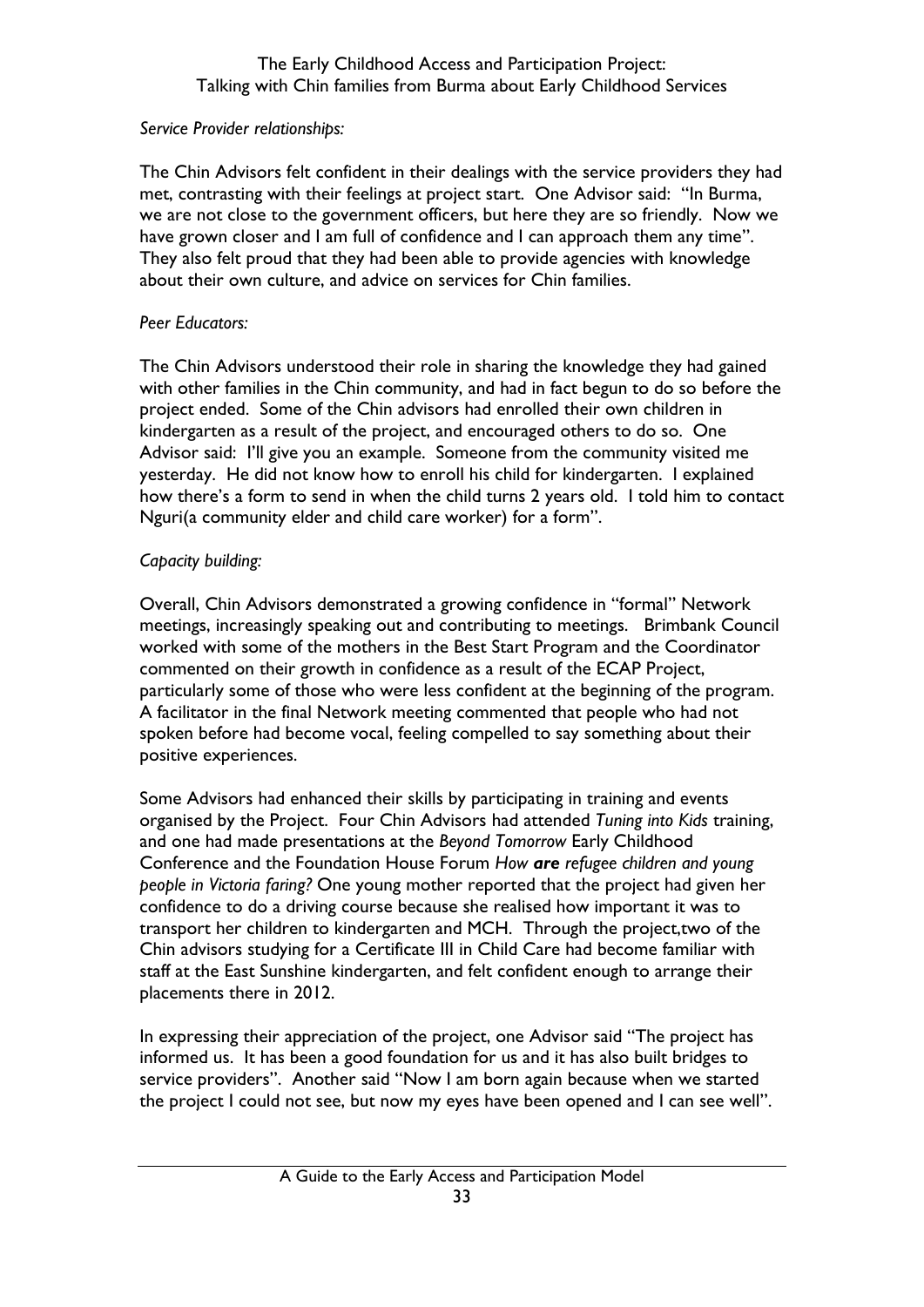#### <span id="page-33-0"></span>**4. INCLUSIVE EARLY CHILDHOOD SERVICES FOR REFUGEE FAMILIES**

Dialogue in the Early Childhood Access and Participation model suggested ways to improve access to early childhood services by families from refugee background. In the service system, robust partnerships, detailed service agreements and professional development were identified as fundamental to achieving cultural competency and inclusive practices. The framework for relationships between government departments and service providers is in place; however dialogue in the ECAP project identified systemic gaps where inclusive practices could be improved to better reach policy expectations. The following diagram summarises the framework of relationships between government departments and service providers, and identifies areas of their work which contribute to ensuring services are accessible by families from refugee background. Organisational roles which encourage inclusive practices in kindergartens and MCH clinics are expanded in Appendix 4. Were these roles to be fully developed and maintained, access issues identified in the ECAP project would be significantly reduced.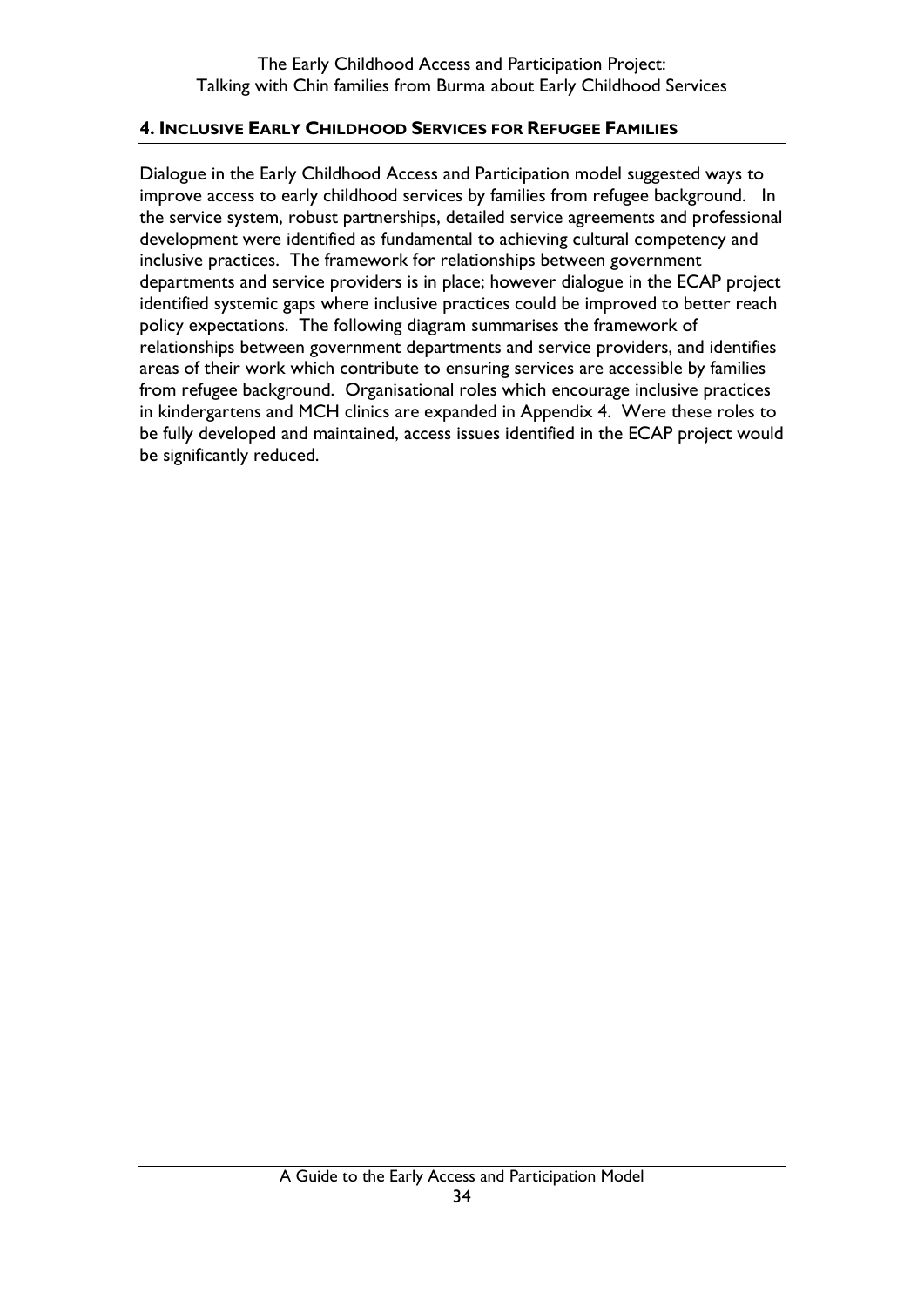#### **Service system framework and areas of work which encourage inclusive practices**

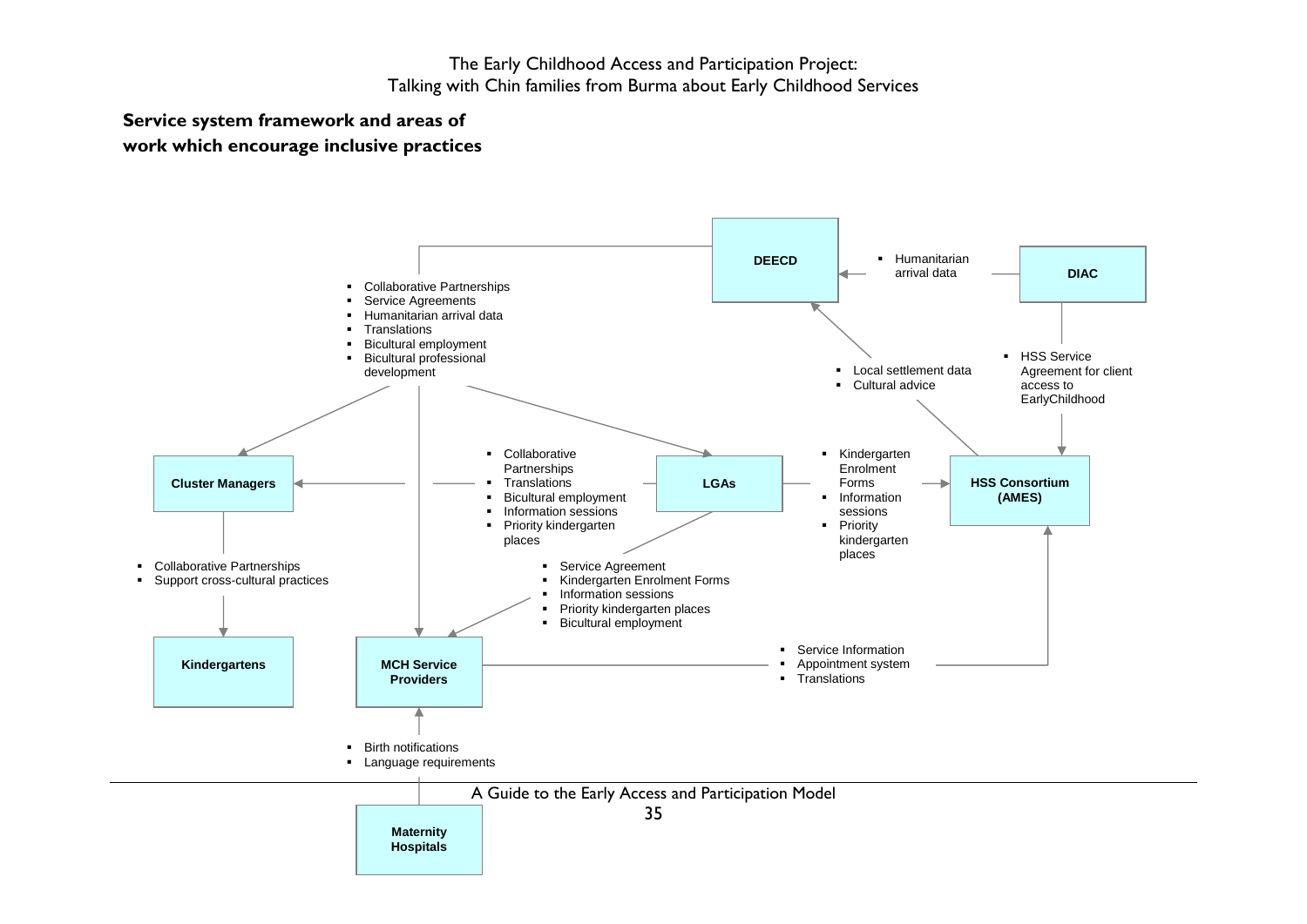## <span id="page-35-0"></span>**APPENDIX 1: PARENT INFORMATION FORUM**

#### **MORNING PROGRAM AT SUNSHINE HARVESTER PRIMARY SCHOOL**

#### *Introduction*

- <sup>n</sup> Welcome by Foundation House and presentation on the concept of peer education and mentoring. The presentation emphasised participants' leadership role in passing the Forum's key messages onto the wider Chin community. They were provided with a "business card" with key messages to circulate in the Chin community.
- Overview of playgroups, kindergartens and Maternal and Child Health services prepared by DEECD in a slideshow programand including Chin music, words and photographs

#### *Station 1: Maternal and Child Health*

- **Presenters: MCH Nurses**
- □ Summary: The presentation provided details of MCH services and how to access them, and the importance of children seeing MCH nurses ten times between the ages of 0-6 years. The presentation emphasised the need for immunisations; caring for teeth; safe sleeping; car safety for babies; child developmental stages; maternal health. The station had samples of leaflets and posters and a laptop presentation of Chin babies and mothers, the Key Ages and Stages caterpillar banner and a poster portraying developmental stages with images of Chin children.

#### *Station 2: Feeding Habits and Nutrition*

- □ Presenter: MCH Dietician
- □ Summary: The presentation discussed the dietician's role and services and healthy eating. Itemphasised the amount of sugar in commercial drinks and the importance of replacing these with water and milk in a child's diet; what to put in a child's lunchbox for kindergarten or school, including samples of fruit, vegetables, starch, dairy and protein.

#### *Station 3: Language Development/Maintaining First Language*

- □ Presenter: DEECD ESL Teacher
- <sup>n</sup> Summary: The presentation discussed parents' role in helping children to learn at home before starting school. It emphasised the importance of talking with children from birth in the language used at home, to build vocabulary and language skills; playing with young children; reading to young children; making up stories based on illustrations in books; singing nursery rhymes and songs; counting and measuring; using the library.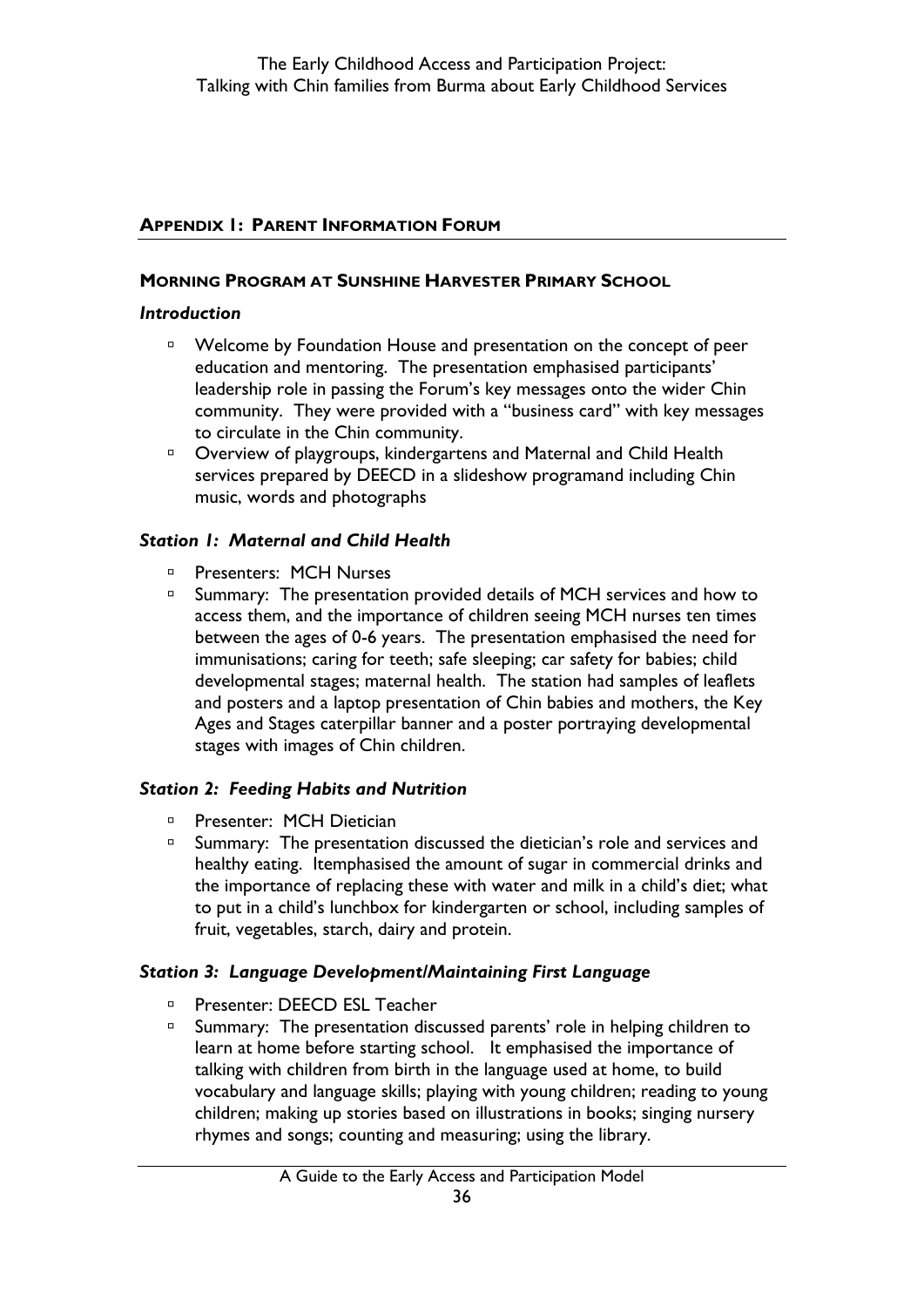## *Brimbank Council*

- Presenter: Brimbank Best Start Community Facilitator
- <sup>n</sup> Summary: The presentation provided information on Council services to assist families with young children, including playgroup, kindergarten, playgrounds, library story time sessions, library internet, DVDs and books, and the Customer Service Centre. The power point contained use of Council services by a Chin mother and child who were known to Forum participants.

## **AFTERNOON PROGRAM AT SUNSHINE EAST KINDERGARTEN**

#### *Enrolling at kindergarten*

- **Presenters: Enrolment Officer, Brimbank LGA, and Teacher at East Sunshine** Kindergarten
- <sup>n</sup> Summary: The presentation discussed the stages involved in enrolling for kindergarten and the forms to be used at each stage. Participant questions focused on identification documents; fee concessions; enrolling late because of arriving in Australia when the child is over 2 years; change of details; kindergarten hours.

#### *Learning through play*

- □ Presenter: Children and Youth Services, DEECD
- $\Box$  Summary: The presentation emphasised the importance of play in learning, and the role of family members in playing with and talking to children from birth onwards. Participants were told that play teaches children to cooperate; practice new skills; use their imagination; express feelings; be independent; and develop social skills. The presentation was followed by participants experiencing ways in which children learn through playing with puzzles, water, play dough, sand, woodwork and magnets.

#### *Handouts:*

- $\overline{a}$  Show-bag with key forms and leaflets (details in Appendix 2)
- <sup>□</sup> Certificate of attendance
- □ \$100 to cover expenses
- $E$  Evaluation forms (in Chin)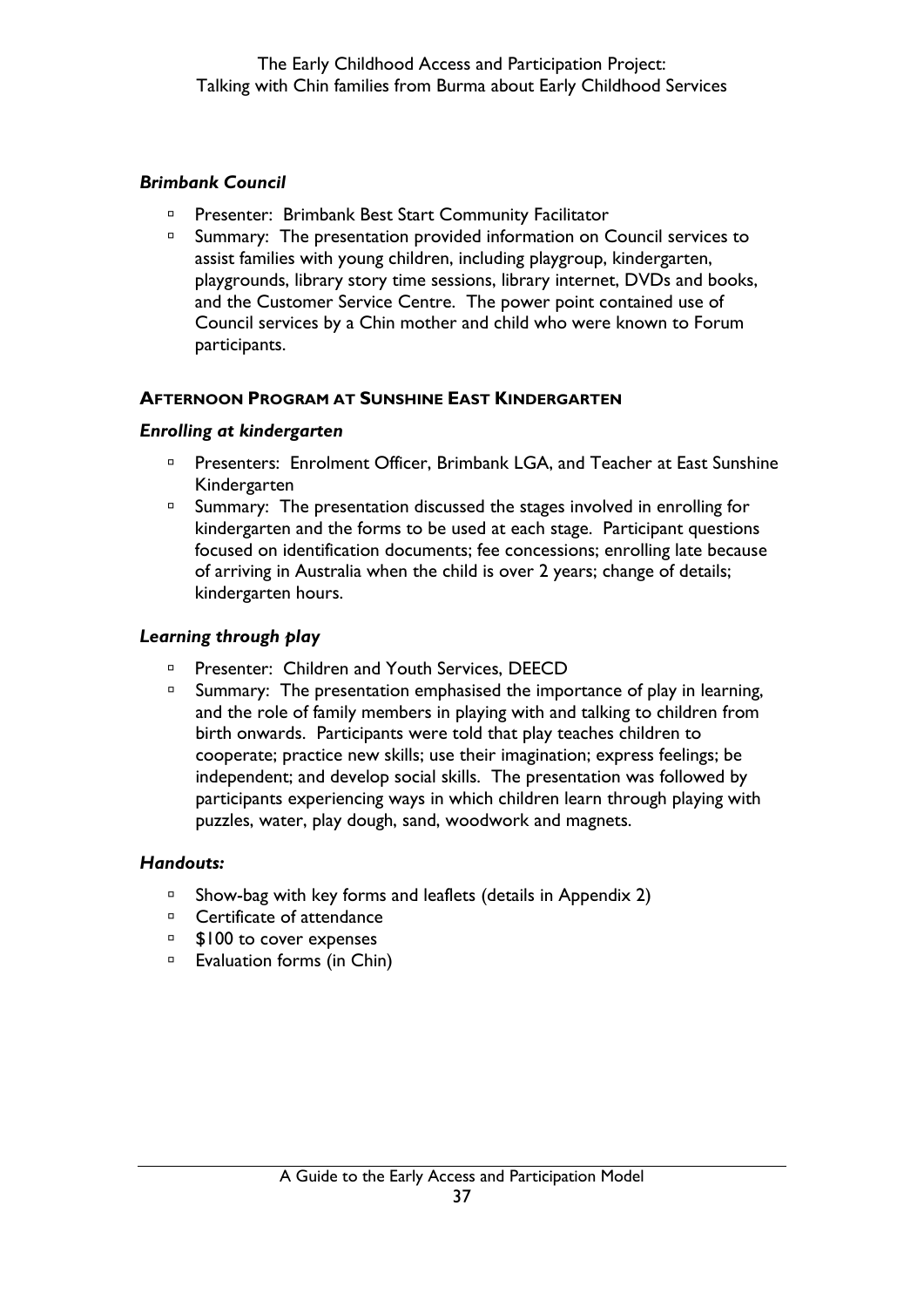# **APPENDIX 2: SHOW BAG CONTENTS**

<span id="page-37-0"></span>

| <b>Playgroups</b>                                          | <b>MCH</b>                                                           | <b>Kinder</b>                | <b>Councils</b>                   | <b>DEECD</b>                  |
|------------------------------------------------------------|----------------------------------------------------------------------|------------------------------|-----------------------------------|-------------------------------|
| Playgroup Victoria                                         | Key ages and stages                                                  | Love Kindergarten DVD        | <b>Brimbank Council Enrolment</b> | Literacy tips (in Chin)       |
| Multilingual information                                   | caterpillar (in Chin)                                                | (in Chin)                    | forms and letters (in Chin)       |                               |
| (including Chin)                                           |                                                                      |                              |                                   |                               |
|                                                            |                                                                      |                              |                                   |                               |
|                                                            | Cookbook: Burmese Noodles                                            | 4 Year Old Kindergarten and  | love Kindergarten Stickers        | Numeracy tips (in Chin)       |
| "Playgroups are Fun" sticker                               | (Chin)                                                               | Learning Through Play        |                                   |                               |
|                                                            |                                                                      | (in Chin)                    |                                   |                               |
|                                                            | Healthy Living in Australia                                          | Join a Kindergarten          | Map of local Council Services     | Helping your Child to Learn   |
|                                                            | produced by Migrant                                                  | Community (in Chin)          |                                   | (key words in Chin)           |
|                                                            | <b>Information Centre Eastern</b>                                    |                              |                                   |                               |
|                                                            | Melbourne (Chin)                                                     |                              |                                   |                               |
|                                                            | Placemat with vegetable                                              | Free or Low Cost Kinder (in  | <b>Brimbank Council Directory</b> | Story book                    |
|                                                            | images and English words                                             | Chin)                        |                                   |                               |
|                                                            | Junior Toothbrush and<br>Toothpaste                                  | Playdough, recipe and cutter |                                   | Box of colouring pencils      |
|                                                            | <b>Brushing Chart and Stickers</b>                                   | <b>Flyers for Sunshine</b>   |                                   | 4 year old kindergarten flyer |
|                                                            |                                                                      | Kindergarten and East        |                                   |                               |
|                                                            |                                                                      | Sunshine Kindergarten        |                                   |                               |
|                                                            | Baby spoon                                                           |                              |                                   |                               |
| Parent Information Forum Evaluation Forms                  |                                                                      |                              |                                   |                               |
|                                                            | "Business cards" for participants to distribute to community members |                              |                                   |                               |
| Notebook and pen                                           |                                                                      |                              |                                   |                               |
| Foundation House business card (Sunshine office) and flyer |                                                                      |                              |                                   |                               |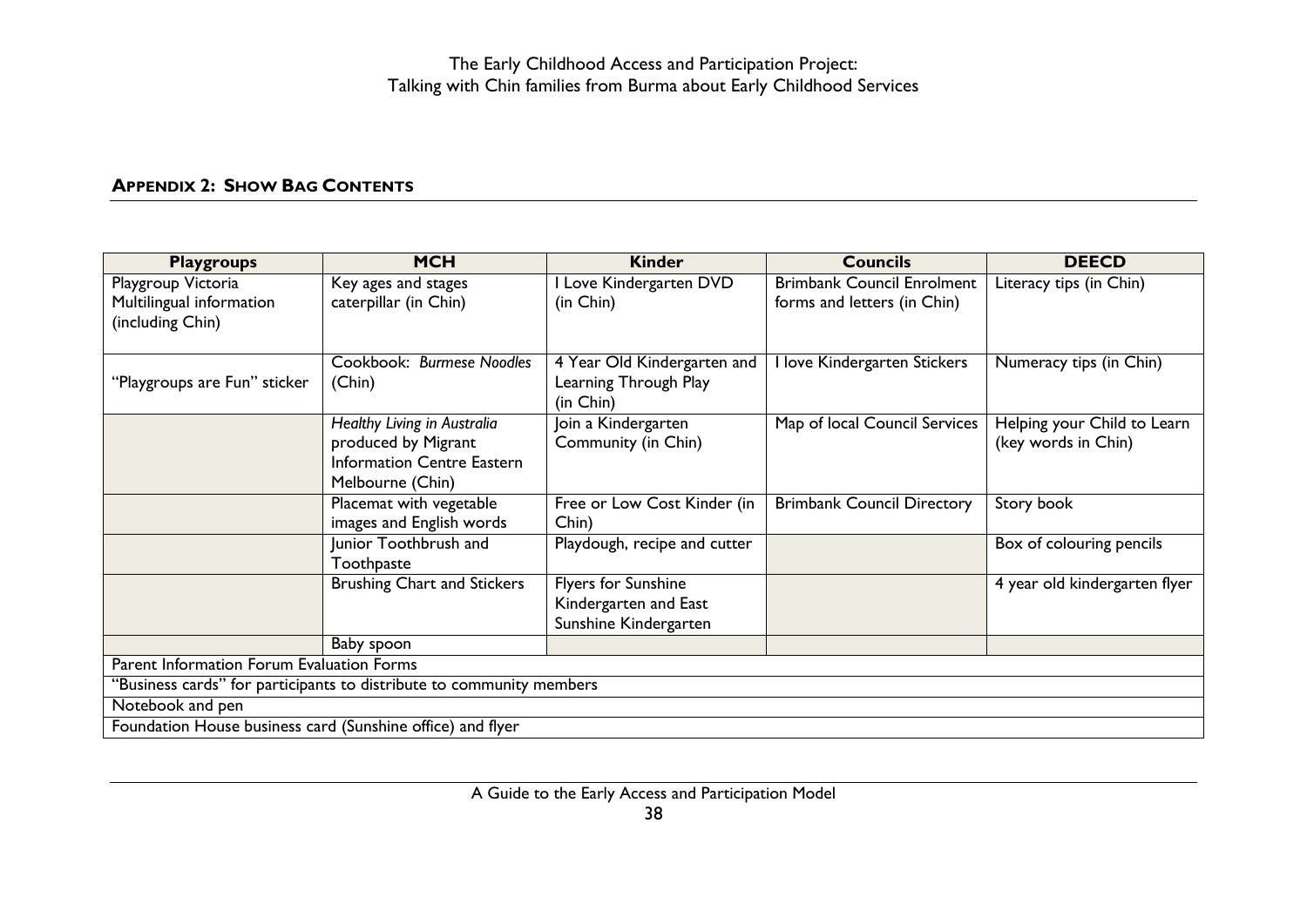## <span id="page-38-0"></span>**APPENDIX 3: ECAP PROJECT EVALUATION**

Chin Advisors provided feedback about the ECAP project. Their comments are listed below and quoted in the body of the Guide.

## **1. In what ways did the ECAP project help you?**

- $\Box$  I didn't understand about child development but now I know the different stages of development
- $\Box$  When we started the project, I didn't understand what it was about. By the end I understand that parents have a role in helping children to learn before they go to kindergarten. I also know how to manage the system to make sure my child can succeed in this country
- $\Box$  I was involved in playgroups but was still not convinced that early childhood is important. Kindergarten seemed like a small thing, but we realize now that it is a foundation. I know that my child can have opportunities to progress and be equal in the future
- **Previously, I thought children should be enrolled in kindergarten at 4 years old** but because of the project, I learnt that they should enroll at 2 years old
- □ The English and Chin kindergarten forms helped me to improve my English. It makes life much easier
- $\Box$  I had no idea what kindergarten looked like or how enjoyable it was. I look forward to my child going to kindergarten because now I know how it's going to be for him
- $\Box$  We understood how important it was to deliver the message to our community about how to access kindergarten, MCH and healthy food
- $\overline{P}$  The project gave me confidence to do a driving course because I knew I'd need to be able to transport my kids to kindergarten and MCH and so it was important for them

# **2. What was most useful about the ECAP project?**

- <sup>n</sup> Learning how to apply for kindergarten (unanimous opinion)
- **Everyone knows that they can enroll for kindergarten and it is available for mixed** cultures and nationalities
- $I$  It was most important when we visited the kindergarten at the Parent Information Forum and I could see with my own eyes what the kids do and how children can be involved in everyday activities. It showed that their involvement in kindergarten is most important
- $\Box$  Learning about the role of the parent in teaching the child
- <sup>n</sup> Learning about healthy food and healthy growing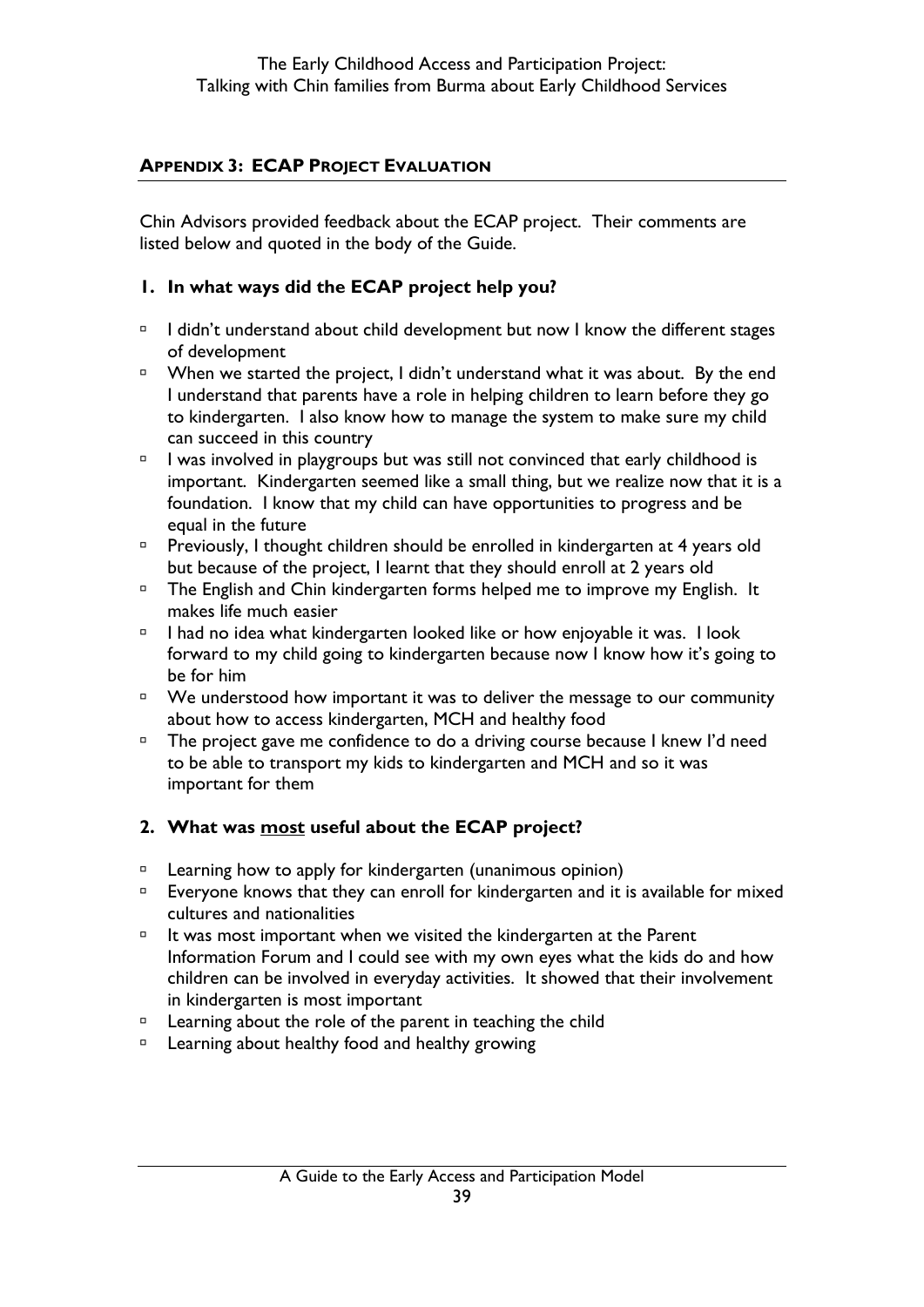### **3. What did you learn from the project about how to enrol at kindergarten?**

- $\Box$  Enroll the child when he's 2 years old then he'll get a place at age 4
- $I<sup>5</sup>$  If we change address, we use a different form

# **4. What did you learn from the project about what children do at kindergarten?**

- $I<sup>5</sup>$  If the child just stays home with its refugee parent without education, you don't know how to teach them to speak English or to write English. It's better to send the child to kindergarten where they can learn skills and to be sociable. So when the child goes to school, she will be equal, emotionally and practically
- $\Box$  I learnt how kindergarten is important. If the child stays with you at home all the time, the child won't have confidence to mix with other people. His social life will be limited. As well, the child will learn more at kindergarten, play with friends, toys, water, play dough. He'll have fresh air and he'll mature. He'll develop hand movements. I see all this now.

# **5. What did you learn from the project about Maternal and Child Health services?**

- <sup>n</sup> Measuring a child's weight, height etc. is important
- □ Every Tuesday there'll be Chin interpreters at MCH
- $\overline{P}$  No pillow for the baby in bed, children need to be able to move freely in bed
- $\Box$  Caterpillar is a good, clear display of what to do when
- $\overline{P}$  The blue record book will be changed to a green book next year

# **6. What did you learn from the project about children's development?**

When a child is asking questions, you should not ignore them. Encourage children to take steps. Talk to children about what they see eg. if the child points to a bird, name it, talk about it (eg. it's black, it sings etc.)

# **7. What else did you learn from the project?**

- $\Box$  I have more teaching ability for my own child from this project
- $\Box$  I learnt how to look after kids, how important it is for a child to play
- □ With this project, we killed more than 2 birds with one stone! For example, we made personal contact with the kindergarten teachers. You are building a very good foundation for us, bridging us to services (unanimous opinion)

# **8. How did it feel to work with service providers in Network meetings?**

- □ We heard directly from the departments who were involved in the Network and we know what they do. We know they are available for us
- $B$  Before, we were strangers and this year we feel so close, that we are friends with them. At the beginning, we were frightened to sit next to them, but now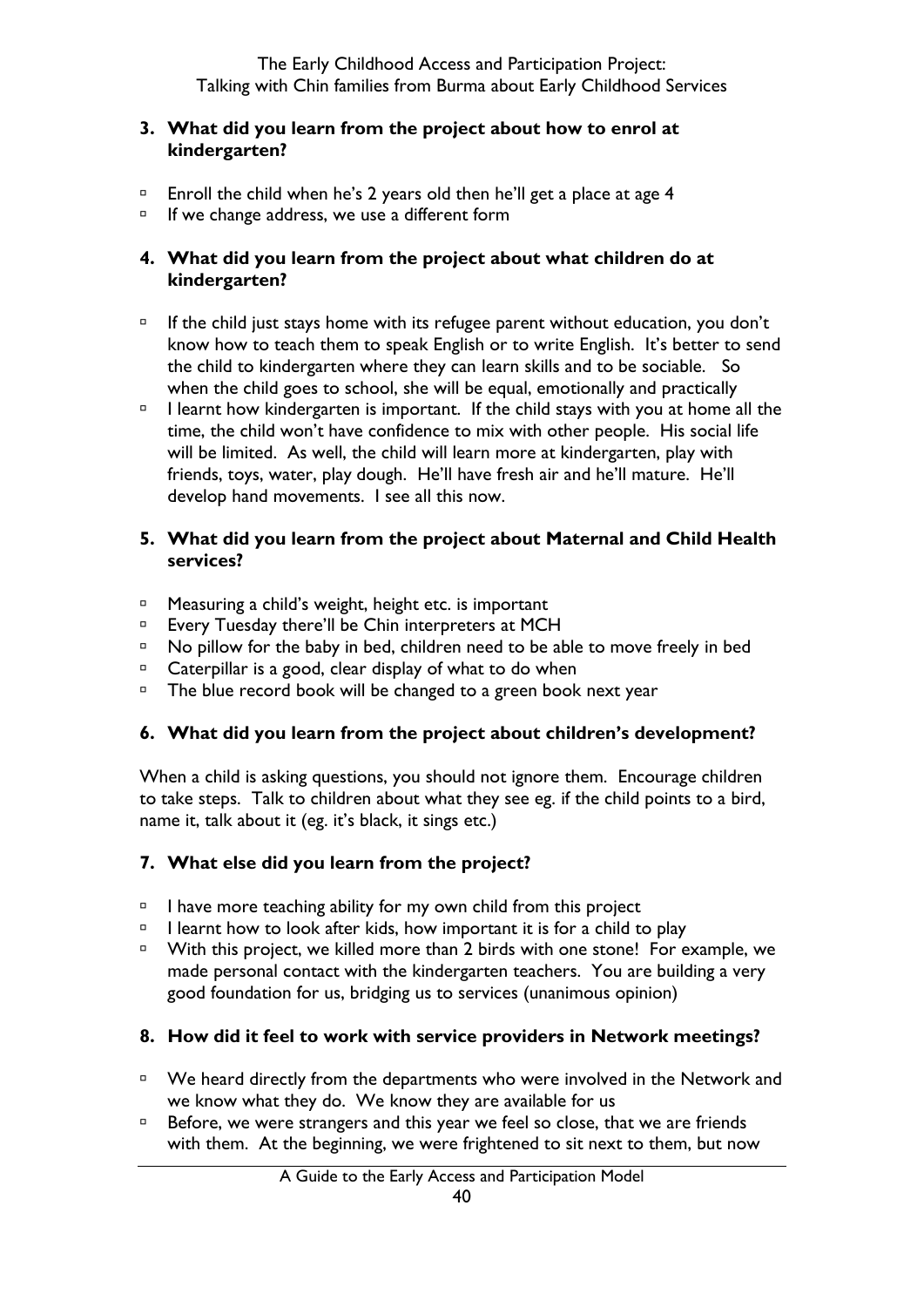we invite them. Knowing each other personally is really good. Even if we don't know their names, if we ever see them we can say "hi"

- $I$  I feel it is quite something that service providers come here and learn a lot from us, about our culture which is new to them. They may not have known about our culture, the way we live, our families, child rearing etc.
- $\Box$  Somehow you've been able to understand the issues facing our community

# **9. What was your role in the project?**

- $\Box$  Three things: (1) to participate as an advisor (2) to learn and remember (3) to share with the community
- $\Box$  Now my role is to encourage other young mums to enrol in kindergartens
- $\Box$  We'll share all the information we've learnt with new arrivals
- $\Box$  The business card we got at the Parent Information Forum I've already given one to my neighbours and I will share it with others

# **10.Did you share what you learnt in the project with people in your community? How many? Who were they and why did they need your advice?**

- $\Box$  I have helped two families who do not speak English and do not know about the things in this program. I have told them how to access MCH and kindergarten and helped them with documents. The sort of things that families need to know
- $\Box$  My children are now enrolled in kindergarten because of the project, and I have helped other people by spreading the word. I knew nothing before the project, now everything is under control, and my children are enrolled.
- $\Box$  I shared information with neighbours and five people
- <sup>n</sup> 4 fathers of children in Victoria and also in Adelaide. I shared with 20 people in the Chin community
- $\Box$  I've told 5 families
- $\Box$  I spoke at a meeting of a church conference
- $E =$  Every single mum I come across, I ask whether they've enrolled at kinder

# **11.How could the ECAP project have been improved?**

- $\Box$  More information sessions for parents in the community would have been better. There were samples on the table at the Parent Information Workshop, but we need to know about other healthy foods to pack into lunch boxes. We need more community education for parents, a Parent Education Program on healthy foods.
- □ More information on the law when it comes to child rearing. In Burma, we rear children with the stick to punish and discipline them. It's different here. We cannot hit a child. We need to know how to be a parent within Australian law.
- □ We need more training in early childhood development for the Advisors, in more depth than the information we got
- $\Box$  The project has been a good one so do it more often (like next year!)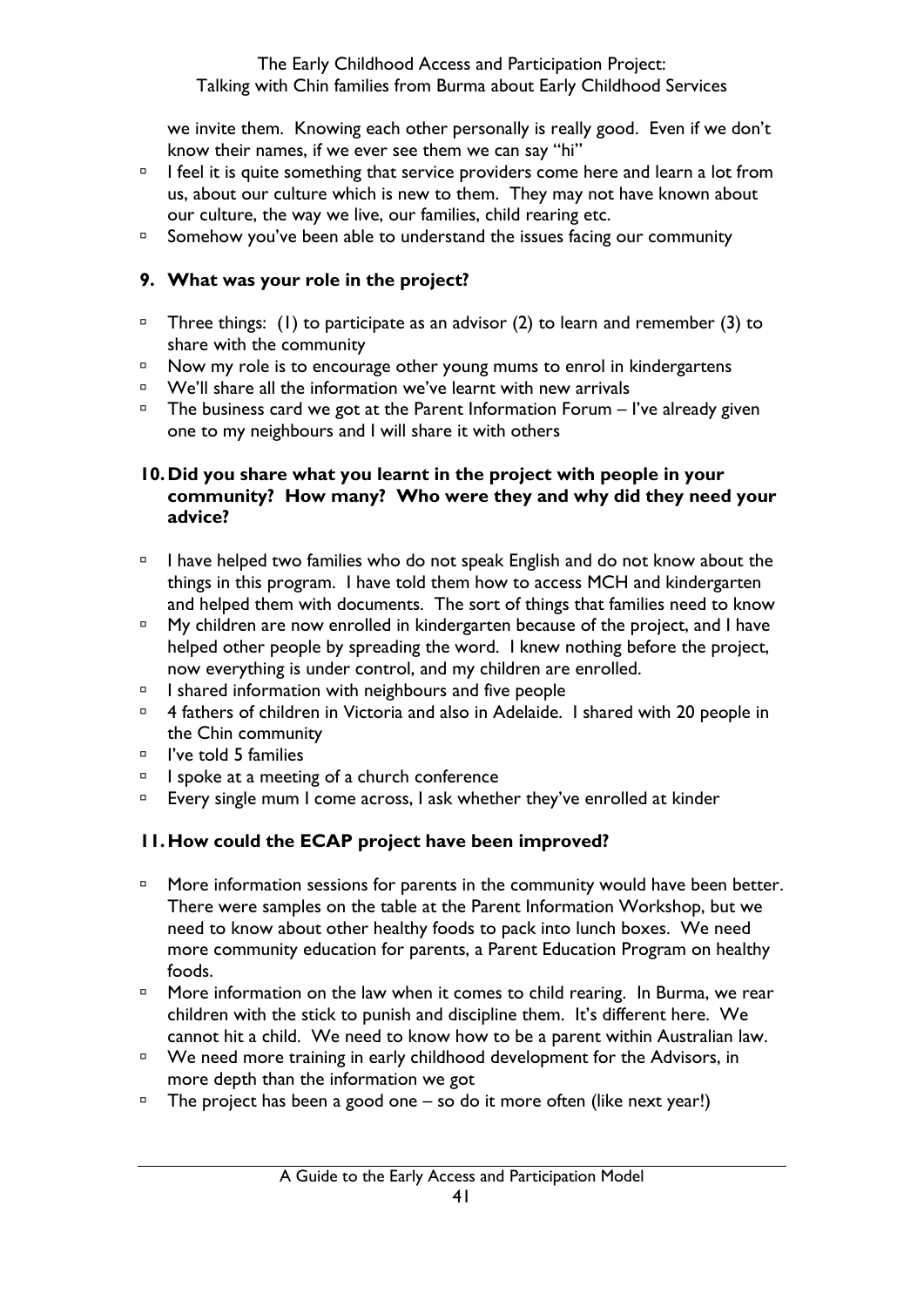- **Probably next time we could try to involve all the different community leaders** (eg. Mara language group or Falam language group although there are only 2 families here)
- <sup>1</sup> I'd like to comment that if a kindergarten was available for children from one cultural background they may be more comfortable. If the kindergarten was culturally mixed, it would be useful for children and parents if someone from their culture worked there.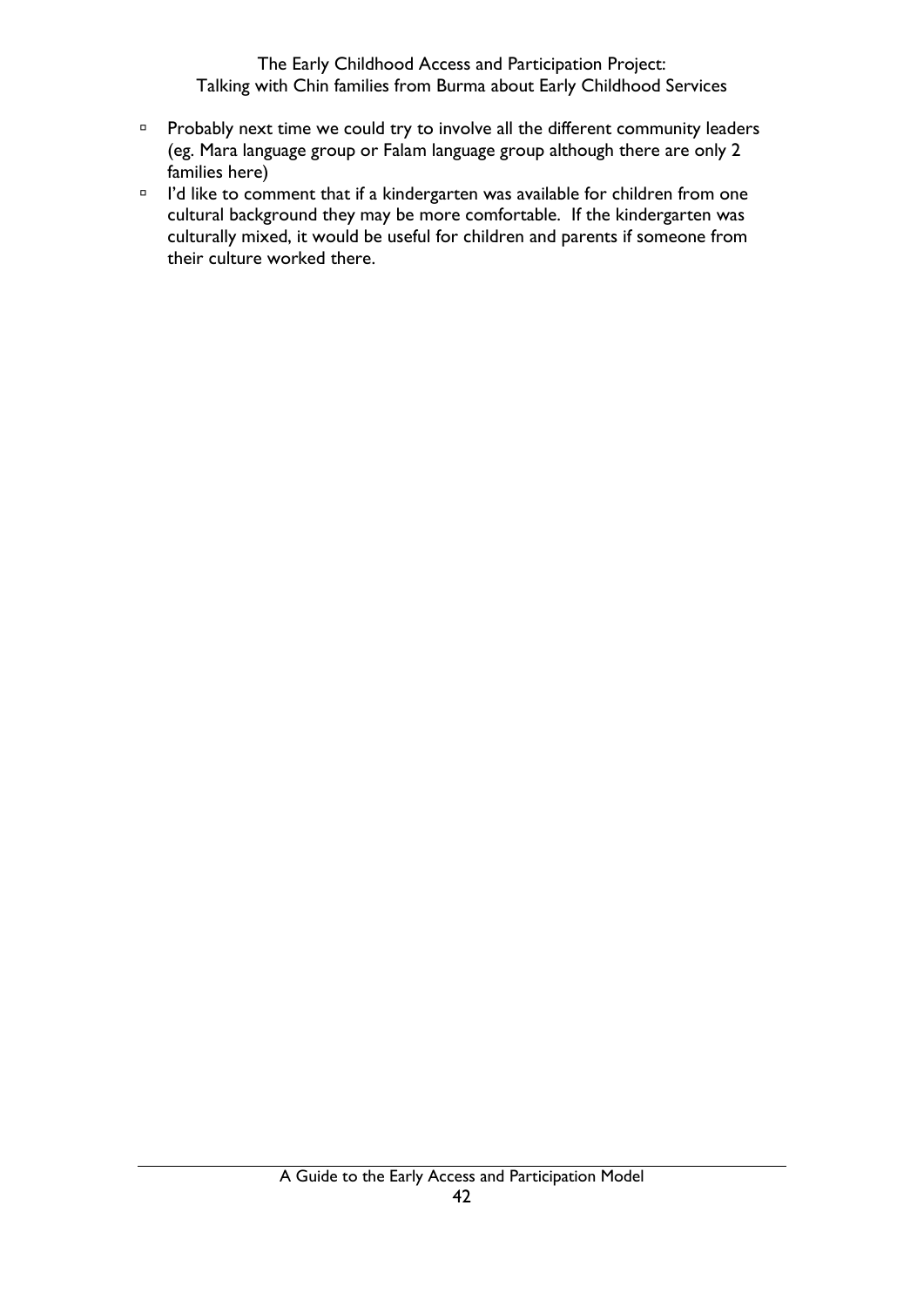## **APPENDIX 4: STAKEHOLDER ROLES FOR INCLUSIVE EARLY CHILDHOOD MODEL**

<span id="page-42-0"></span>

| <b>Stakeholder</b> | <b>Proposed Role</b>                                                                                                                                                                                                                                                                                                                                                                                                                                                                                                                                                                                                                                                                                                                                                                                                                                                                                                                                                                                                                                                                                                                                                                                                                                                                                                                              |
|--------------------|---------------------------------------------------------------------------------------------------------------------------------------------------------------------------------------------------------------------------------------------------------------------------------------------------------------------------------------------------------------------------------------------------------------------------------------------------------------------------------------------------------------------------------------------------------------------------------------------------------------------------------------------------------------------------------------------------------------------------------------------------------------------------------------------------------------------------------------------------------------------------------------------------------------------------------------------------------------------------------------------------------------------------------------------------------------------------------------------------------------------------------------------------------------------------------------------------------------------------------------------------------------------------------------------------------------------------------------------------|
| <b>DEECD</b>       | Form and Maintain Partnerships:<br>Broker, formalise and monitor collaborative partnerships, partnership objectives, and partner roles amongst early<br>childhood service system<br>Work closely with DIAC to receive forward planning data on humanitarian arrivals, analyse for and distribute to key<br>stakeholders<br>Work with LGAs and MCH managers to ensure relationship and communication model is established with AMES at<br>$\Box$<br>the local level and monitor progress of this model to negotiate with DIAC if problems arise<br>In partnership with LGAs, MCH services, cluster managers and kindergartens, promote a model of engaging refugee<br>parents in early childhood services which includes advisory groups of representatives from emerging communities<br>In partnership with LGAs, MCH services, cluster managers, kindergartens and using interpreters and translated<br>materials, hold an annual information day about early childhood services for leaders and other appropriate<br>representatives in refugee communities, promoting their role as peer group educators                                                                                                                                                                                                                                       |
|                    | Develop and Monitor Service Agreements:<br>Articulate inclusive practices in service agreements with LGA, MCH services, and kindergarten cluster managers. This<br>will include, for example, use of interpreters, provision of translated material, distribution systems for translated<br>material, employment of bi-cultural workers, cross cultural training for relevant staff<br>Monitor implementation of inclusive practices by LGAs, MCH services, kindergarten cluster managers and<br>kindergartens, including identifying and addressing barriers to flow of information and tasks<br>Through the service agreement with cluster managers, explicitly establish a model for encouraging kindergarten access<br>by and retention of children from refugee backgrounds, including clarifying for kindergarten teachers their use of<br>interpreters, translated materials, processes for accessing FKA bi-cultural workers, cross cultural training and<br>standardised orientation processes<br>Through the service agreement with LGAs, establish a model which prioritises kindergarten places for humanitarian<br>entrants to compensate for irregular timing of their arrival in Australia and transient housing<br>Through the service agreement with MCH clinics, ensure that appointment systems can be understand and accessed |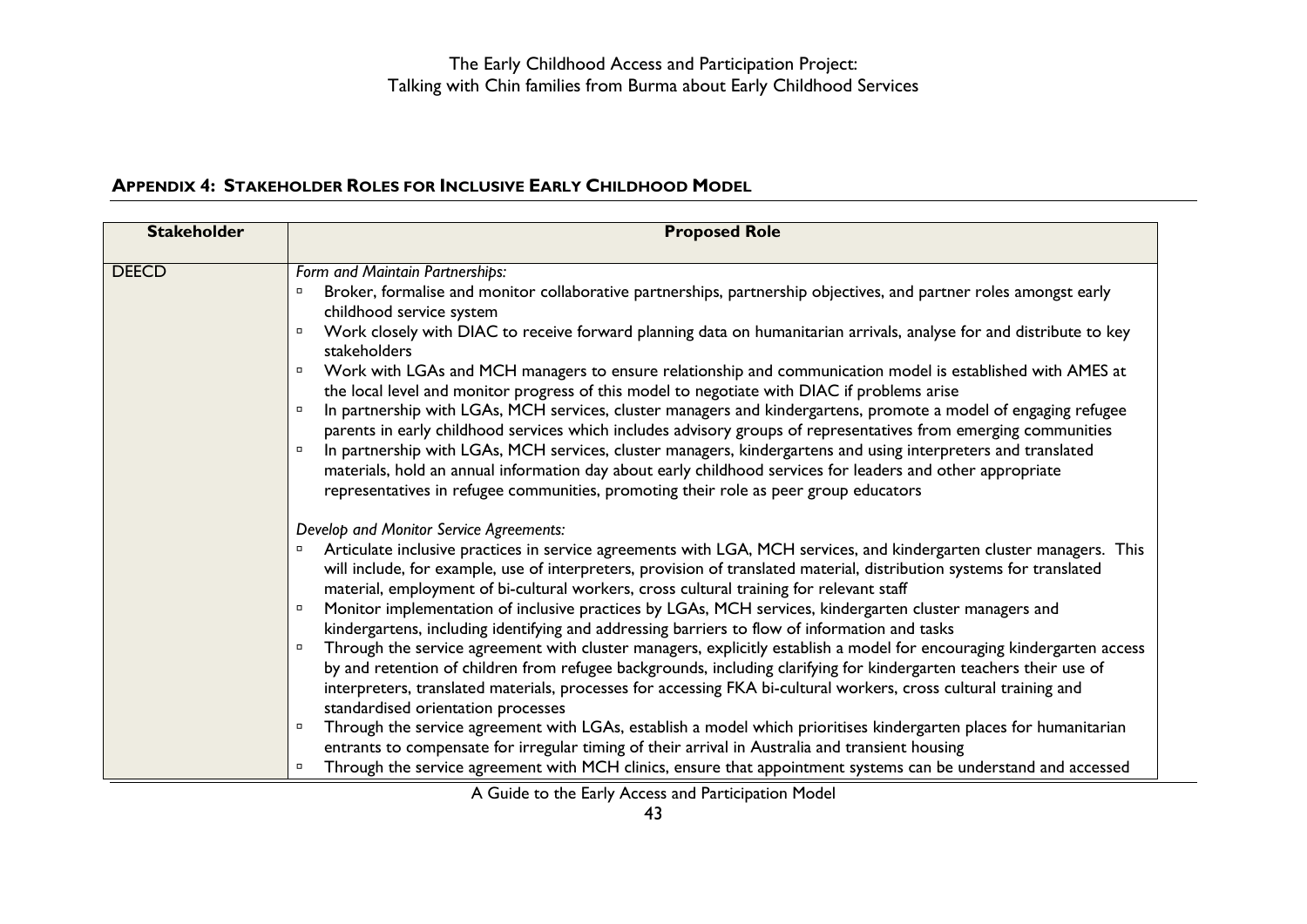| <b>Stakeholder</b>      | <b>Proposed Role</b>                                                                                                                                                                                                                                                                                                                                                                                                                                                                                                                                                                                                                                                                                                                                                                                                                                                                                                                                                                                                                                                                                                                                                                                                                                                                                                                                                                                                                                                                                                                                                                                                                                    |
|-------------------------|---------------------------------------------------------------------------------------------------------------------------------------------------------------------------------------------------------------------------------------------------------------------------------------------------------------------------------------------------------------------------------------------------------------------------------------------------------------------------------------------------------------------------------------------------------------------------------------------------------------------------------------------------------------------------------------------------------------------------------------------------------------------------------------------------------------------------------------------------------------------------------------------------------------------------------------------------------------------------------------------------------------------------------------------------------------------------------------------------------------------------------------------------------------------------------------------------------------------------------------------------------------------------------------------------------------------------------------------------------------------------------------------------------------------------------------------------------------------------------------------------------------------------------------------------------------------------------------------------------------------------------------------------------|
|                         | by humanitarian entrants<br>Develop, promote and monitor accessible communication to meet the diverse needs of the population:<br>Develop, promote and monitor key information on kindergartens and MCHin response to DIAC forward planning<br>data and ensure material is succinct and easy to understand and where appropriate, in languages of humanitarian<br>arrivals<br>Provide culturally inclusive material to MCH clinics and kindergartens by amending mainstream material with<br>$\Box$<br>illustrations and languages of humanitarian entrants (eg. posters, DVD, leaflets etc.) in response to DIAC forward<br>planning data<br>Distribute translated material to key stakeholders ensuring stakeholder strategies are in place to ensure humanitarian<br>clients have access to the information<br>Support cluster managers to translate key communication with humanitarian parents to ensure they are included in<br>$\Box$<br>kindergarten orientation sessions and other activities<br>Ensure sufficient funding is available for kindergarten interpreter bookings<br>$\Box$<br>Bicultural employment:<br>Through stakeholders in the model, encourage members of emerging communities to train as kindergarten teachers<br>and ensure cluster managers are aware of availability of resulting bi-cultural workers<br>Policy:<br>Ensure policy prioritizes the needs of children from refugee background to compensate for their history of<br>$\Box$<br>displacement and disadvantage eg. by introducing free kindergarten places for 3 year olds from refugee background;<br>maintaining free kindergarten places for 4 year olds |
| <b>Foundation House</b> | Support DEECD to develop, implement and evaluate a pilot Model which ensures inclusive practices are established<br>throughout the early childhood service system, including professional development related to work with humanitarian<br>arrivals                                                                                                                                                                                                                                                                                                                                                                                                                                                                                                                                                                                                                                                                                                                                                                                                                                                                                                                                                                                                                                                                                                                                                                                                                                                                                                                                                                                                     |
| <b>DIAC</b>             | Humanitarian arrival data:<br>Liaise with DEECD to provide forward planning data on humanitarian arrivals for early childhood services                                                                                                                                                                                                                                                                                                                                                                                                                                                                                                                                                                                                                                                                                                                                                                                                                                                                                                                                                                                                                                                                                                                                                                                                                                                                                                                                                                                                                                                                                                                  |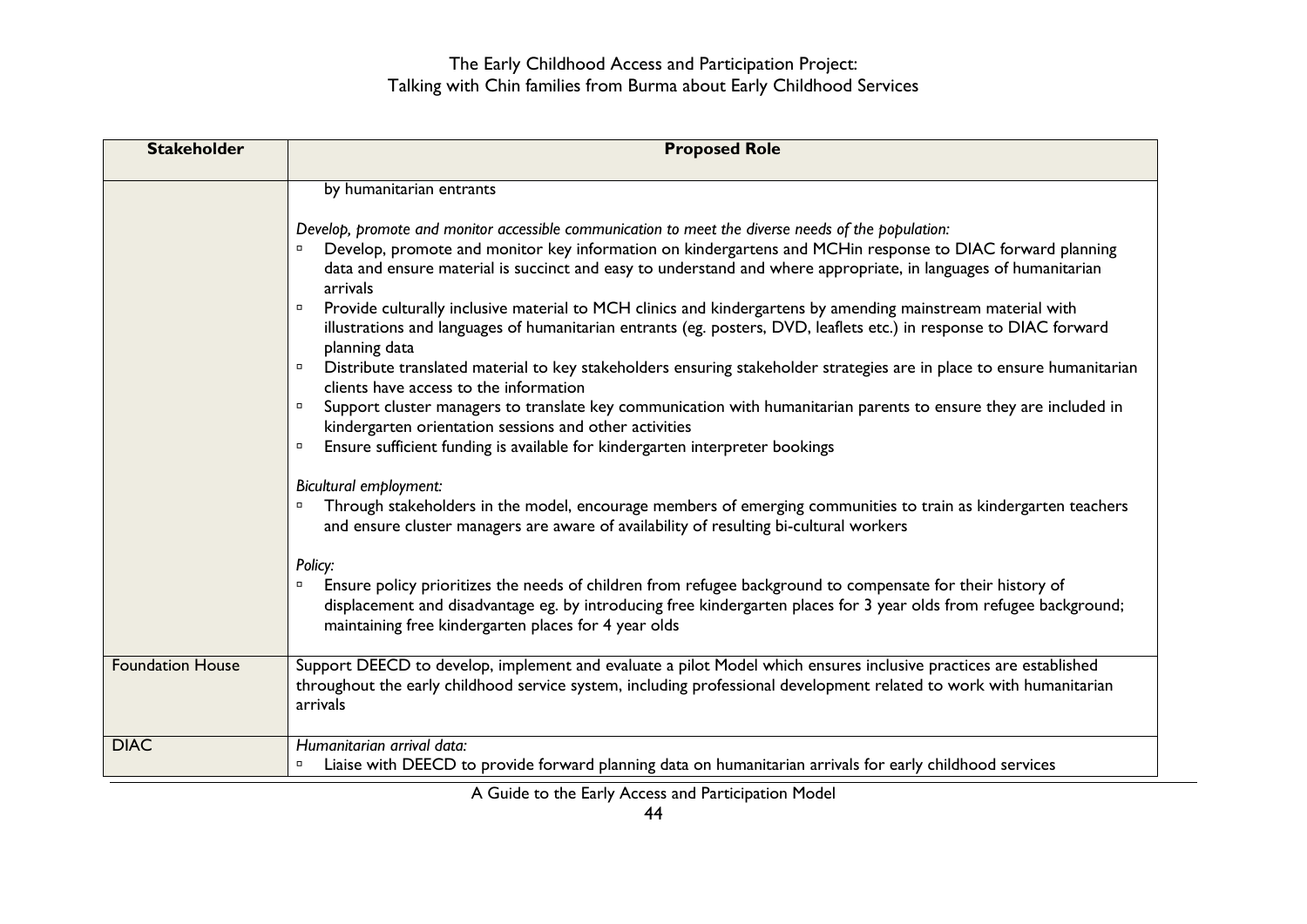| <b>Stakeholder</b> | <b>Proposed Role</b>                                                                                                                                                                                                                                                                                                                                                                                                                                                                                                                                                                                                                                                                                                                                                                                                                                                                                                                                                                                                                                                                                                                                                                                                                                                                                                                                                                                                                                                                                                                                                                                                                                                                                                                                                                                                                                                                                                                                                                                                   |
|--------------------|------------------------------------------------------------------------------------------------------------------------------------------------------------------------------------------------------------------------------------------------------------------------------------------------------------------------------------------------------------------------------------------------------------------------------------------------------------------------------------------------------------------------------------------------------------------------------------------------------------------------------------------------------------------------------------------------------------------------------------------------------------------------------------------------------------------------------------------------------------------------------------------------------------------------------------------------------------------------------------------------------------------------------------------------------------------------------------------------------------------------------------------------------------------------------------------------------------------------------------------------------------------------------------------------------------------------------------------------------------------------------------------------------------------------------------------------------------------------------------------------------------------------------------------------------------------------------------------------------------------------------------------------------------------------------------------------------------------------------------------------------------------------------------------------------------------------------------------------------------------------------------------------------------------------------------------------------------------------------------------------------------------------|
|                    | <b>HSS Service Agreement:</b><br>Incorporate early childhood tasks and standards into service agreement with HSS providers<br>Establish processes to monitor humanitarian access to kindergartens and MCH services through HSS providers<br>$\Box$                                                                                                                                                                                                                                                                                                                                                                                                                                                                                                                                                                                                                                                                                                                                                                                                                                                                                                                                                                                                                                                                                                                                                                                                                                                                                                                                                                                                                                                                                                                                                                                                                                                                                                                                                                     |
| <b>LGA</b>         | Partnerships and Service Agreements<br>Contribute to collaborative partnerships with DEECD, MCH clinics, kindergarten cluster managers, AMES and<br>kindergartens<br>Work closely with DEECD to ensure service agreements with MCH clinics explicitly establish a model for encouraging<br>$\Box$<br>MCH access by and retention of children from refugee backgrounds, including provision of translated materials and<br>cross cultural training<br>Form close partnership with AMES to ensure accurate early childhood information is promoted to humanitarian<br>$\Box$<br>arrivals<br>In partnership with DEECD, MCH services, cluster managers and kindergartens, promote a model of engaging refugee<br>parents in early childhood services which includes advisory groups of leaders and other representatives from emerging<br>communities<br>In partnership with DEECD, MCH services, cluster managers, kindergartens and using interpreters and translated<br>$\Box$<br>materials, hold an annual information day for representatives of refugee communities, promoting their role as peer<br>group educators<br>Develop, promote and monitor accessible communication to meet the diverse needs of the population:<br>Develop, promote and monitor key documents (eg. enrolment form, confirmation letter, change of detail form)<br>$\Box$<br>ensuringthat languages of humanitarian arrivals are available as appropriate and that key stakeholders receive and use<br>them to promote access to kindergartens<br>Hold periodic information sessions for new arrivals to complete forms with interpreter assistance and inform AMES<br>and MCH clinics of schedule<br>Establish a model to inform AMES about kindergarten enrolment processes and provide forms for completion by<br>$\Box$<br>parents with assistance of AMES' interpreters<br>Inform MCH Clinics about kindergarten enrolment processes and provide forms for completion by parents with<br>$\Box$<br>assistance of MCH and interpreter |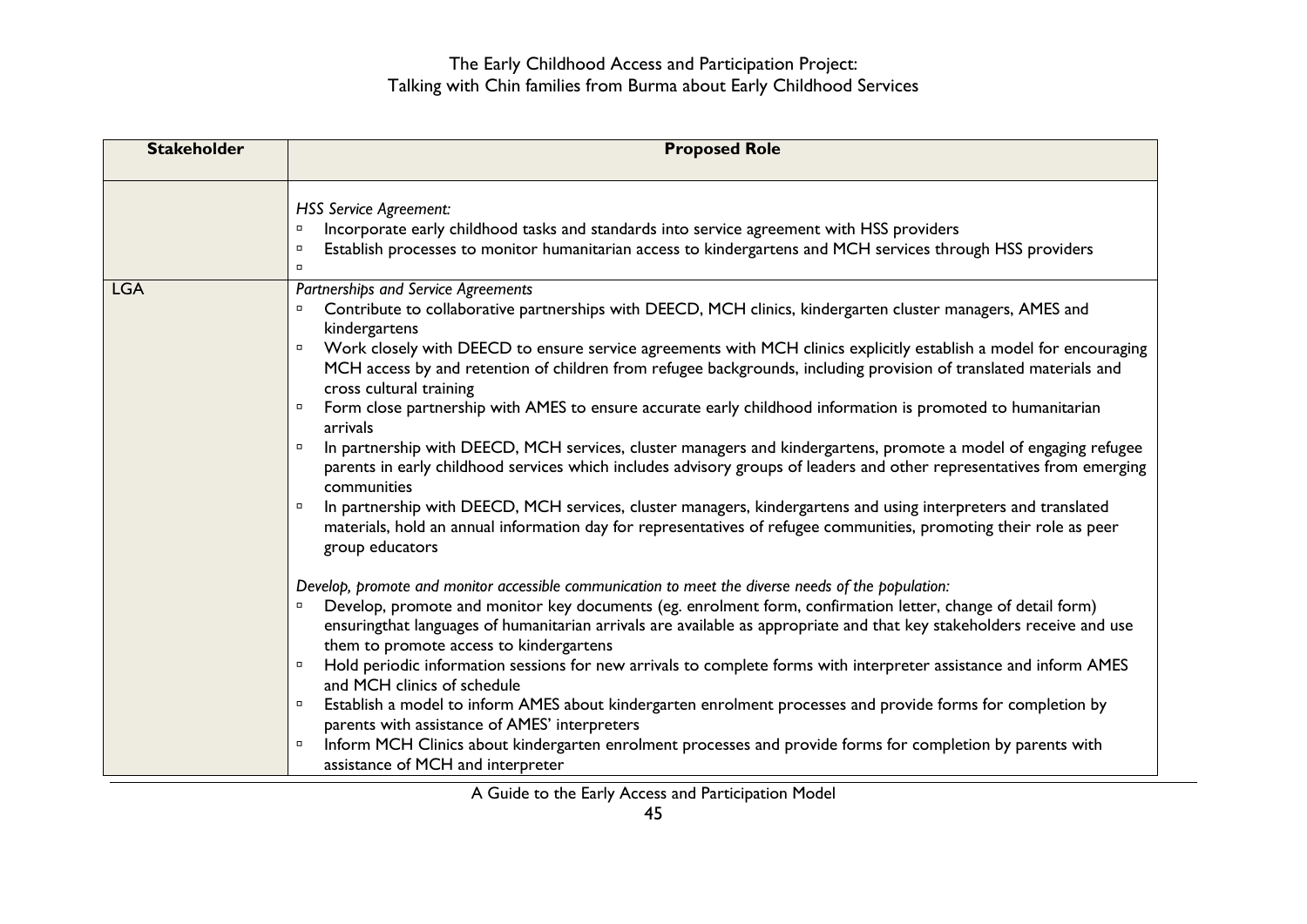| <b>Stakeholder</b>  | <b>Proposed Role</b>                                                                                                                                                                                                                                                                                                                                                                                                                                                                                                                                                                                                                                                                                                                                                                                                                                                                                                                                                                                                                                                                                                                                                                                                                                                                                                          |
|---------------------|-------------------------------------------------------------------------------------------------------------------------------------------------------------------------------------------------------------------------------------------------------------------------------------------------------------------------------------------------------------------------------------------------------------------------------------------------------------------------------------------------------------------------------------------------------------------------------------------------------------------------------------------------------------------------------------------------------------------------------------------------------------------------------------------------------------------------------------------------------------------------------------------------------------------------------------------------------------------------------------------------------------------------------------------------------------------------------------------------------------------------------------------------------------------------------------------------------------------------------------------------------------------------------------------------------------------------------|
|                     | Prioritise places for humanitarian entrants:<br>Prioritise kindergarten places for humanitarian entrants to compensate for irregular timing of their arrival in Australia<br>$\Box$<br>and transient housing                                                                                                                                                                                                                                                                                                                                                                                                                                                                                                                                                                                                                                                                                                                                                                                                                                                                                                                                                                                                                                                                                                                  |
| Maternity hospitals | Provide birth notifications to MCH Clinics for mother and baby's first visit, identifying language requirements                                                                                                                                                                                                                                                                                                                                                                                                                                                                                                                                                                                                                                                                                                                                                                                                                                                                                                                                                                                                                                                                                                                                                                                                               |
| <b>MCH Service</b>  | Partnerships:<br>Contribute to collaborative partnerships with DEECD, LGA, kindergarten cluster managers, AMES and kindergartens<br>Establish a model to inform AMES about MCH services and provide an appointment system which ensures their HSS<br>$\Box$<br>clients have access to a preliminary appointment with the MCH clinic<br>In partnership with DEECD, LGA, cluster managers and kindergartens, promote a model of engaging refugee parents<br>$\Box$<br>in early childhood services which includes advisory groups of leaders and other representatives from emerging<br>communities<br>In partnership with DEECD, LGA, cluster managers, kindergartens and using interpreters and translated materials,<br>$\Box$<br>hold an annual information day for representatives of refugee communities, promoting their role as peer group<br>educators<br>Interpreting and translating:<br>Provide an interpreter for all sessions with humanitarian entrants<br>$\Box$<br>At the initial session with humanitarian entrants, provide culturally inclusive material, with relevant illustrations and<br>language, and emphasising the importance of continuing engagement with MCH clinics<br>At the initial session with humanitarian entrants, provide translated information about kindergarten enrolments<br>$\Box$ |
| <b>AMES</b>         | Partnerships:<br>Work closely with MCH services, kindergarten cluster managers, LGAs and members of the HSS consortium to<br>$\Box$<br>provide accurate information on early childhood services to new arrivals to ensure clients with young children enrol in<br>kindergarten and MCH services<br>Information about local arrivals and cultural requirements                                                                                                                                                                                                                                                                                                                                                                                                                                                                                                                                                                                                                                                                                                                                                                                                                                                                                                                                                                 |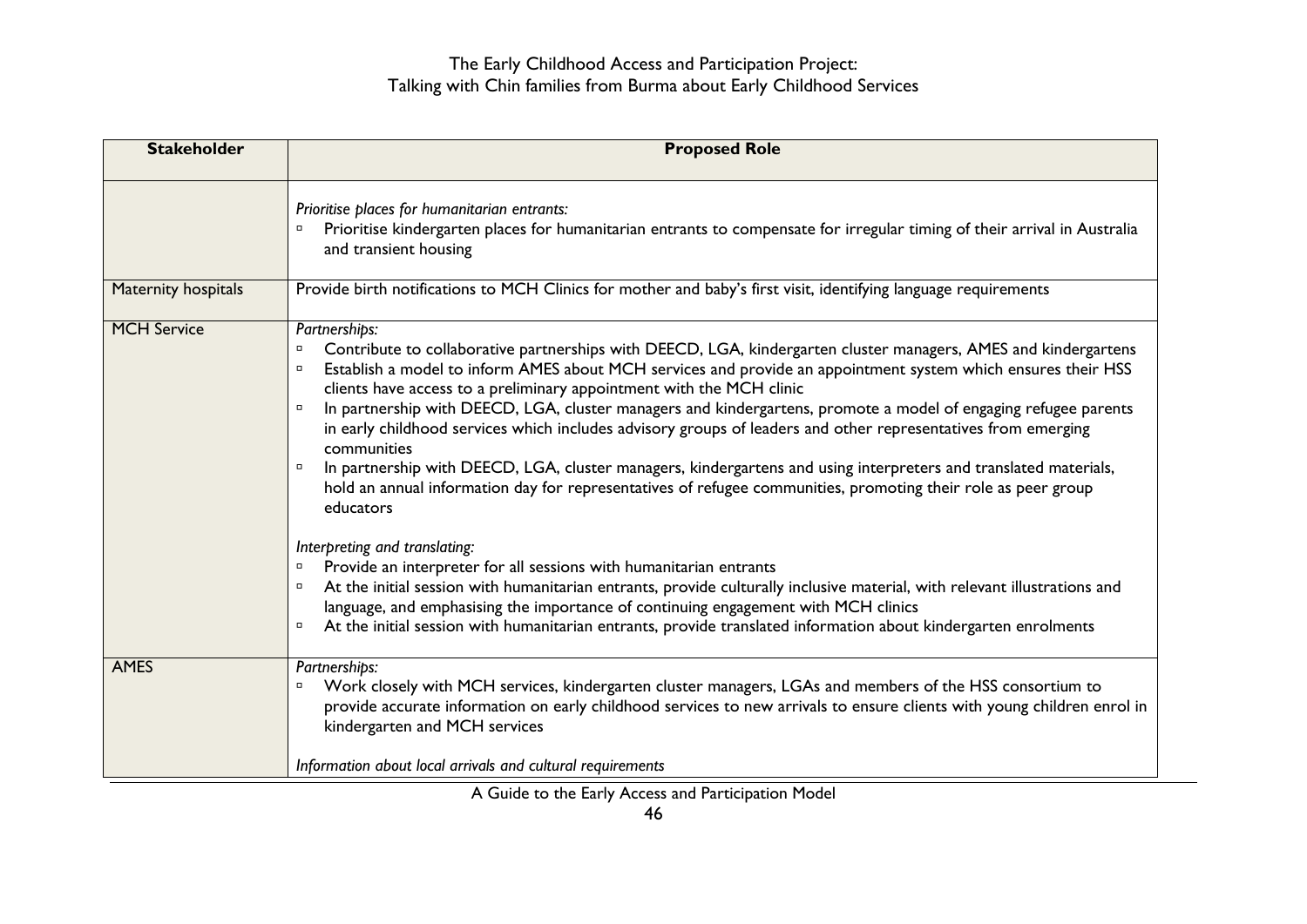| <b>Stakeholder</b> | <b>Proposed Role</b>                                                                                                                                                                                                                                                                                                                                                                                                                                                                                                                                                                                                                                                                                                                                                                                                                                                                                                                                                                                                                                                                                                                                                                                                                                                                                                                                                                               |
|--------------------|----------------------------------------------------------------------------------------------------------------------------------------------------------------------------------------------------------------------------------------------------------------------------------------------------------------------------------------------------------------------------------------------------------------------------------------------------------------------------------------------------------------------------------------------------------------------------------------------------------------------------------------------------------------------------------------------------------------------------------------------------------------------------------------------------------------------------------------------------------------------------------------------------------------------------------------------------------------------------------------------------------------------------------------------------------------------------------------------------------------------------------------------------------------------------------------------------------------------------------------------------------------------------------------------------------------------------------------------------------------------------------------------------|
|                    |                                                                                                                                                                                                                                                                                                                                                                                                                                                                                                                                                                                                                                                                                                                                                                                                                                                                                                                                                                                                                                                                                                                                                                                                                                                                                                                                                                                                    |
|                    | Work closely with DEECD, MCH services, kindergarten cluster managers to provide information about new arrivals in<br>$\Box$<br>the local area and any cultural requirements<br>Information about kindergartens and MCH:<br>Ensure all case workers are aware of local processes related to kindergarten and MCH enrolments<br>Provide translated information on kindergarten services and enrolment processes to HSS clients, including assistance<br>to complete and lodge kindergarten enrolment forms where relevant<br>Ensure all HSS clients with young children access an initial appointment at the MCH clinic<br>Ensure kindergarten enrolment and access to MCH clinics is completed on the case closure checklist<br>п                                                                                                                                                                                                                                                                                                                                                                                                                                                                                                                                                                                                                                                                   |
| Cluster manager    | Partnerships:<br>In partnership with DEECD, LGA, MCH services and kindergartens, promote a model of engaging refugee parents in<br>early childhood services which includes advisory groups of leaders and other representatives from emerging<br>communities<br>In partnership with DEECD, LGA, MCH services, kindergartens and using interpreters and translated materials, hold<br>periodic information days for representatives of refugee communities, promoting their role as peer group educators<br>Support cross cultural practices:<br>Remain aware of trends in humanitarian arrivals and inform kindergartens of the impact on their practice<br>Ensure kindergartens provide an inclusive environment as a result of training staff in:<br>$\triangleright$ The cultures of parents settling in their area<br>$\triangleright$ How to work in a cross cultural environment and with survivors of refugee experiences<br>An accessible orientation model, which includes a simple, translated invitation and an information session with<br>interpreters to complete necessary paperwork and receive information about kindergarten attendance<br>$\triangleright$ How to book interpreters<br>$\triangleright$ How to use interpreters<br>$\triangleright$ How to access FKA bi-cultural workers, training and advice<br>How to access kindergarten teachers from emerging communities |
| Kindergarten       | Partnerships:                                                                                                                                                                                                                                                                                                                                                                                                                                                                                                                                                                                                                                                                                                                                                                                                                                                                                                                                                                                                                                                                                                                                                                                                                                                                                                                                                                                      |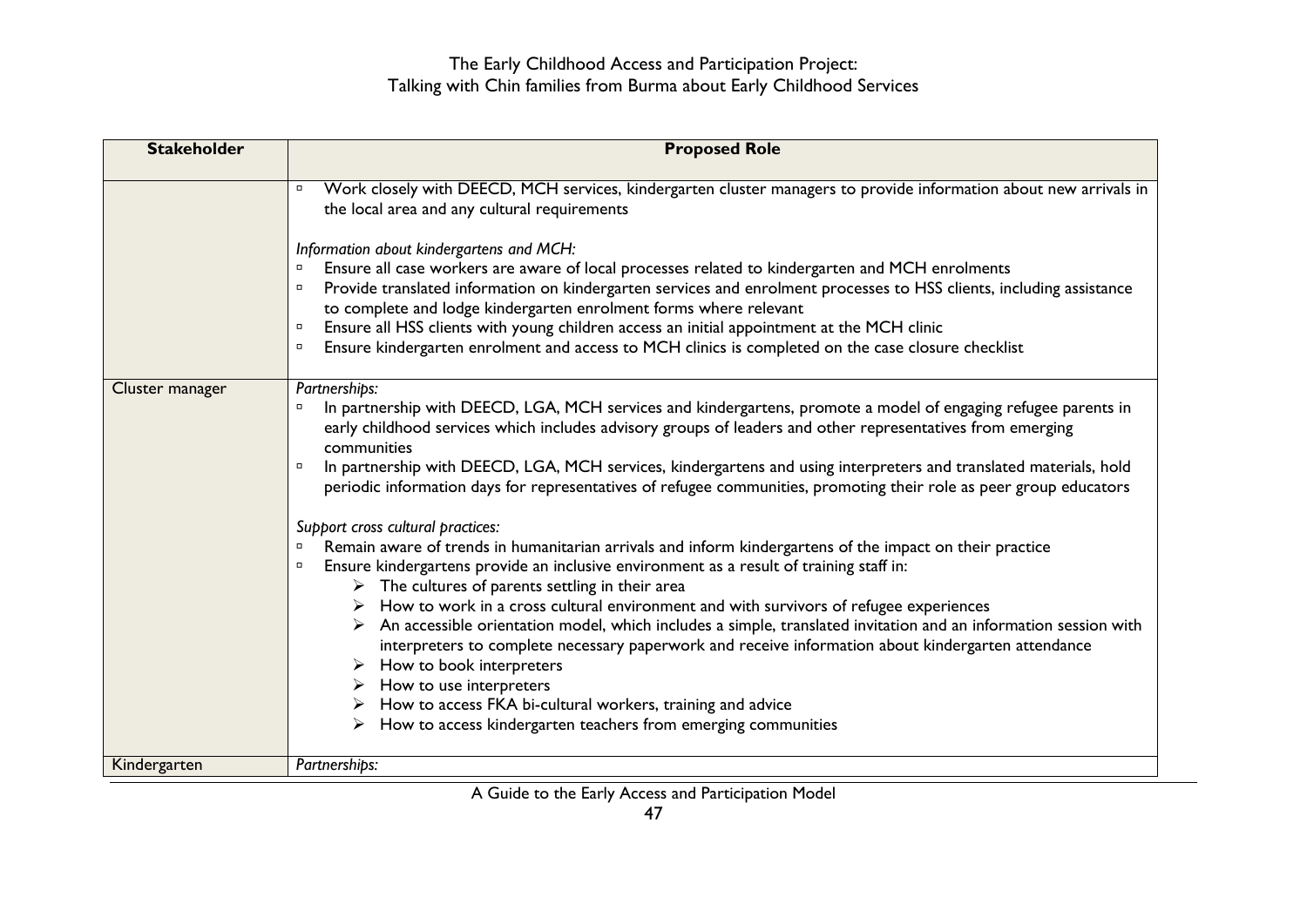| <b>Stakeholder</b> | <b>Proposed Role</b>                                                                                                                                                                                                                                                                                                                                                                                                                                                                                                                                                                                   |
|--------------------|--------------------------------------------------------------------------------------------------------------------------------------------------------------------------------------------------------------------------------------------------------------------------------------------------------------------------------------------------------------------------------------------------------------------------------------------------------------------------------------------------------------------------------------------------------------------------------------------------------|
|                    | In partnership with DEECD, LGA, MCH services and cluster managers, promote a model of engaging refugee parents<br>$\Box$<br>in early childhood services which includes advisory groups of leaders and other representatives from emerging<br>communities<br>In partnership with DEECD, LGA, MCH services, cluster managers and using interpreters and translated materials,<br>hold an annual information day for representatives of refugee communities, promoting their role as peer group<br>educators                                                                                              |
|                    | Professional development:<br>Attend training in cross cultural issues provided by cluster managers, education and settlement services and assess<br>ways to incorporate learnings into the kindergarten<br>Remain aware of trends in humanitarian arrivals<br>$\Box$                                                                                                                                                                                                                                                                                                                                   |
|                    | Attract, enrol and retain humanitarian families:<br>Incorporate cross cultural practices which welcome and retain humanitarian parents and their children<br>$\Box$<br>When allocated children from families with limited English, invite parents to an orientation session by providing a<br>$\Box$<br>simple translated invitation<br>Provide interpreters at orientation sessions and other meetings with parents and ensure all necessary paperwork is<br>$\Box$<br>completed with interpreter assistance<br>Utilise translated material, interpreters, FKA bi-cultural workers, bi-cultural staff |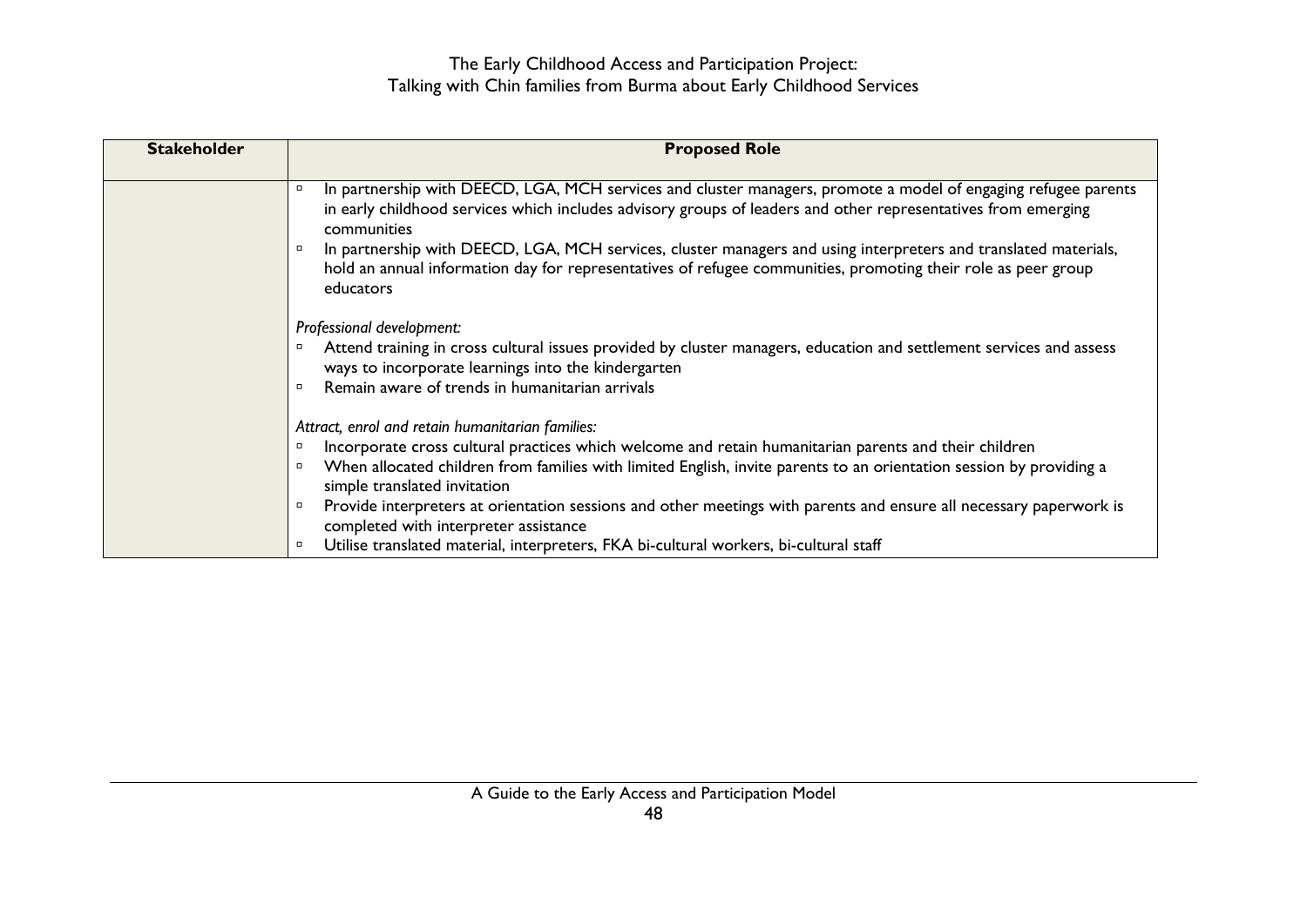#### <span id="page-48-0"></span>**LITERATURE**

Ager A, Strang A (2008), "Understanding Integration: A Conceptual Framework", *Journal of Refugee Studies – Advance Access Publication,* Vol. 21, No. 2, 17 April 2008, Oxford University Press, Oxford

AMES (2011), *AMES 2011-2013 Strategic and 2011 Operational Plans*, AMES, Melbourne

Burchell B (2011), *Increasing participation of vulnerable children in kindergarten: A Framework for Action in Brimbank*, prepared for Centre for Community Child Health, Melbourne (unpublished)

Carbone S, Fraser A, Ramburuth R and Nelms L (2004) *Breaking Cycles, Building Futures, Promoting inclusion of vulnerable families in antenatal and universal early childhood services: A report on the first three stages of the project,* Victorian Department of Human Services, Melbourne

Centre for Community Child Health (2007), "Effective community-based services" in *Policy Brief: Translating early childhood research evidence to inform policy and practice*, No. 6, The Royal Children's Hospital, Melbourne

Centre for Community Child Health (2010), "Engaging Marginalised and Vulnerable Families" in *Policy Brief (18): Translating early childhood research evidence to inform policy and practice*, The Royal Children's Hospital, Melbourne

Centre for Community Child Health (2008), "Rethinking School Readiness" in *Policy Brief: Translating early childhood research evidence to inform policy and practice*, No. 10, The Royal Children's Hospital, Melbourne

Clarke P (2009), *Supporting Children Learning English as a Second Language in the Early Years (birth to six years),* Victorian Curriculum and Assessment Authority, Melbourne

Commission on Social Determinants of Health (2008),*Closing the gap in a generation: health equity through action on the socialdeterminants of health. Final Report of the Commission on Social Determinants of Health,* World Health Organization, Geneva

Community Planning and Development Department (2011), *The Diverse Communities of Brimbank*, Brimbank City Council, Sunshine

Council of Australian Governments (2009), *Investing in the Early Years – A National Early Childhood Development Strategy,* Commonwealth of Australia, Canberra

Department of Education and Early Childhood Development (2011), *Annual Plan 2011-1012*, State of Victoria, Melbourne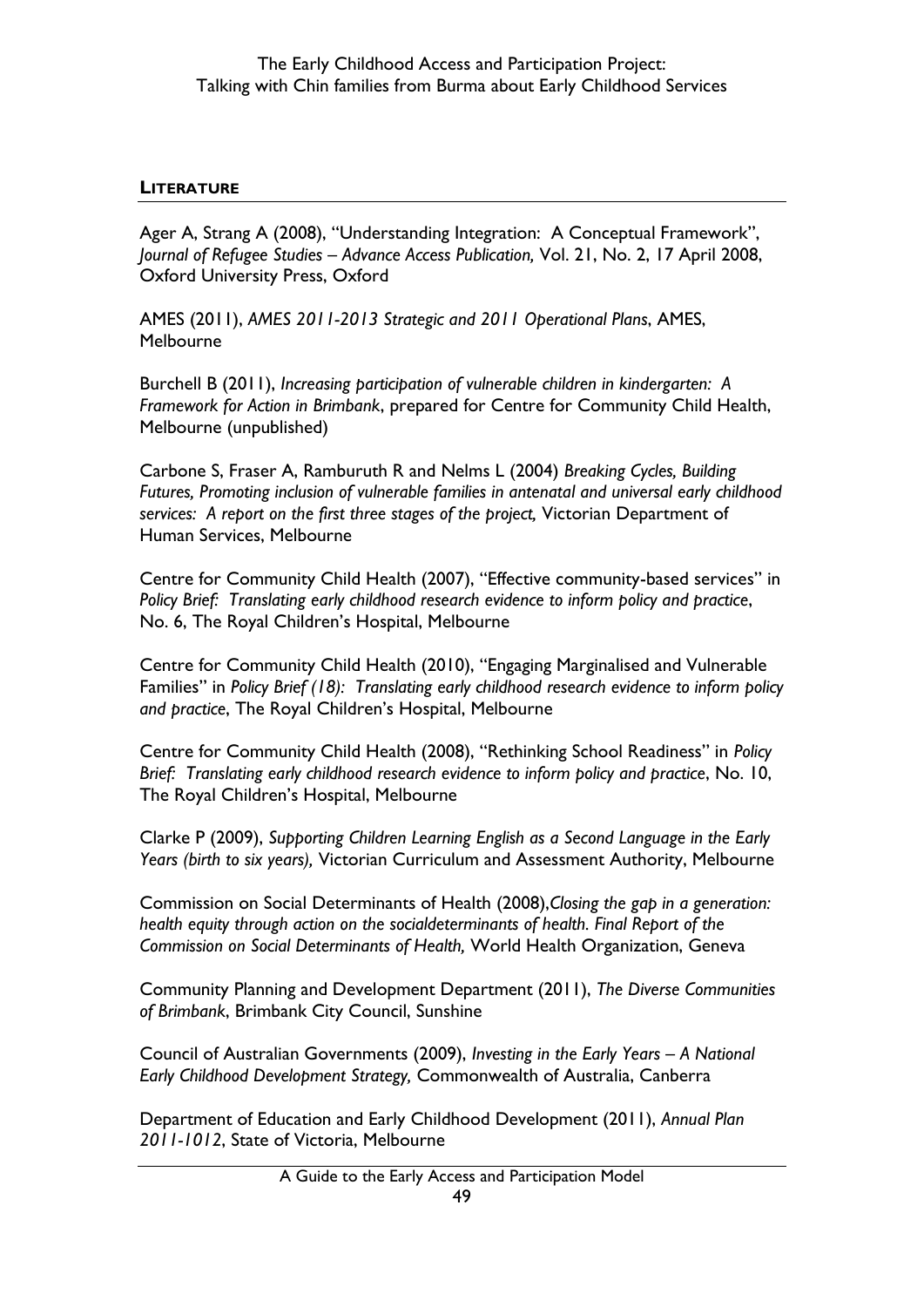Department of Education and Early Childhood Development (2008), *Blueprint for Education and Early Childhood Development*, State of Victoria, Melbourne

Department of Education and Early Childhood Development (2009), *Victorian Early Years Learning and Development Framework: for all Children from Birth to Eight Years*, State of Victoria, Melbourne

Department of Education and Early Childhood Development (2011), "Talking with Chin families from Burma", *Research eLert*, September 2011 edition, State of Victoria, Melbourne

Department of Education, Employment and Workplace Relations (2009), *Social Inclusion: Social inclusion and early childhood development,* Australian Government, Canberra

Department of Education, Employment and Workplace Relations (2009), *Belonging, Being and Becoming: the Early Years Learning Framework for Australia*, Commonwealth of Australia, Canberra

Department of Immigration and Citizenship (2010), *Immigration Update 2009-2010*, Commonwealth of Australia, Canberra

Department of Immigration and Citizenship, *Fact Sheet 60 -Australia's Refugee and Humanitarian Program,* [www.immi.gov.au/media/fact-sheets/60refugee.htm](http://www.immi.gov.au/media/fact-sheets/60refugee.htm) (accessed 7.3.2011)

Department of Immigration and Multicultural Affairs (2006), *Burmese Community Profile*, Commonwealth of Australia, Canberra

FKA Multicultural Resource Centre (2008), Series of leaflets on early childhood development in the Chin language, FKA Children's Services, Richmond

Higgins C (2009), *Offshore Refugees: Settlement experiences of humanitarian arrivals in Victoria*, Research paper No. 1, April 2009, Parliament of Victoria, Melbourne

Homel R, Freiberg K, Lamb C, Leech M, Batchelor S, Carr A, Hay I, Teague R, Elias G. (2006) "The Pathways to Prevention project: doing developmental prevention in a disadvantaged community" in *Trends and Issues in crime and criminal justice,*  Australian Institute of Criminology

Katz, I., La Placa, V. and Hunter, S. (2007), *Barriers to inclusion and successful engagement of parents in mainstream services*, Joseph Rowntree Foundation, Water End, York

<http://www.jrf.org.uk/bookshop/ebooks/barriers-inclusion-parents.pdf>